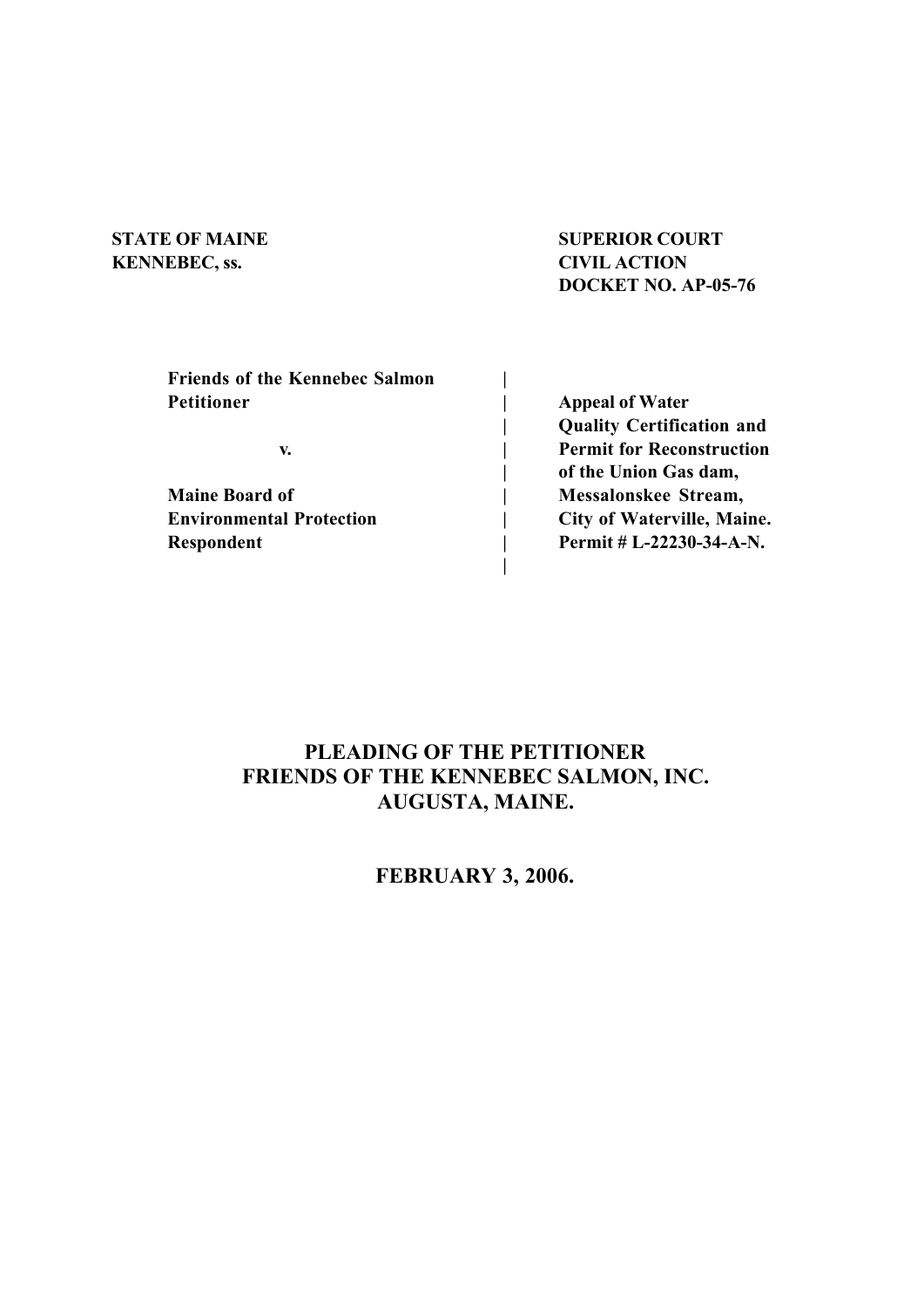## **TABLE OF CONTENTS**

## **A. Introduction** (¶1-3)

**B. Background** (¶4-11)

**C. Procedural History** (¶12-15)

## **D. Summary of Petitioner's Claim** (¶16)

## **E. Standard of Review** (¶17)

## **F. Argument** (¶18-37)

1. The Findings of Fact are insufficient to discern the basis of the BEP's finding that all of the evidence provided by Petitioner is unpersuasive.

2. The Findings of Fact are insufficient to discern the basis of the BEP's finding the project will fully comply with Maine's water quality statutes and ensure attainment of the legal water quality standard established for Messalonskee Stream.

3. The Findings of Fact are insufficient to discern the basis of the BEP's finding that the project meets all eight mandatory approval criteria in the Maine Waterway Development and Conservation Act (MWDCA).

4. The Findings of Fact fail to establish the project will allow for attainment of the legal water quality standards for Messalonskee Stream.

5. The Findings of Fact are so vague as to provide no meaningful basis for judicial review.

6. The Findings of Fact waive certain mandatory approval criteria from review.

7. The Findings of Fact are insufficient to discern the basis for which the BEP determined the project will not cause significant harm to the public rights of navigation, fishing, recreation and other lawful public uses of Messalonskee Stream.

8. The Findings of Fact are insufficient to discern the basis for which the BEP determined the project will result in significant economic benefits to the public.

9. The Findings of Fact are insufficient to discern the basis for which the BEP determined the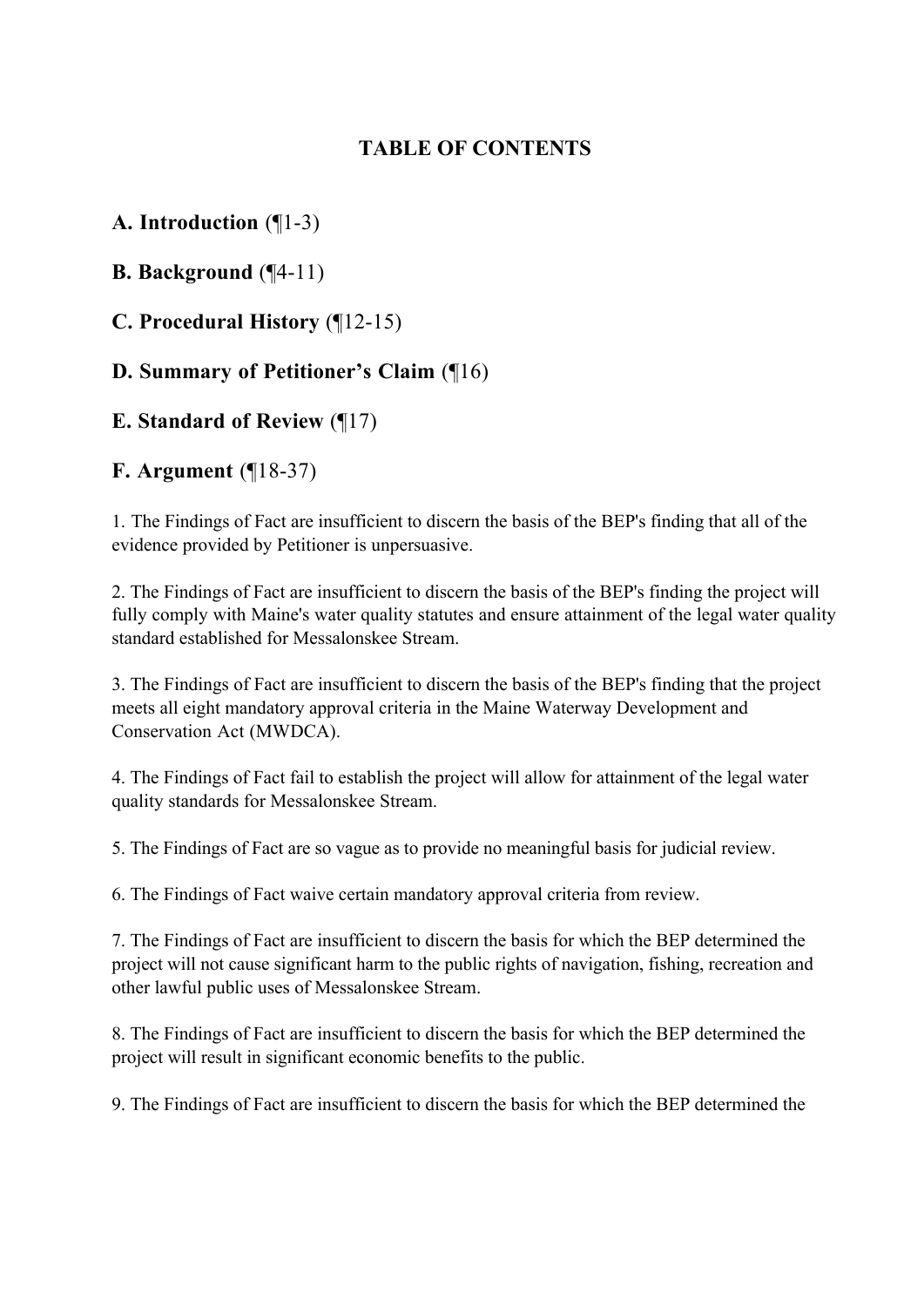project will not result in significant harm to fish and wildlife resources.

10. Because the instant water quality certification allows the Applicant to violate Maine's water quality laws, the certification is not valid.

11. The permit violates the Maine Waterways Development and Conservation Act (MWDCA) by failing to provide "reasonable assurance" the project will not violate Maine water quality standards.

12. The permit will cause Messalonskee Stream to fall from full attainment of its legal water quality classification into full violation of its water quality classification.

13. The permit violates Maine's antidegradation statute by failing to protect and maintain the existing in-stream water use of Messalonskee Stream by native American eel, Atlantic salmon and sea lamprey.

14. The Maine BEP's limited scope of review for the project is absurd and contrary to the goals and intent of the statutes the BEP administers.

15. Maine BEP improperly relied upon evidence and arguments offered by Maine DEP technical staff during the BEP's vote on November 3, 2005 that was not part of the official record for the proceeding.

## **G. RELIEF REQUESTED BY PETITIONER** (¶38)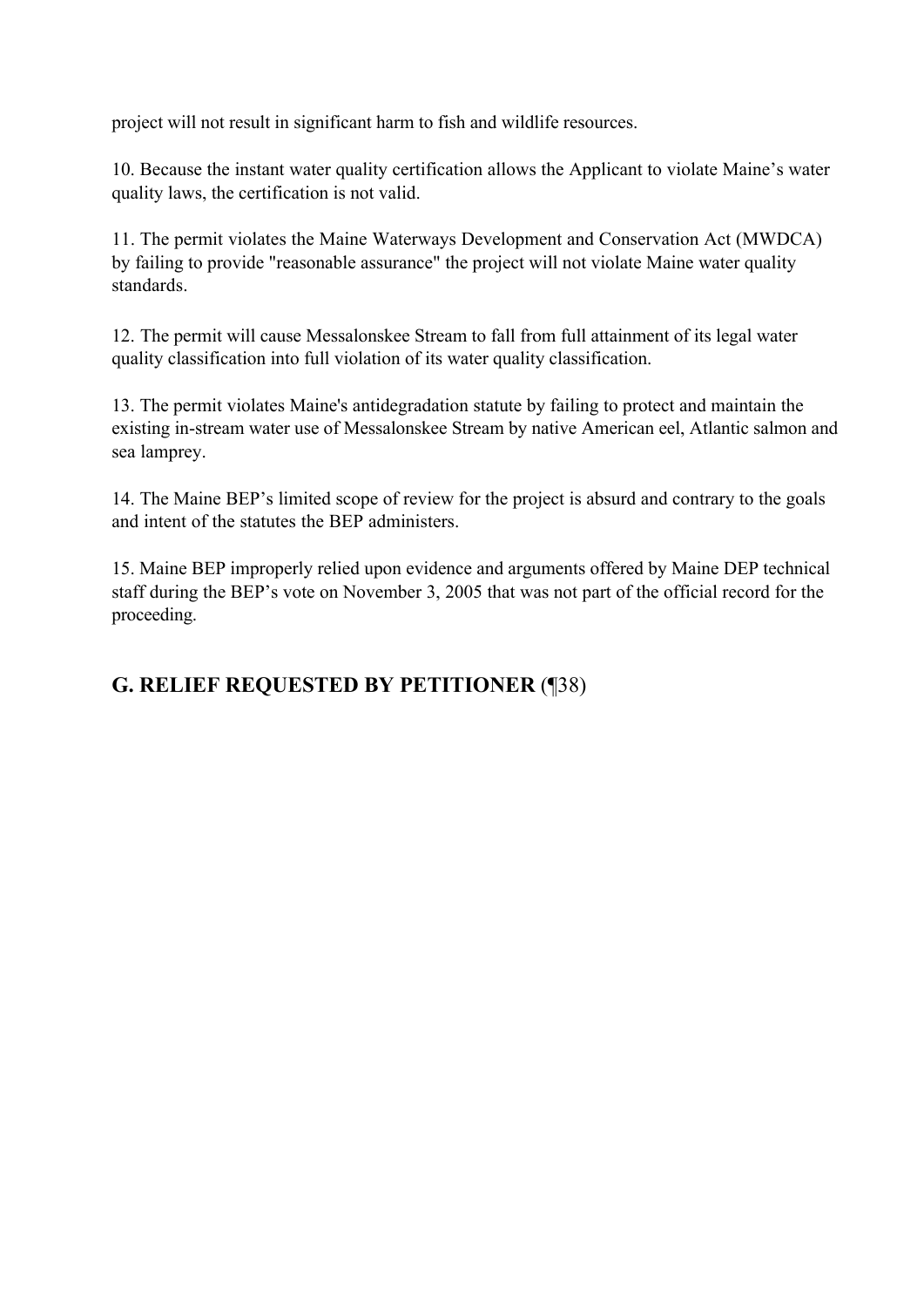### **CASES CITED**

- 1. Town of Jay v. Androscoggin Energy LLC., 2003 ME 64, ¶10.
- 2. Melanson v. Sec'y of State, 2004 ME 27, ¶¶ 7-8, 861 A.2d 641, 643-44.
- 3. Town of Eagle Lake v. Commissioner of Dept. of Education, 2003 ME 27, ¶7, ¶8.
- 4. Kurlanski v. Portland Yacht Club, 2001, ME 147. 782 A.2d 783, ¶7, ¶13.
- 5. CLF v. Town of Lincolnville, 2001 ME 175, ¶6.
- 6. Widewaters Stillwater Co. LLC v. BACORD., 2002 ME 27, ¶11, ¶13, ¶15.
- 7. Wells, 2001 ME 20, 771 A.2d at 375, ¶10.

8. Christian Fellowship and Renewal Center v. Town of Limington, 2001 ME 16, ¶12, 769 A.2d 834, 838.

- 9. Lentine v. Town of St. George, 599 A.2d 76, 80 (Me. 1991)
- 10. CLF v. Maine Dept. of Environmental Protection, 2003 ME 62, ¶36.
- 11. Handyman Equipment Rental v. Portland, 724 A.2d 605, 607-608 (Me. 1999).
- 12. S.D. Warren v. Board of Environmental Protection., 2005 ME 27, ¶12, ¶19, ¶28,

13. Bangor Hydroelectric. v. Board of Environmental Protection, 595 A.2d 438, 442 (Maine 1991)

14. Butterfield v. Norfolk & Dedham Fire Ins. Co., 2004 ME 124, ¶3.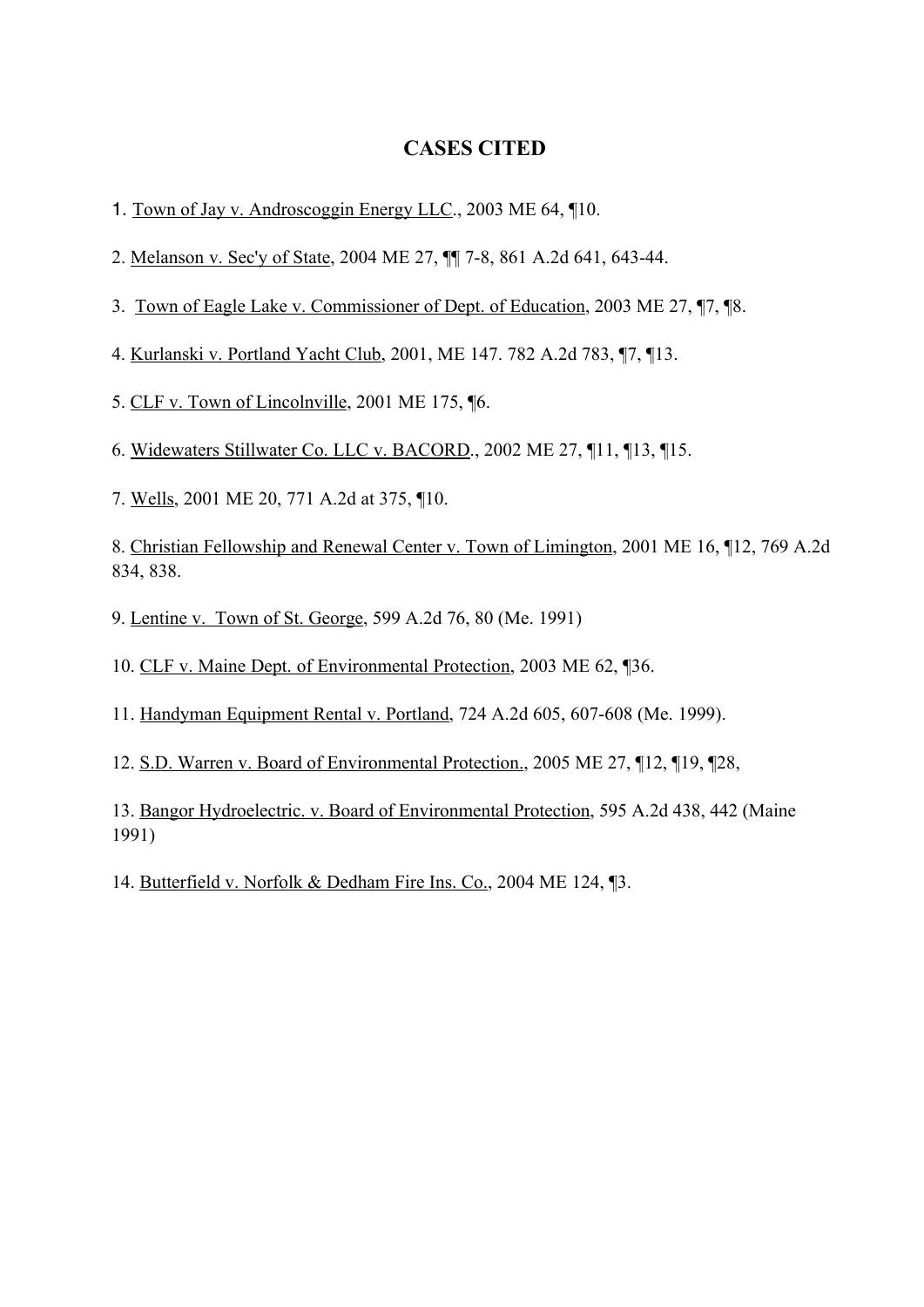## **ADMINISTRATIVE ACTIONS CITED**

1. Maine BEP. August 28, 1995. Findings of Fact and Order Approving Water Quality Certification for the Union Gas Project, Messalonskee Stream.

2. Maine DEP. May 10, 2005. Findings of Fact and Order Approving Dam Repair at Union Gas Project, Messalonskee Stream. Permit # L-22230-34-A-N.

3. Maine BEP. Nov. 3, 2005. Findings of Fact and Order Denying Appeal of Friends of the Kennebec Salmon.

4. Maine BEP. Sept. 21, 2005. Findings of Fact and Order Approving Water Quality Certification Order for the Gulf Island and Deer Rips Dams, Androscoggin River.

5. State of Maine. Feb 6, 2004., Respondent's Brief, S.D. Warren Company v. Maine Dept. of Environmental Protection, Docket No. AP-03-70.

6. Maine Board of Environmental Protection. October 2, 2003. Findings of Fact and Order Denying Appeal of S.D. Warrren Company of Water Quality Certificates for Presumpscot River Hydroelectric Projects.

## **STATUTES CITED**

1. Maine Waterways Development and Conservation Act. 38 MRSA §633 *et seq.*

2. Maine Water Classification Law. 38 MRSA §§464-465.

3. Federal Clean Water Act. 33 U.S.C. §§1251-1387 (West 2001 & Supp. 2004).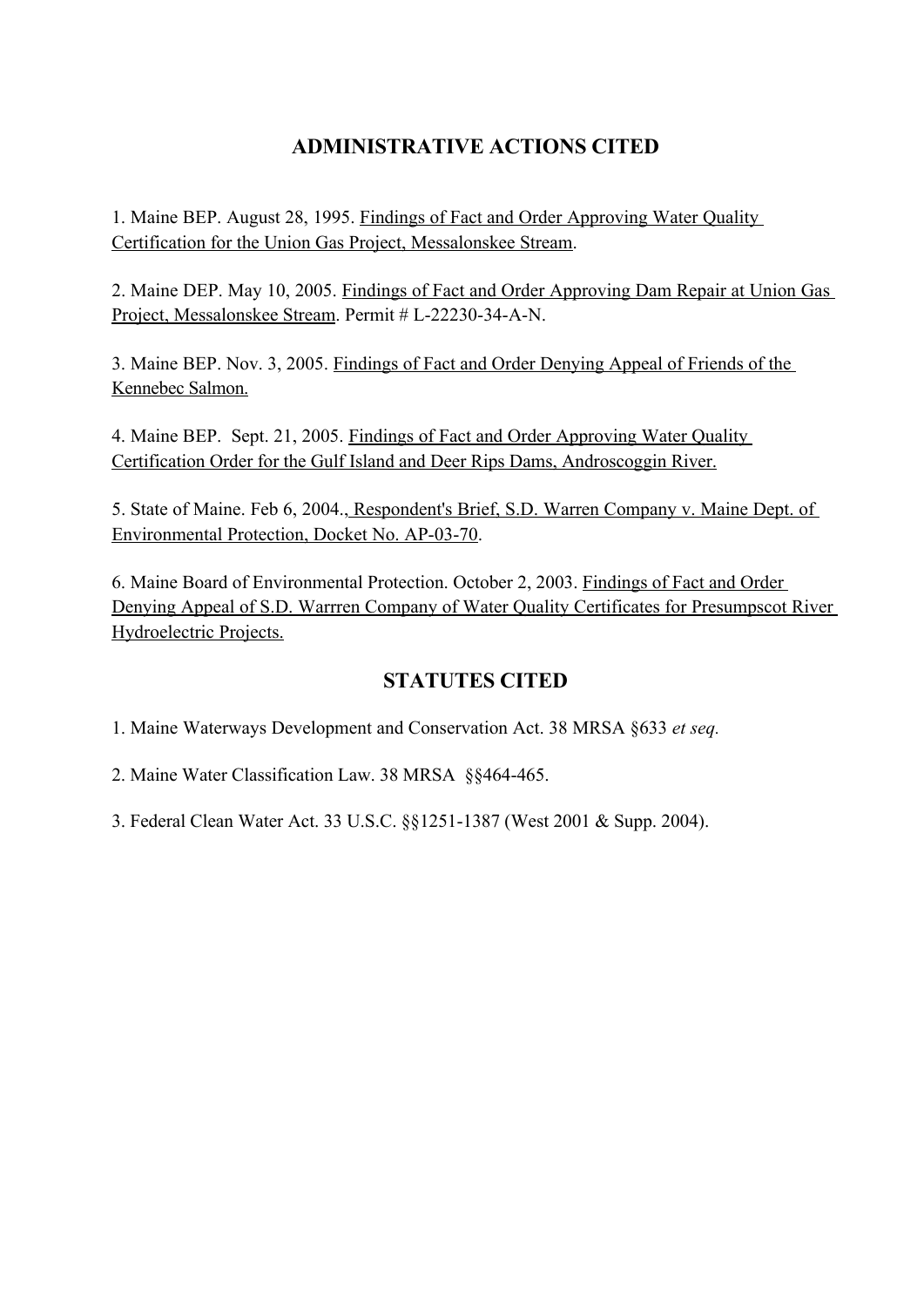# **KENNEBEC, ss. CIVIL ACTION**

**STATE OF MAINE SUPERIOR COURT DOCKET NO. AP-05-76**

| <b>Friends of the Kennebec Salmon</b> |                                  |
|---------------------------------------|----------------------------------|
| <b>Petitioners</b>                    | <b>Appeal of Water</b>           |
|                                       | <b>Quality Certification and</b> |
| v.                                    | <b>Permit for Reconstruction</b> |
|                                       | of the Union Gas dam,            |
| <b>Maine Board of</b>                 | Messalonskee Stream,             |
| <b>Environmental Protection</b>       | City of Waterville, Maine.       |
| <b>Respondents</b>                    | Permit # L-22230-34-A-N.         |
|                                       |                                  |

1. Pursuant to M.R. Civ. P. 80 and 5 MRSA §11001, Petitioner Friends of the Kennebec Salmon (FKS) here appeals a permit issued May 10, 2005 by the Maine Department of Environmental Protection (Maine DEP) allowing a new and impassable concrete dam to be constructed in the bed of Messalonskee Stream in Waterville, Maine; and the November 3, 2005 Order by the Maine Board of Environmental Protection (Maine BEP) denying an appeal by FKS of this permit.

2. Petitioner FKS claims the permit will violate the legal water quality standard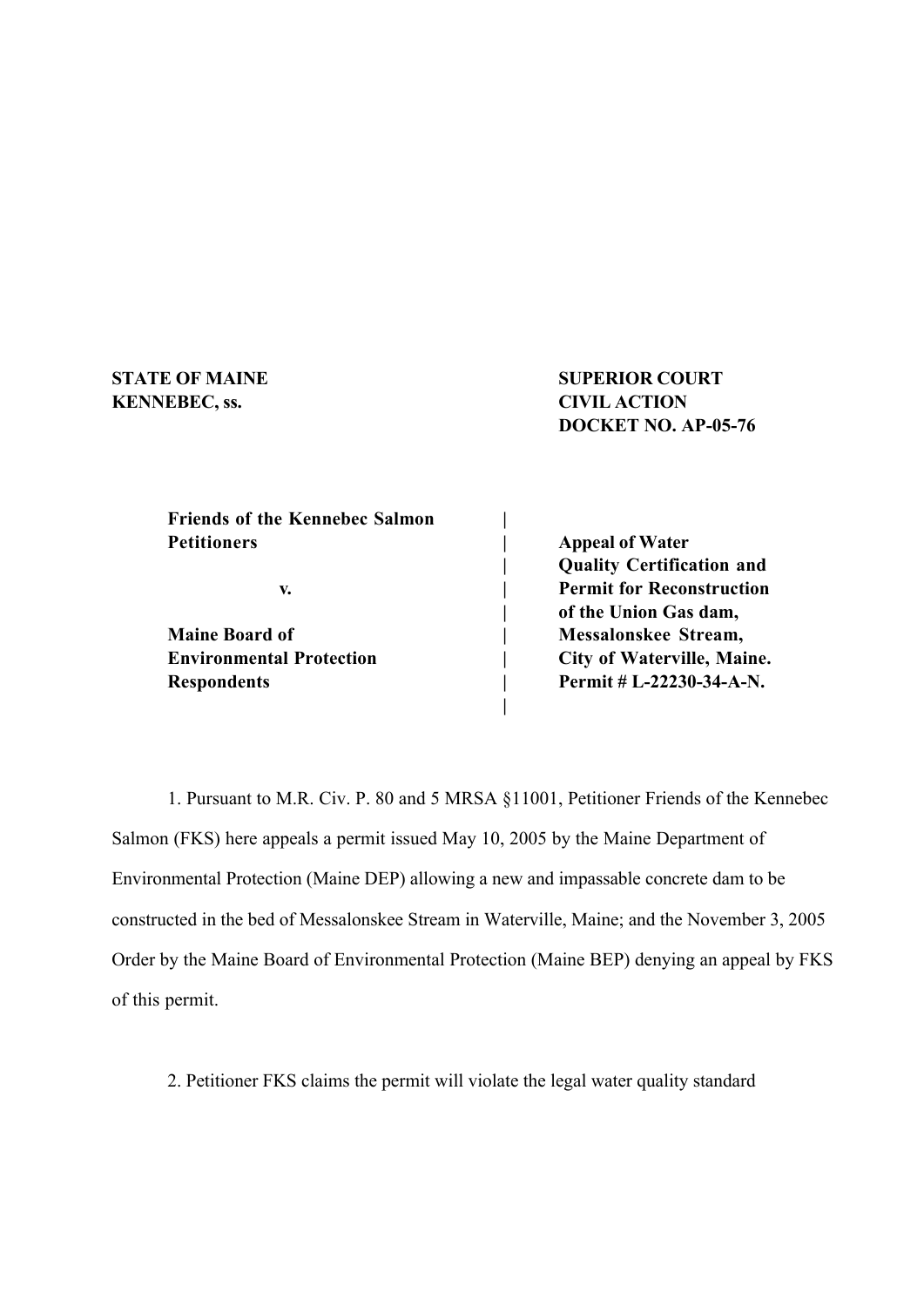established for Messalonskee Stream; cause Messalonskee Stream to fall out of full attainment of its legal water quality classification; violate Maine's antidegradation statute; and violate the Maine Waterways Development and Conservation Act.

3. Through its Denial Order, Maine BEP states all of these violations are lawful because Maine BEP issued a permit at the site 10 years ago which allowed these violations.<sup>1</sup> Through this construction, Maine BEP has forwarded the following new legal precedents: (a) Existing violations of Maine's water quality laws can be grandfathered; (b) Future violations of Maine's water quality laws can be grandfathered; (c) Maine BEP water quality certifications at hydroelectric dams supercede those Maine water quality laws the certifications are intended to enforce. Petitioner requests the Court vacate Maine DEP's May 10, 2005 permit allowing construction of a new dam at Messalonskee Stream; and vacate Maine BEP's November 3, 2005 denial of Petitioner's appeal of this permit.

#### **BACKGROUND**

4. The sustained engagement of Petitioner Friends of the Kennebec Salmon in the welfare of Messalonskee Stream since 1997 results from a sobering conclusion: the extensive damming and impoundment of Messalonskee Stream during the early 20th century and the lack of interest by the State of Maine in restoring Messalonskee Stream to health has doomed the stream and its native life to oblivion. This conclusion has forced Friends of Kennebec Salmon to acknowledge

<sup>&</sup>lt;sup>1</sup> Maine BEP. August 28, 1995. Finding of Facts and Order Approving Water Quality Certification for the Union Gas Project, Messalonskee Stream. This Order requires no safe passage for indigenous American eel, Atlantic salmon and sea lamprey at the project; nor does it protect American eels living above the project from being killed in the project turbines during their migration to the Atlantic Ocean to give birth. This Order remains in effect at the project today even though no dam or hydroelectric generation has existed at the project since 2001.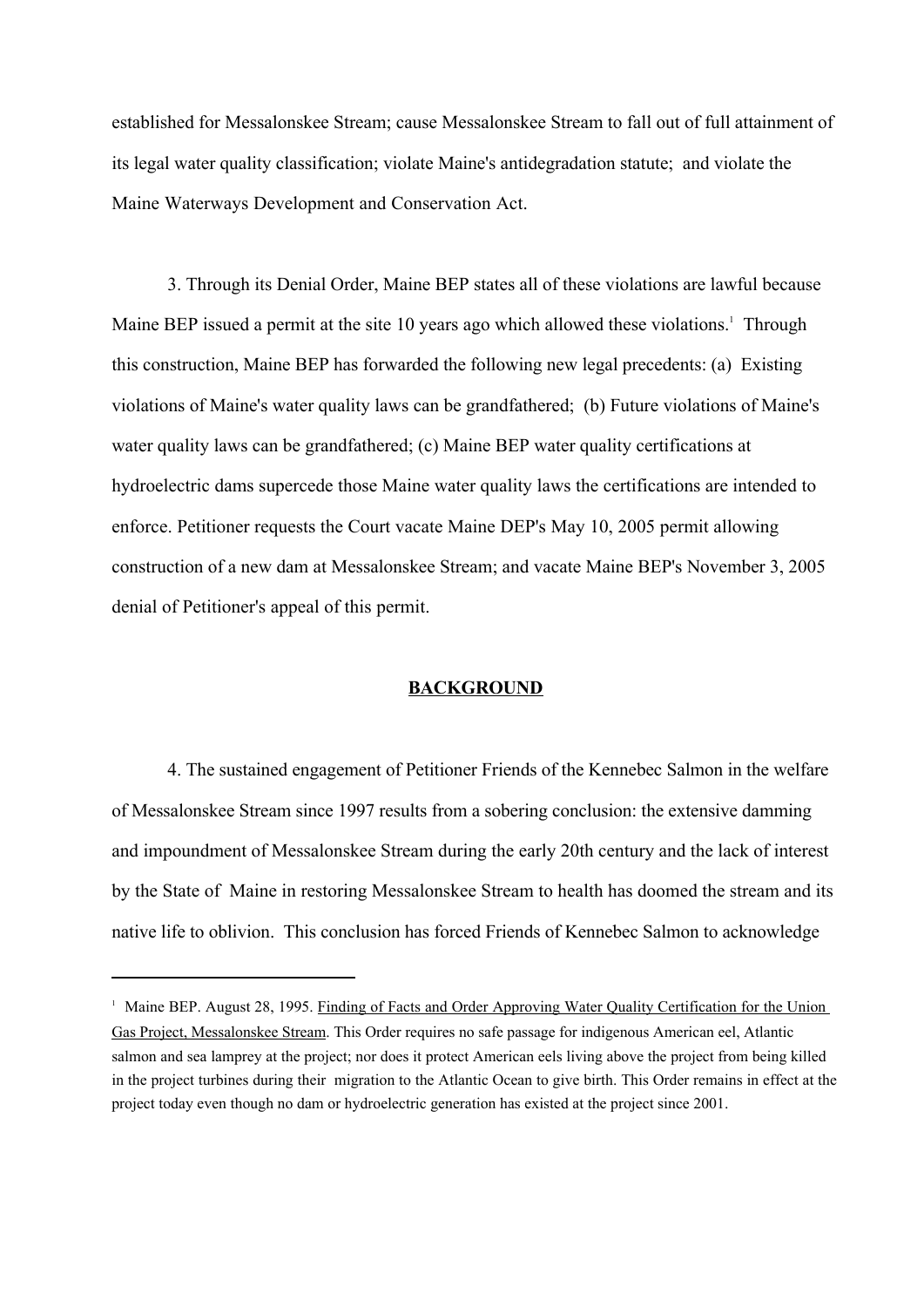that unless and until the impacts of these four hydroelectric dams are addressed, Messalonskee will never come back to life. These dams control the future of Messalonskee Stream.

5. Messalonskee Stream is very old, dating back to the melting of the Laurentian Ice Sheet which covered central Maine until 12,000 years ago. The highly polished bedrock and boulders which form the bed of Messalonskee Stream attest to the influence of this mile thick sheet of ice. People have lived along Messalonskee Stream for millennia -- its Indian name is testament to that. Until the middle of the 19th century, natural forces controlled which animals called Messalonskee Stream their home. Since this time, humans, businesses and governments have supplanted this authority with their own. By the early 20th century, many of the native fish of Messalonskee Stream were driven to extinction by the pollution of its waters and the construction of impassable dams they could not ascend. Atlantic salmon are an example. No scientific surveys were made to document the native fish which lived in Messalonskee prior to the 20th century; and no scientists were present to witness their final disappearance from the stream. The people who lived along Messalonskee in 1780 did not know the stream would be dead in several generations and the salmon and trout and shad and herring they took for granted outside their doors would soon be gone.

6. Without necessarily trying, by 1995 the citizens, businesses and government of Maine had succeeded in driving most of the native fish species of Messalonskee Stream to complete extinction. In 1995, few people cared about Messalonskee Stream because there was not much left of it to care about. Its falls and rapids were flooded or blasted. Its water was brown and polluted. Its bed was filled with rusted metal, broken glass and tires. No memory existed of Atlantic salmon in the stream. Little hope existed of Atlantic salmon ever returning. In 1995, Messalonskee Stream was considered doomed to oblivion. Then several things happened. The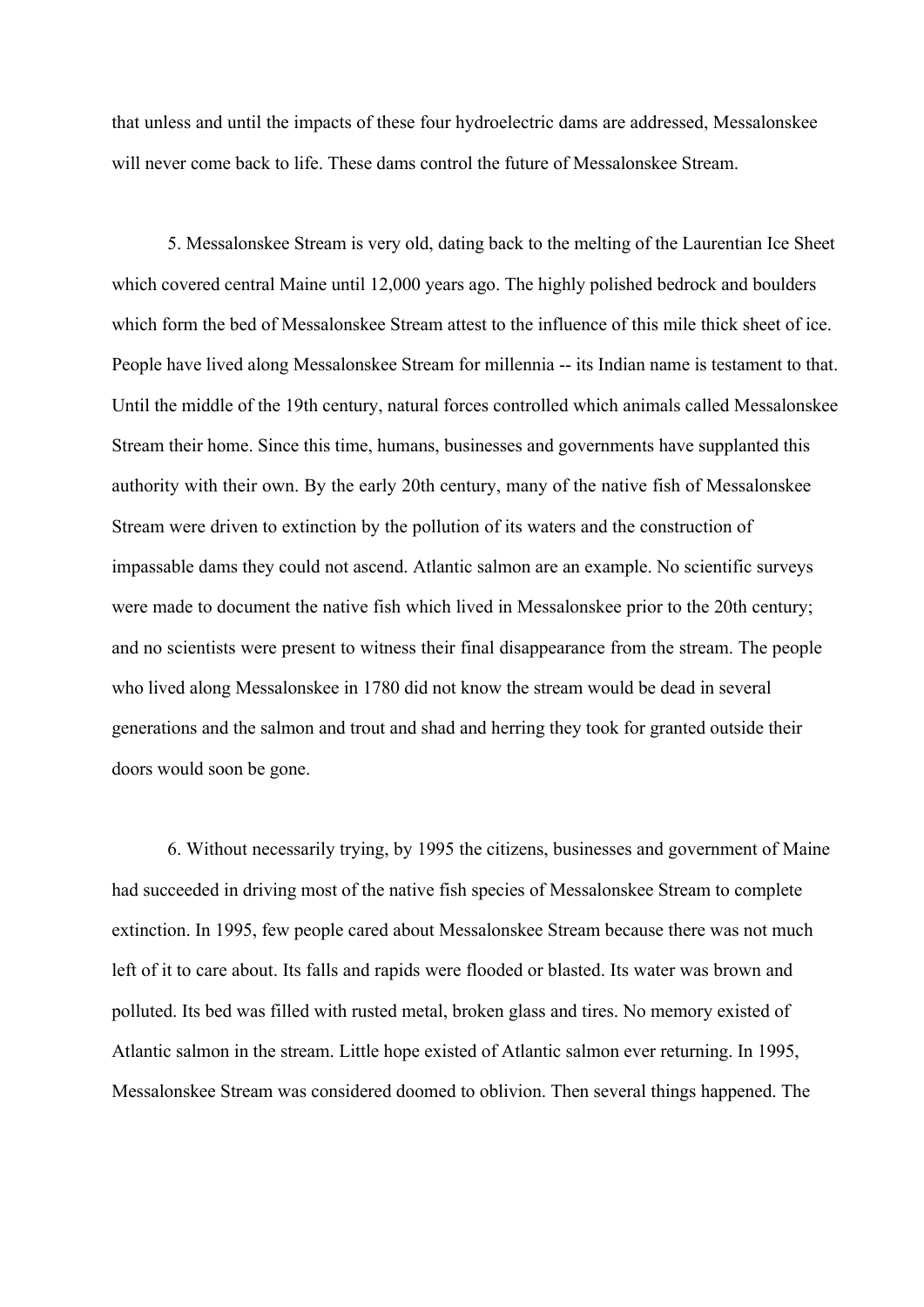severe pollution which had plagued Messalonskee Stream was greatly abated due to enforcement of the federal Clean Water Act and the closure of the Cascade Woolen Mill in Oakland, Maine. In 1999, the impassable Edwards Dam was removed from the bed of the Kennebec River in Augusta, 17 miles downstream from Messalonskee. Atlantic salmon and other migratory fish quickly returned to Messalonskee. In the fall of 2000 several Atlantic salmon spawned in Messalonskee Stream for the first time in 160 years. In 2003, adult sea lamprey dug their nests in the gravel bed of Messalonskee; none had been seen doing this for 160 years. In 2004, thousands of native, migratory blueback herring crowded below the Union Gas dam and spawned. None had been seen there in 160 years. In 2005, anglers flocked to Messalonskee to catch striped bass. None had been caught in Messalonskee for 160 years.<sup>2</sup> Within only five years after removal of the Edwards Dam in Augusta, nearly all of the native fish of Messalonskee Stream had returned to the stream and were reproducing successfully in the stream for the first time in 160 years. Things were changing fast on Messalonskee Stream.

7. In June 2001, a large section of Union Gas dam suddenly collapsed into the stream it had blocked since 1924. Several months later the dam's owner removed a 66-foot section of the dam down to bedrock, exposing the natural course of Messalonskee Stream for the first time

<sup>&</sup>lt;sup>2</sup> Documentation of spawning Atlantic salmon in Messalonskee Stream since the removal of the Edwards Dam in Augusta in 1999 has been made by fisheries scientists with the Maine Atlantic Salmon Commission (MASC) and noted in their February 25, 2005 comments to Maine DEP regarding the instant project. This discovery was cited by the National Academy of Sciences in its 2004 study, Atlantic Salmon in Maine, as direct evidence of the immediate and positive benefits of the Edwards Dam removal for the native Atlantic salmon of the Kennebec River. Documentation of sea lamprey, blueback herring, American eel and striped bass in Messalonskee Stream in the vicinity of the Union Gas site has been made by Petitioner FKS through numerous field observations at the stream since 2000. FKS has published photographs and descriptions of these animals in Messalonskee Stream on its website (kennebecriver.org) and has repeatedly informed Maine fisheries agencies of these discoveries in writing, at meetings and in personal conversation. Our observation of the rapid recolonization of Messalonskee Stream by its native sea-run fish species since removal of the Edwards Dam in 1999 has been the driving force of our public outreach and advocacy efforts to protect the health of Messalonskee Stream.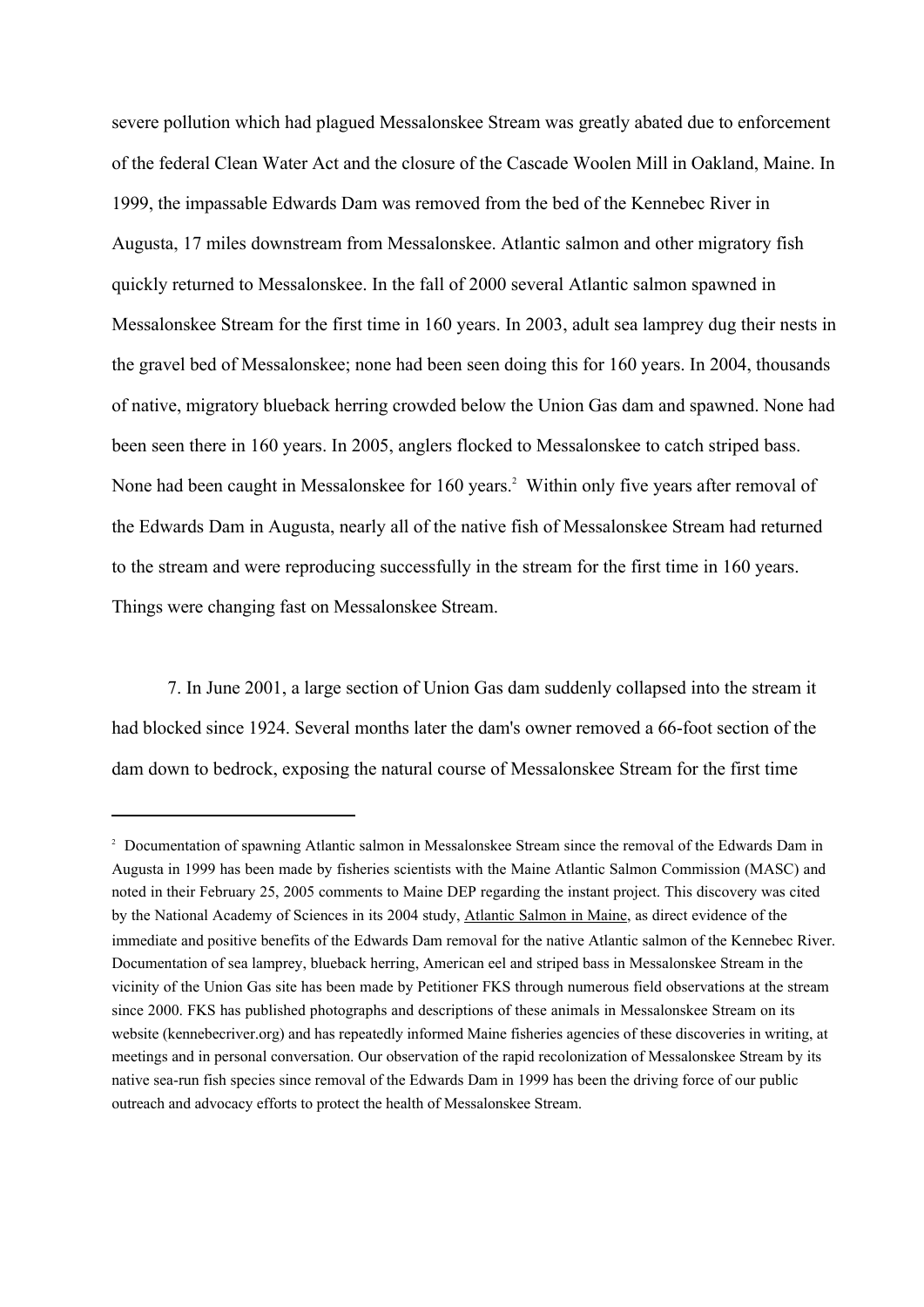since before the Great Depression. Nobody protested the sudden absence of the dam and its narrow, pond-like impoundment. Few people even noticed. Fish and animals quickly noticed. At once they began to explore and recolonize the rushing stream. By spring 2005, trees nearly 20 feet high were growing in spots along the stream that had been under 30 feet of water just five summers earlier. A young woodchuck built a burrow in what had used to be deeply submerged mud. Baby American eels climbed the bedrock ledges at the former dam site by the thousands. Spawning blueback herring filled the water directly below it. A young boy with a net stood on a rock for hours scooping up the swarming herring and let them go again. Sea lamprey clung to the 400 million year old rock of the ledges with their strange, sucker-like mouths, using the deeply folded rock as hold-fasts to move upstream. Small trout and fallfish filled the polished potholes of the ledges, so numerous their backs could be felt and grasped by hand. Local parents and children came down to the former dam site and caught striped bass, which were attracted by the thousands of baby eels moving upstream. The baby eels were attracted by the lack of a dam. The striped bass were attracted by the baby eels. Children and their Dads were attracted by the stripers. The water was clear, strong, free-flowing and clean. Song sparrows warbled from the young silver maples. A white-tailed deer tiptoed alongside the new underbrush. Around a bend from the deer, a father stood fishing with his son. They each caught a fish.

8. Except for the earthen abutments, chain-link fence and the old stone powerhouse beside them, none of these fathers, mothers, sons, daughters, fish and animals along the stream in 2005 seemed to know the Union Gas hydroelectric project had once existed. What used to be called a "project impoundment" was now a free-flowing stream. Nobody who stood in or alongside the stream seemed to care why the Union Gas "project" no longer existed. Nobody seemed to miss it. This one sunny spring day in 2005 is now imprinted in the memories of many small children. Next spring they will beg their Dads to bring them back to the banks of Messalonskee, where the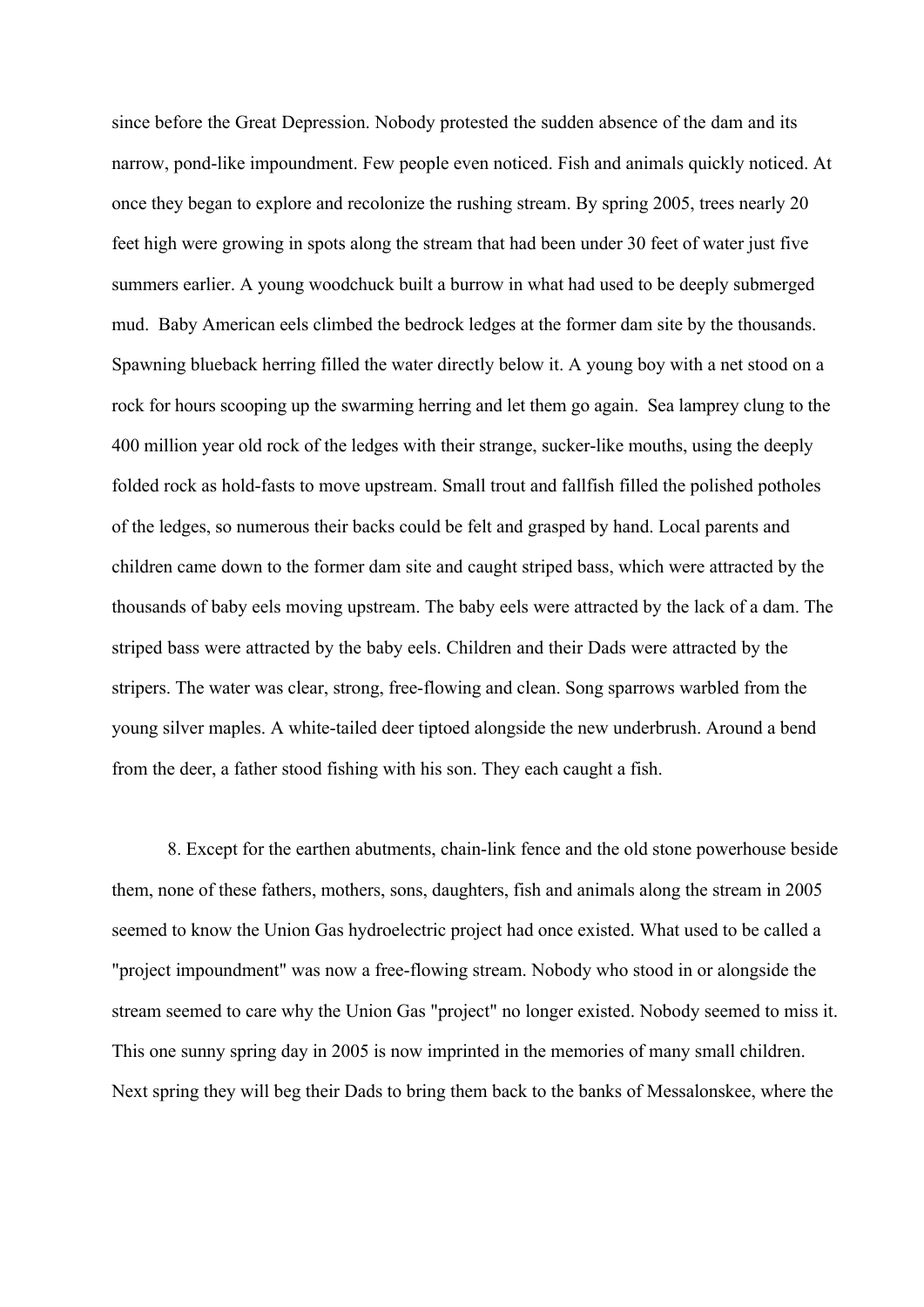fish are so plentiful you can catch them with your hands. Memories so faded as to evade recollection have now become fresh again.

9. The first paragraph of the federal Clean Water Act states that is "the objective of this Act to *restore* and maintain the chemical, physical and biological integrity of the Nation's waters." 33 U.S.C. §1251(a) (emphasis added). The Maine Legislature declares it is the State of Maine's objective "to *restore* and maintain the chemical, physical, biological integrity of the State's waters ..." and to "enhance water quality," where standards are not being achieved. 38 MRSA §464(1) (emphasis added). The goals of these two statutes are aimed precisely at the severely degraded condition of Messalonskee Stream. Prior to 2001, Messalonskee Stream resembled thousands of rivers and streams across the United States. It was polluted, forgotten and devoid of its native life. It was a trash dump with current.

10. The goals of the federal Clean Water Act and Maine's Water Classification Laws are not to clean up those rivers which are already pristine. The federal Clean Water Act, by its common name, was enacted to clean up those rivers which have been most severely polluted and degraded. While both of these statutes expressly protect the lives of native fish and wildlife which inhabit rivers, these laws place a premium on ensuring that people may always use these waters for swimming, boating, recreation and fishing. Since the ancient human activity of fishing requires fish to catch, and this requires fish being able to live in rivers, these federal and state laws require rivers to be in a condition where the fish native to these rivers are allowed to exist, to grow and to successfully give birth. If fish cannot give birth, there can be no fishing for them. These laws explicitly recognize that government for more than a century allowed rivers to be degraded and polluted and their degraded condition prevented citizens from using them; and fish from living in them. This is why both federal and state clean water laws have an explicitly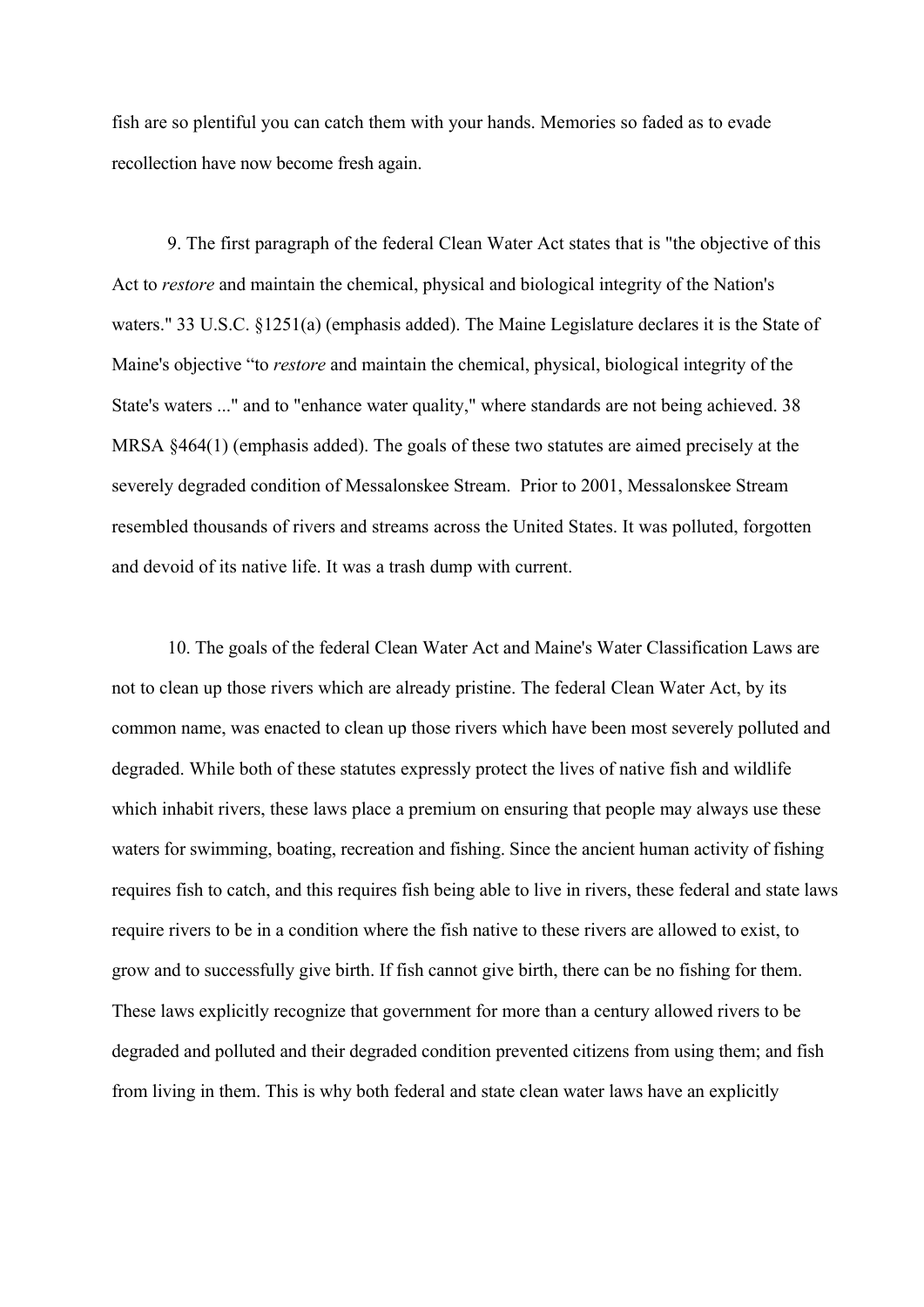restorative goal, structure and function. These laws were enacted to restore our rivers back to a condition of health.

11. To operationalize these explicit restorative goals, the federal Clean Water Act and Maine's water quality laws require all waterbodies to support all of the fish species they historically supported. When these laws were enacted, the United States Congress and the Maine Legislature recognized many rivers had been degraded for so long that they utterly failed to meet the water quality standards contained in these laws. The Clean Water Act and Maine's water quality statutes were enacted expressly to place these rivers on the road to restoration -- and to prohibit governments from allowing them to stay in a degraded condition forever. The Clean Water Act and Maine's water quality statutes were written expressly for streams like Messalonskee. In 1995, Messalonskee Stream had been left behind. The State of Maine and dam owners had left it for dead. Few people cared if Messalonskee Stream would ever be alive again. The Clean Water Act and Maine's water quality laws were enacted to stop this societal amnesia. The goals and plain language of the Clean Water Act and Maine's water quality laws require that Messalonskee Stream comes back to life again. For the first time in 160 years, Messalonskee Stream is coming back to life. In the instant proceeding, Maine BEP has ruled that Messalonskee Stream must be killed again.

#### **PROCEDURAL HISTORY**

12. In 1993, all four of the Messalonskee Stream hydroelectric projects, including the Union Gas project, were required to be re-licensed by the Federal Energy Regulatory Commission (FERC) pursuant to the Federal Power Act. 16 U.S.C.A. §797(e) (West 2000). Under §401 of the federal Clean Water Act, a new federal license for a hydropower project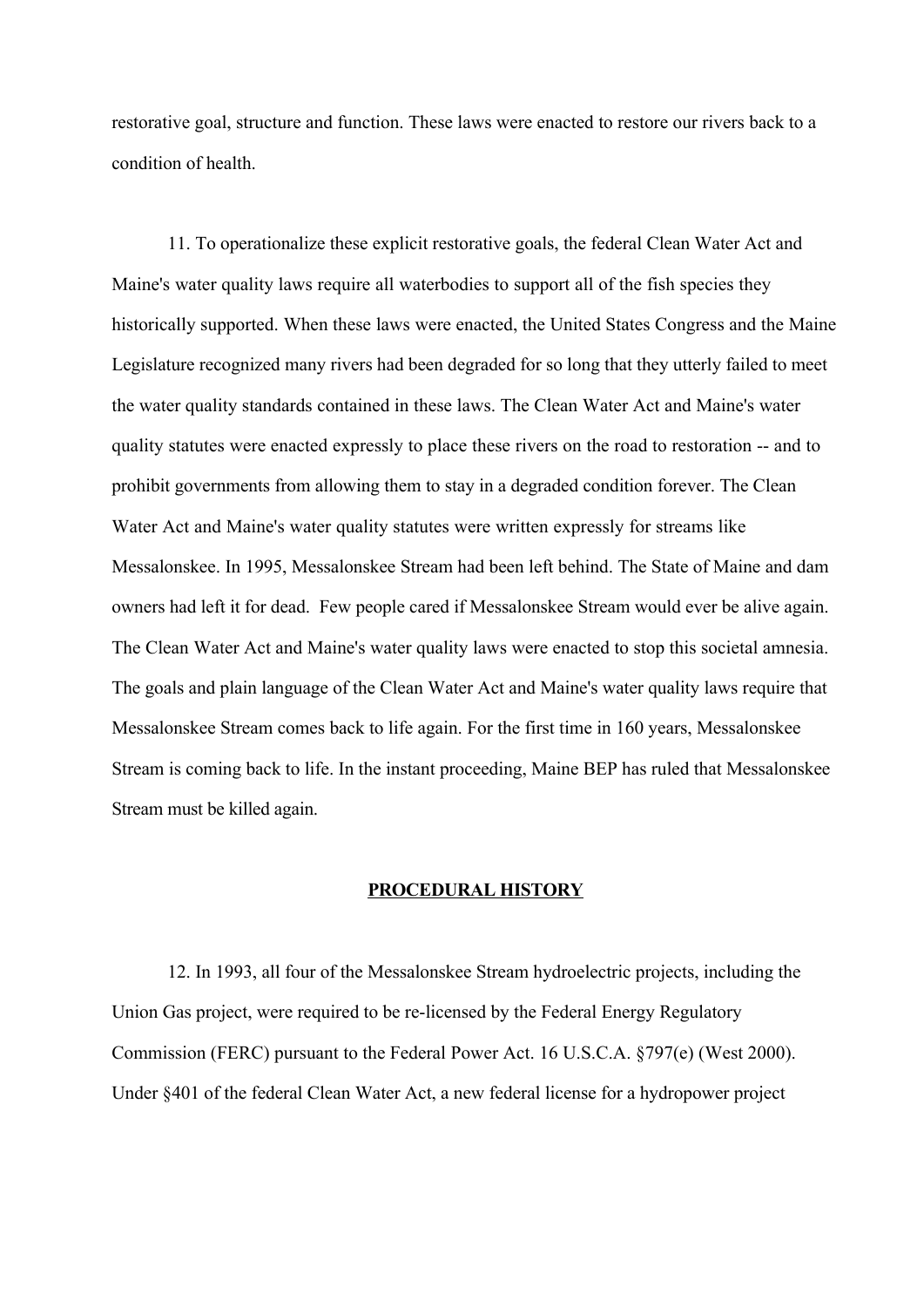cannot be issued unless the State certifies the project will not cause violations of state water quality standards in the waterbody where the project resides. 33 U.S.C.  $\S$ 1341(a)(1).

13. The Maine Dept. of Environmental Protection (Maine DEP) issued a state water quality certificate for the Union Gas project on August 28, 1995 -- two years before Petitioner Friends of the Kennebec Salmon was incorporated. (Denial at 1). This water quality certificate contains no requirements for the safe passage of indigenous migratory fish species to and from their habitat above and below the Union Gas project (or at any of the four Messalonskee stream dams). The certification document makes no reference to any of Messalonskee's native, migratory fish species nor does it discuss the present or future impact of the Union Gas project on these fish during the recommended 40-year federal license for the project. At the Maine BEP's meeting on Nov. 3, 2005 Maine DEP technical staff confirmed this fact, telling the Board that during the mid 1990s "nobody was thinking about American eels."3

14. On July 28, 1999 the Federal Energy Regulatory Commission issued a new 37-year federal license for Union Gas Dam project. Soon after this, the Union Gas project was sold by Central Maine Power to Florida Power & Light (FPL Energy Maine). (Denial at 1). In June 2001, a large portion of the granite block face of the Union Gas Dam collapsed into Messalonskee Stream. Upon discovering the failure, dam owner FPL Energy Maine drained the project

<sup>&</sup>lt;sup>3</sup> Statement of Mr. Dana P. Murch, Maine DEP, at the Nov. 3, 2005 Maine BEP meeting. Mr. Murch wrote much of the August 28, 1995 Maine water quality certification for the Union Gas project as well as the water quality certifications for the other Kennebec River drainage hydroelectric dams issued by the DEP during the mid 1990s. Petitioner cites this statement only because it corroborates our April 29, 2005 and June 8, 2005 claim that the existing Maine water quality certification for the Union Gas project is flawed and seriously out of date with respect to American eels. Since 1998, Maine DEP and fisheries agencies have begun appreciating the acute need for safe upstream and downstream passage for American eels at hydroelectric dams in Maine and have begun requiring safe passage for eels at numerous Maine hydroelectric dams where American eels are known to be present. In this proceeding, Petitioner seeks similar protection for the American eels which now live in Messalonskee Stream and now have safe passage at Union Gas dam site because there has been no dam at the Union Gas site since 2001.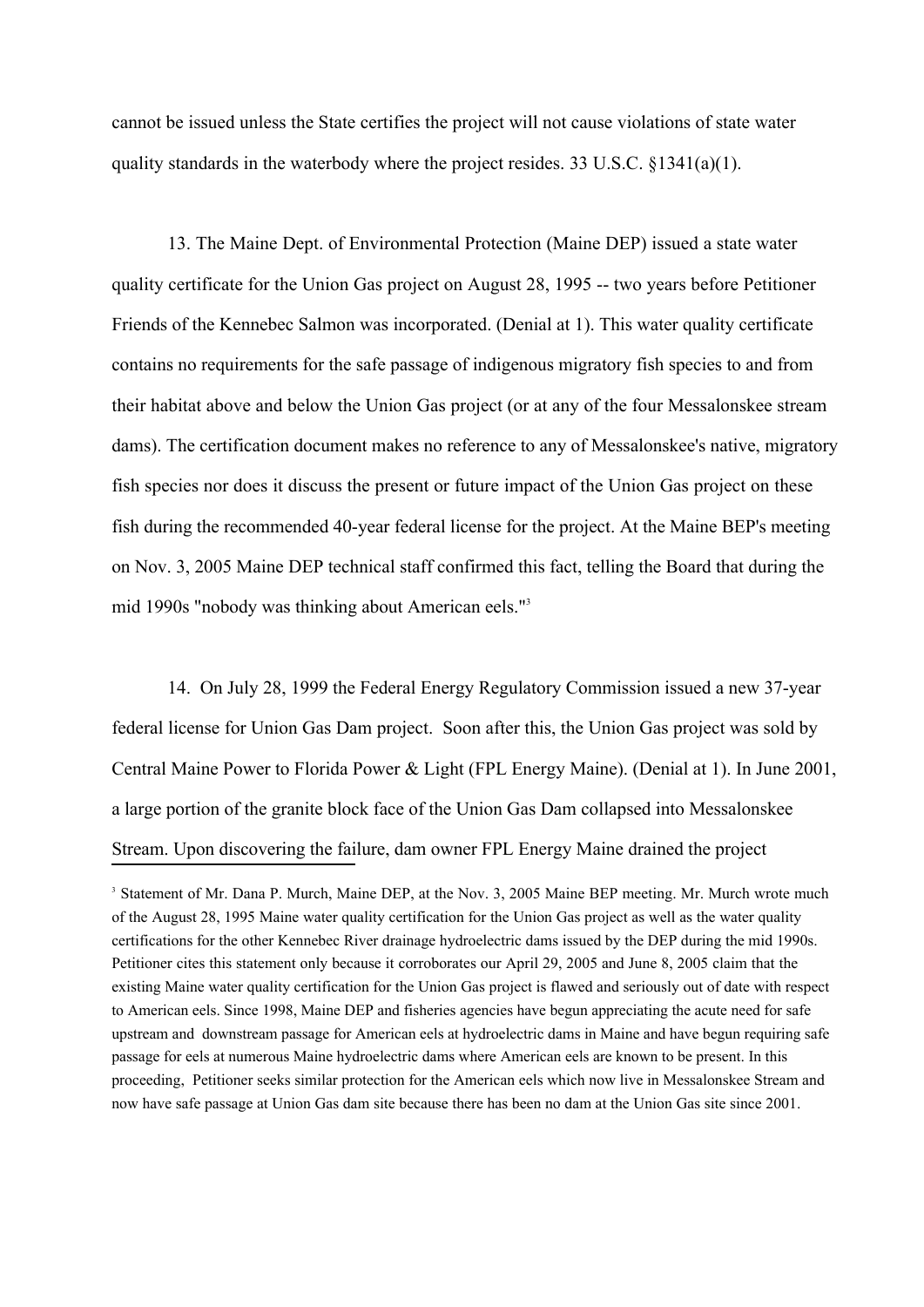impoundment. After inspection revealed significant structural flaws in the remaining portions of the dam face, FPL Maine sought and received a permit from the State of Maine to completely remove a 66 foot wide section of the dam. The remaining dam abutments were stabilized with sprayed-on concrete. This work was completed in fall 2001. (Denial at 2) With the 66 foot wide center section of the dam removed down to bedrock, the one mile reach of Messalonskee Stream returned to its natural channel, depth and flow. This section of the stream became accessible to indigenous migratory fish species capable of negotiating the natural bedrock ledge at the dam site.

15. In 2003, the inoperable Union Gas dam hydropower project was sold by FPL Energy Maine to Maine Renewables LLC, a subsidiary of Synergics of Annapolis, Maryland. Federal and state permits for the project were also transferred to Synergics and its subsidiary, Maine Renewables LLC. (Denial at 2) In February 2005, Messalonskee Stream Hydro LLC, a subsidiary of Maine Renewables, submitted an application to the Maine DEP under the Maine Waterway Conservation and Development Act to construct a new dam and impoundment at the Union Gas project site for the purpose of generating hydroelectric power. At the time this application was submitted, the Union Gas project had not been capable of generating hydroelectric power since June 2001, a period of nearly four years. (Denial at 2) In response to requests by local citizens on April 6, 2005 the Maine DEP held an informational public meeting at Waterville City Hall regarding the application filed by Messalonskee Stream Hydro LLC to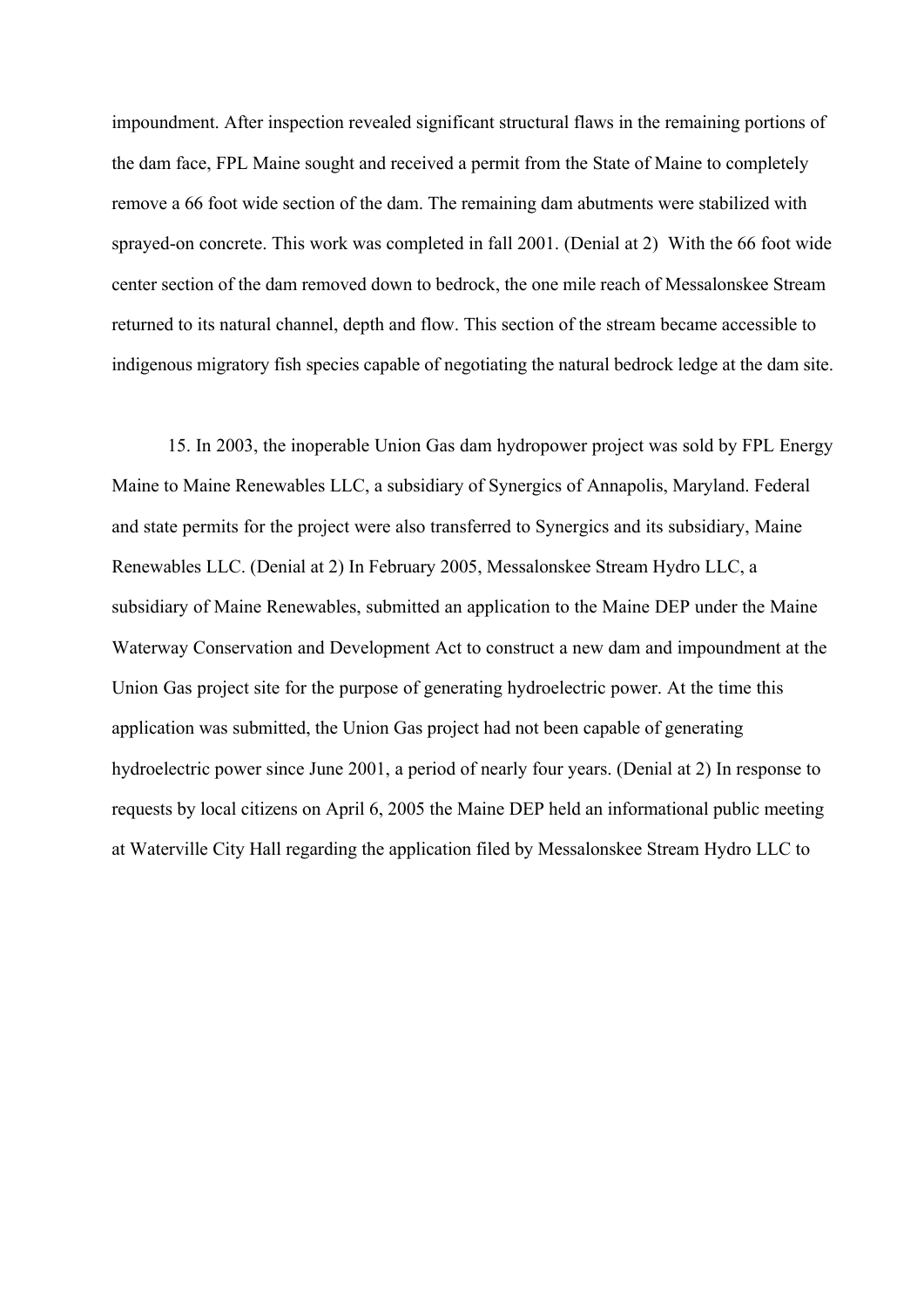rebuild the Union Gas dam.<sup>4</sup> Written public comments and supplemental information regarding the application were invited by the Maine DEP. Friends of the Kennebec Salmon (FKS) submitted timely written comments to the Maine DEP on April 29, 2005. On May 10, 2005 the Maine DEP issued a permit approving the application of Messalonskee Stream Hydro LLC to rebuild the Union Gas dam. On June 8, 2005 FKS filed a timely appeal of this permit before the Maine BEP. In comments filed July 7, 2005 the project applicant argued FKS had no standing to bring the appeal and asked the Maine BEP to dismiss the appeal. (Denial at 3) On November 3, 2005 the Maine BEP voted 6-3 to deny FKS' appeal. In its Finding of Facts and Order, Maine BEP ruled FKS had standing to bring the appeal. (Denial at 3-4). FKS now asks the Court to review Maine BEP's Finding of Facts and Order of November 3, 2005.

#### **SUMMARY OF PETITIONER'S CLAIM**

16. Petitioner's claims fall into three categories. First, Petitioner claims the Findings of Fact accompanying the Nov. 3, 2005 BEP Denial of Petitioner's Appeal are so vague as to prevent meaningful judicial review of whether the BEP's decision is supported by substantive evidence in the record. Second, Petitioner claims uncontested evidence in the record shows the instant permit will cause annual fish kills of adult American eels and other severe violations of

<sup>4</sup> On February 25, 2005 Petitioner FKS wrote to the Maine DEP Commissioner formally requesting she hold a public hearing on this application due to the severe impacts of the project on the health of Messalonskee Stream. The Commissioner denied the request. In March 2005, FKS began a letter-writing campaign to encourage concerned citizens to request the Maine DEP *at least* hold an "informational" meeting on the application. Maine DEP received requests for such a meeting from a number of local citizens as well as the organizations Maine Rivers, the Kennebec Valley Chapter of Trout Unlimited and the Somerset County Chapter of Trout Unlimited. In response to these requests, Maine DEP convened the April 6, 2005 meeting which was attended by more than 20 concerned citizens. At this meeting, Mr. Dana P. Murch of the Maine DEP told the citizens the proposed new dam was effectively 'grandfathered' and the DEP was not allowed to consider any comments regarding the impact of the new dam on the health of Messalonskee Stream. Because of Mr. Murch's statement that their comments would not be considered, none of the participants at the April 6, 2005 meeting provided written comments on the application except FKS.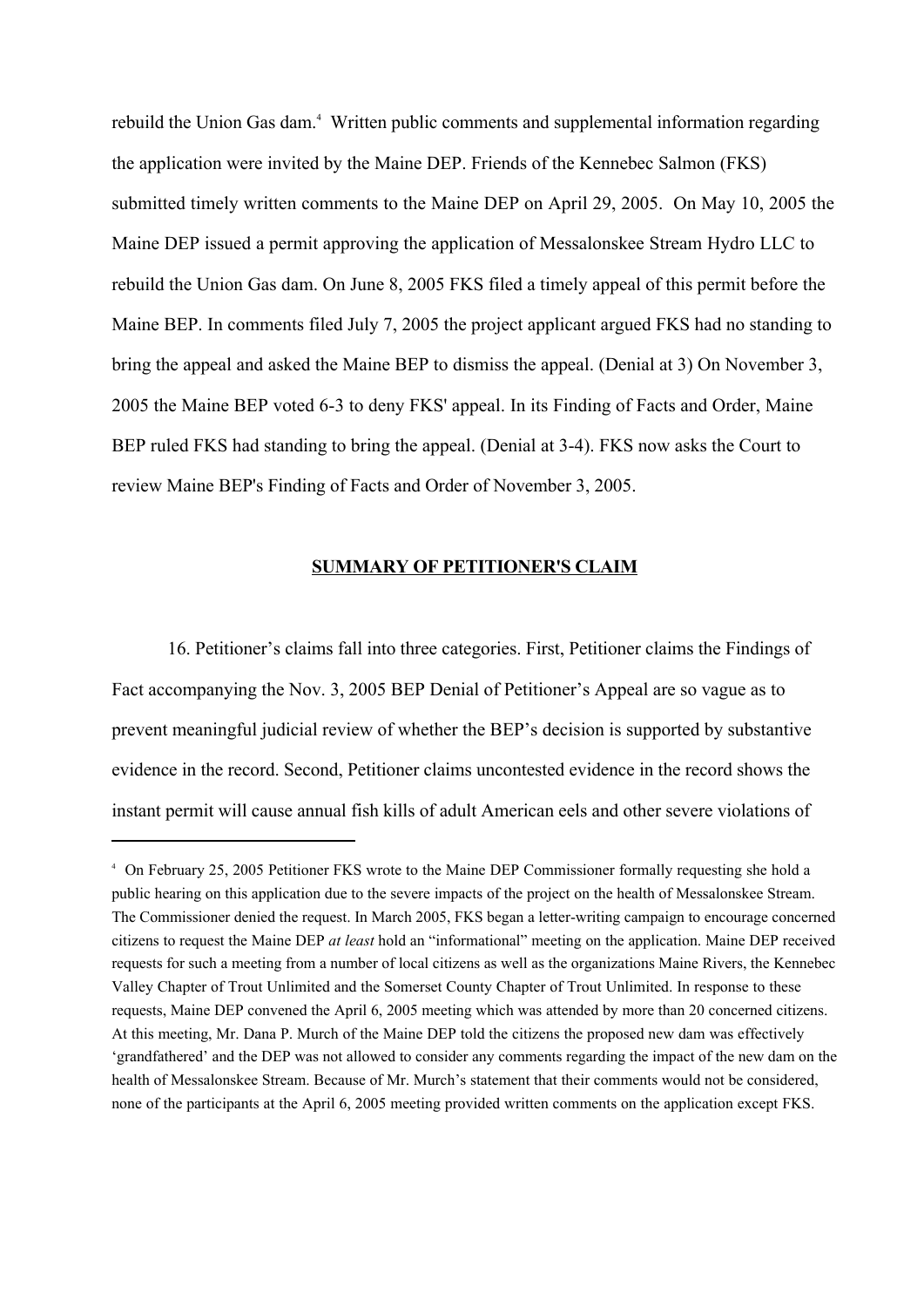Maine's water quality standards and violate the legal water standards established by the Maine Legislature for Messalonskee Stream. Third, Petitioner claims the BEP improperly relied upon evidence and information provided by Maine DEP staff just prior to their vote that was highly prejudicial to the Petitioner and not part of the official record for the proceeding. For these reasons, Petitioner requests the Court vacate the Maine BEP's Nov. 3, 2005 denial of our Appeal and remand the permit proceeding to the Maine BEP for clarification of the Findings of Fact; or in the alternate, the Court vacate the May 10, 2005 dam reconstruction permit as unlawful under the Maine Waterways Development and Conservation Act.

#### **STANDARD OF REVIEW**

17. The Court reviews an agency's decision for abuse of discretion, errors of law, or findings not supported by the evidence. Town of Jay v. Androscoggin Energy LLC., 2003 ME 64, ¶10. The court reviews an agency's decisions for findings of fact not supported by the record. Melanson v. Sec'y of State, 2004 ME 27, ¶¶ 7-8, 861 A.2d 641, 643-44. In interpreting a statute, courts will seek to give effect to the Legislature's intent. Town of Eagle Lake v. Commissioner of Dept. of Education, 2003 ME 27, ¶7. To determine legislative intent, the court "look[s] first to the statute's plain meaning and, if there is ambiguity, ... beyond that language to the legislative history ... Id. (citation omitted). The court will avoid results that are "absurd, inconsistent, unreasonable or illogical." Id. (citations omitted). The court will further "consider the whole statutory scheme for which the section at issue forms a part so that a harmonious result, presumably the intent of the Legislature, may be achieved." Id. (citations omitted).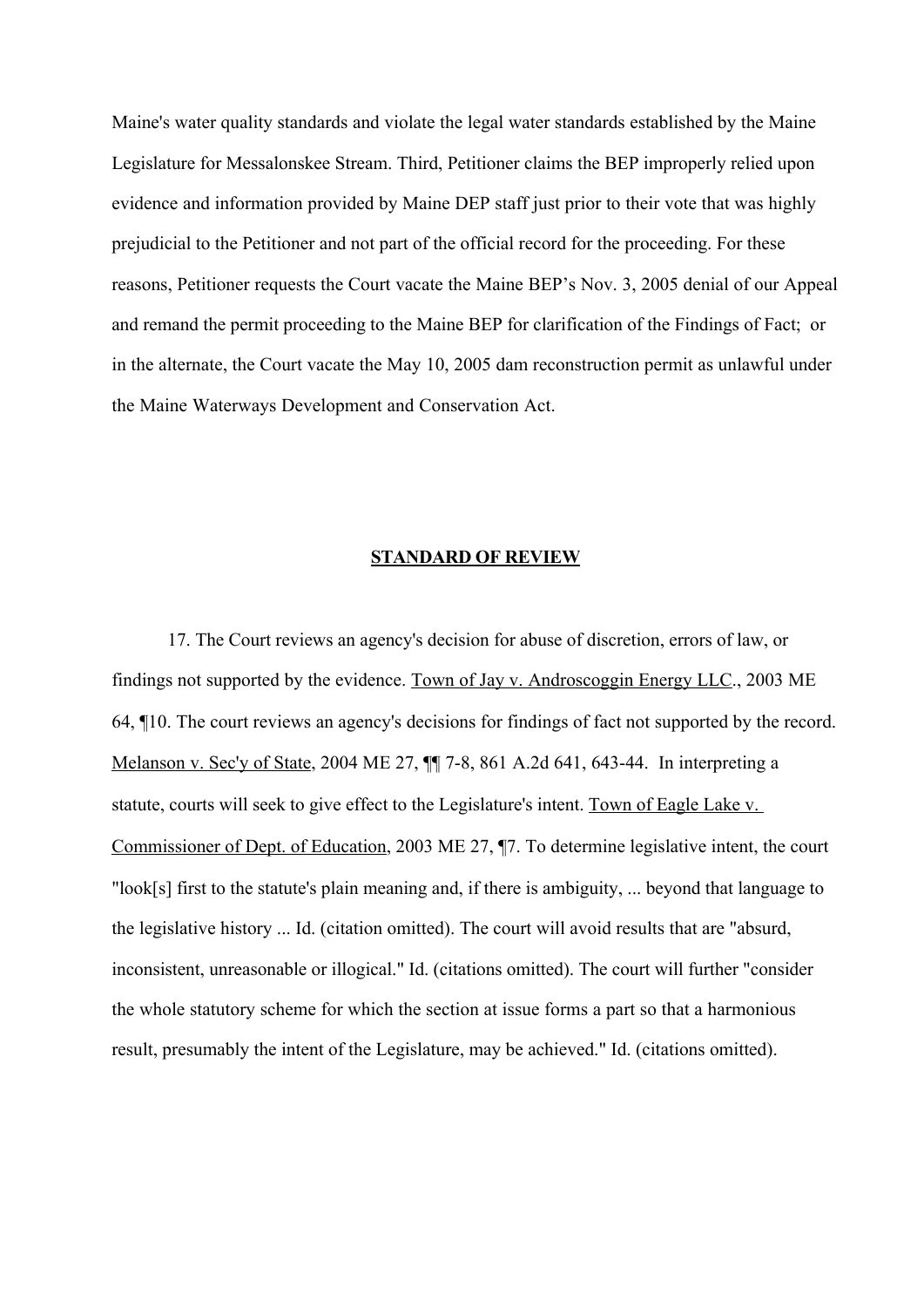#### **ARGUMENT**

# **The Findings of Fact are insufficient to discern the basis of the BEP's finding that all of the evidence provided by Petitioner is unpersuasive. (Denial at 6, 8, 10)**

18. The Findings of Fact at 6, 8 and 10 state the BEP found the evidence provided by Petitioner was "unpersuasive." The Findings do not define unpersuasive. The Findings do not describe the specific evidence to which this term refers. Did the Board find all of the evidence unpersuasive or was just some of the evidence unpersuasive? Did the BEP find *any* of the evidence persuasive? Did the BEP find the evidence unpersuasive because it was false? How did the Board decide the evidence was false? Was *all* of the evidence false or was just some of the evidence false? Did the BEP find any of the evidence true? What evidence did the BEP find true? How did the the BEP decide this evidence was true? Did the BEP find some of the evidence was true but not germane? What evidence was true but not germane? Why did the BEP find this true evidence not germane? These are the questions and answers a properly constructed Finding of Facts would carefully address. A properly constructed Finding of Facts would objectively summarize the evidence provided to the record and clearly explain the methods by which the Board concluded each piece of evidence proffered was either true or false, relevant or irrelevant. For example, a properly constructed Finding of Facts in this proceeding would *at least* state: "The appellant claims the project will kill American eels every fall." Then the Finding of Facts would discuss this claim and all evidence in the record relating to that claim. Then the Board would explain how it concluded the claim was true or false and relevant or not relevant. The Finding of Facts do not this. The Findings of Facts avoid making *any* mention of Petitioner's repeated claim that the new dam at the Union Gas site will kill American eels but simultaneous declare all of Petitioner's evidence to be "unpersuasive." The Court reviews an agency's decisions for findings not supported by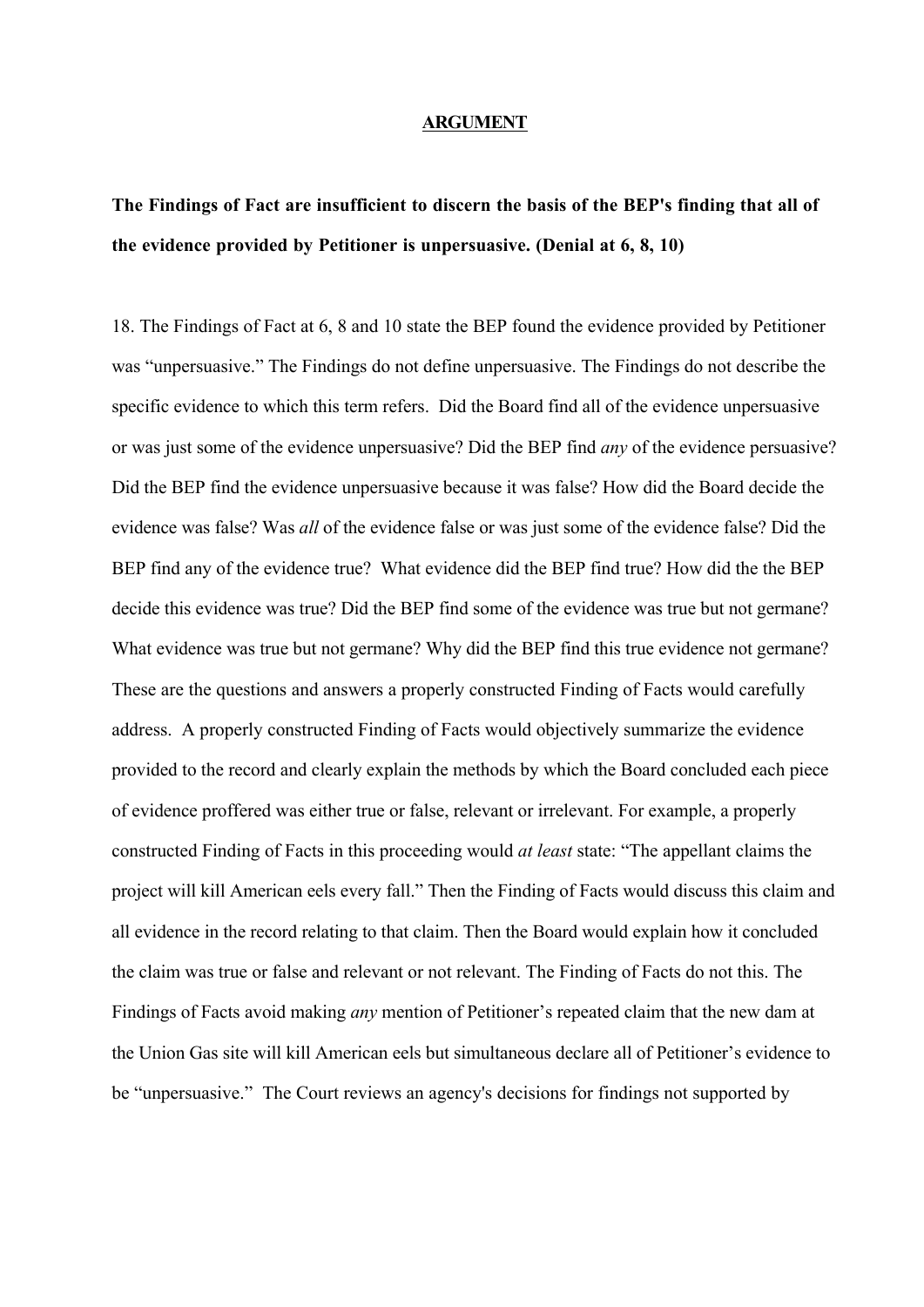substantial evidence in the record. Kurlanski v. Portland Yacht Club, 2001, ME 147, ¶7, 782 A.2d 783. The Court has defined substantial evidence as 'such relevant evidence as a reasonable mind might accept as adequate to support a conclusion.' CLF v. Town of Lincolnville, 2001 ME 175, ¶6 quoting Gorham v. Cape Elizabeth, 625 A.2d 898, 903 (Me. 1993). *See* Widewaters Stillwater Co. LLC v. BACORD., 2002 ME 27, ¶11: " The majority of the Board should have stated the basis of denial of the permit and should have made factual findings underlying the decision."; Id at  $\P$ 13: "We review, in this case, the Planning Board's findings of fact to determine whether those findings are supported by substantial evidence. When a board's findings of fact are insufficient to apprise us of the basis of the Board's decision, it is impossible for us to determine whether that decision is supported by substantial evidence." Id at 115: "Rather than to have considered a blanket motion to approve, to permit effective appellate review, the Board should have voted separately on each of the applicable standards or in some manner indicated which standards the applicant satisfied and which the applicant did not. In this manner, a reviewing court can determine whether there is substantial evidence in the record to support the Board's decision." *See* Wells, 2001 ME 20, ¶10, 771 A.2d at 375 ("[I]f an agency's findings of fact are insufficient to apprise us of the basis of the agency's decision and whether it is supported by substantial evidence, we should usually remand to the agency for further findings of fact.") *and*  Christian Fellowship and Renewal Center v. Town of Limington, 2001 ME 16, ¶12, 769 A.2d 834, 838 ([T]he remedy for an agency's failure to act on all matters properly before it or to make sufficient and clear findings of facts is a remand to the agency for findings that permit meaningful judicial review.")

**The Findings of Fact are insufficient to discern the basis of the BEP's finding the project will fully comply with Maine's water quality statutes and ensure attainment of the legal water quality standard established for Messalonskee Stream.**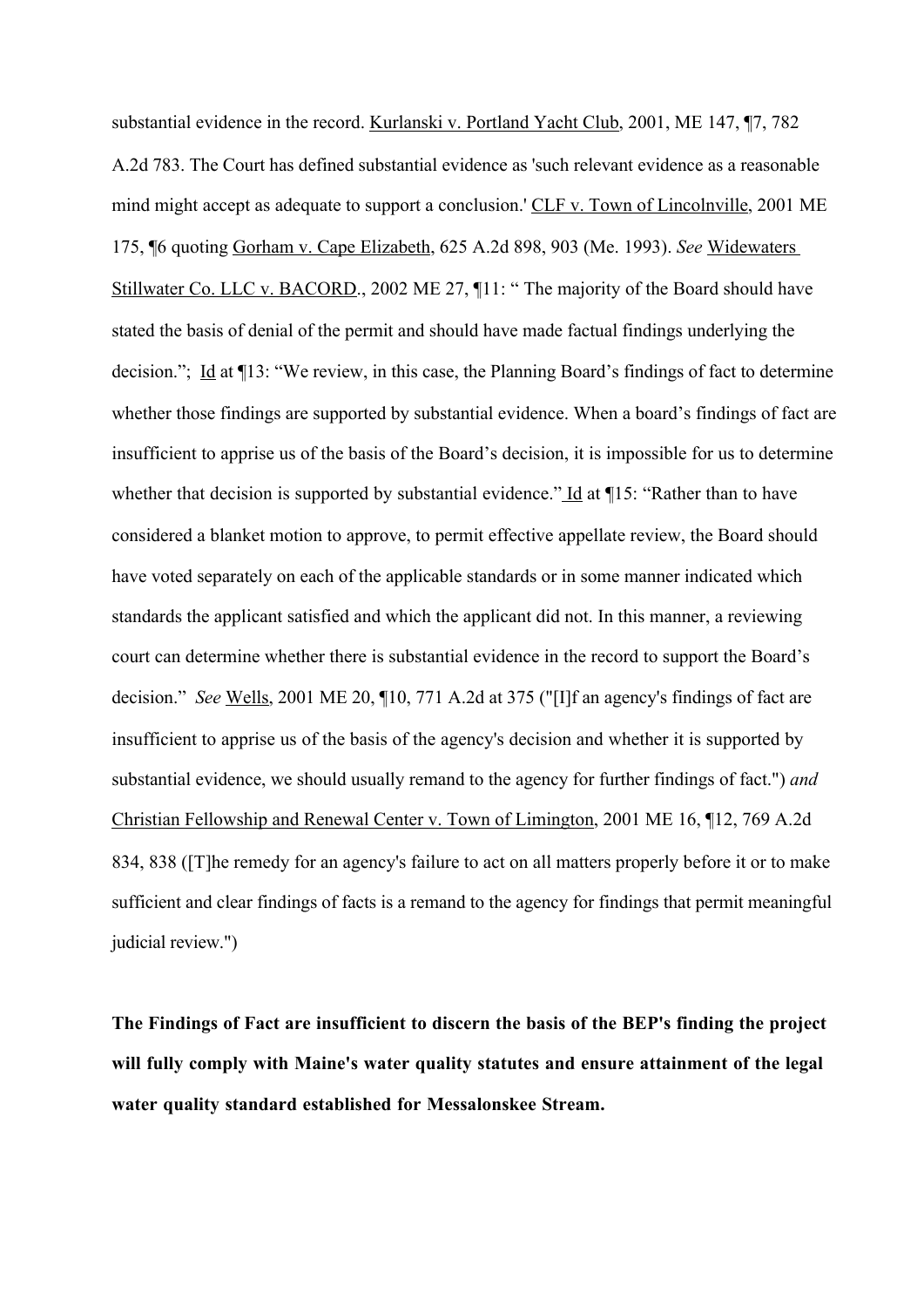19. Petitioner has presented uncontested evidence showing:

Upstream passage.

a) No dam or artificial obstruction to the passage of fish has existed at the site since fall 2001.

 b) Atlantic salmon, sea lamprey and American eel live in Messalonskee Stream and are indigenous to Messalonskee Stream.

c) The removal of the Union Gas dam in 2001 has restored these animals' free and natural access to Messalonskee stream above the former Union Gas dam site

d) The proposed new dam would be impassable to all three fish species and deprive them of their existing free and natural access to their indigenous habitat above the former dam site.

 e) These impacts of the dam would cause the legal water quality classification of Messalonskee Stream to be violated because the portion of the stream above the dam would no longer be capable of supporting all aquatic species indigenous to the stream. 38 MRSA 465(3)(C)

Downstream passage:

a) American eel, Atlantic salmon and sea lamprey now living above the former dam site have free and natural access to the Kennebec River and the Atlantic Ocean.

b) Because these animals are migratory fish, they require safe access to the ocean to in order to grow, give birth and complete their life cycle.

c) The proposed dam provides no safe method for these animals to migrate past the dam because passage over the top of the dam or through the dam turbines would cause their injury or death. d) These impacts of the dam would cause the legal water quality classification of Messalonskee Stream to be violated because the portion of the stream above the dam would no longer be capable of supporting all aquatic species indigenous to the stream. 38 MRSA 465(3)(C)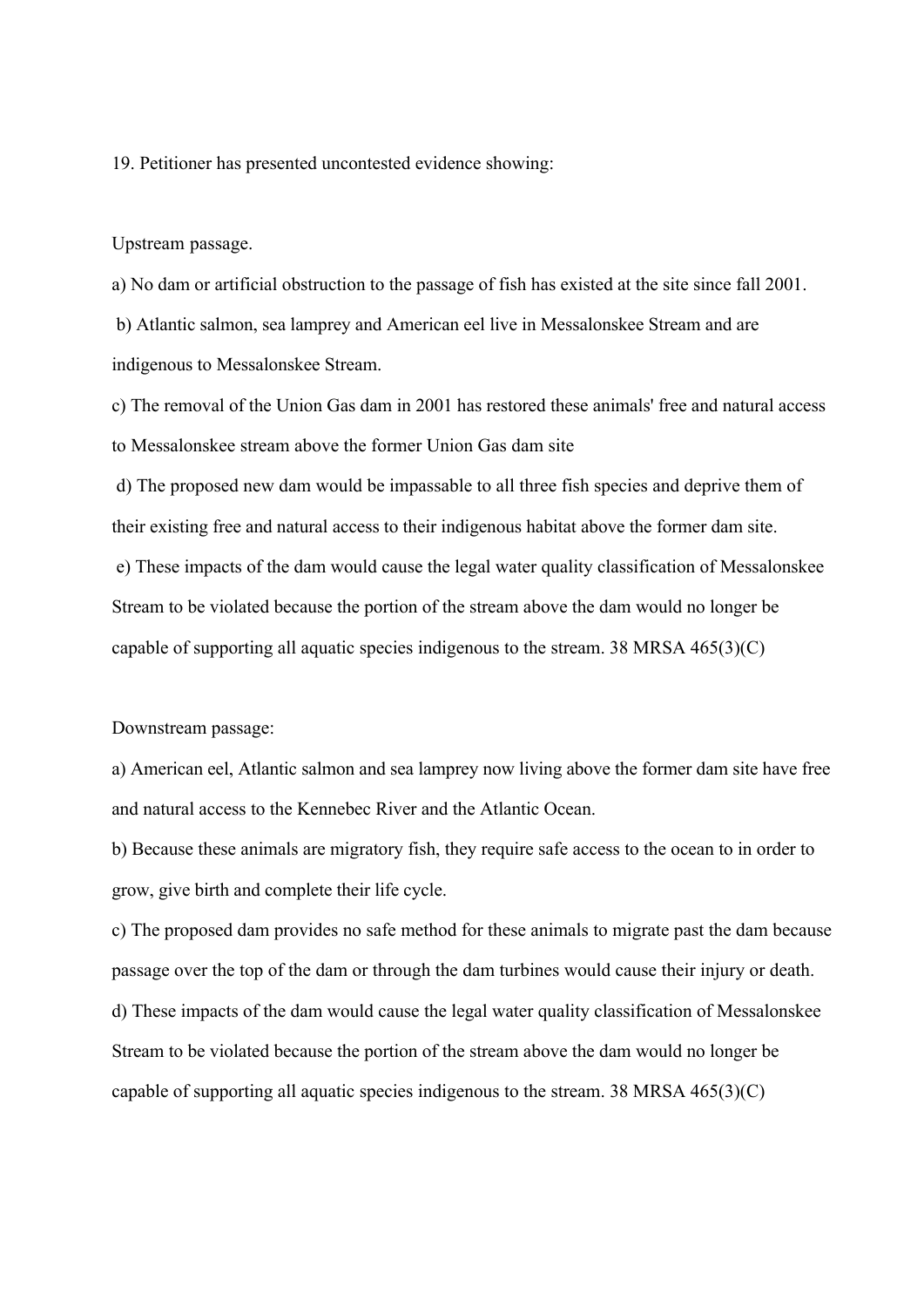The Findings of Fact do not dispute or discuss this evidence but merely claim all of it is "unpersuasive." The Findings of Fact do not state a basis upon which the BEP reached its conclusion this evidence is unpersuasive. The court reviews an agency's decisions for findings of fact not supported by the record. Melanson v. Sec'y of State, 2004 ME 27, ¶¶ 7-8, 861 A.2d 641, 643-44. The Court reviews an agency's decisions for findings not supported by substantial evidence in the record. Kurlanski v. Portland Yacht Club, 2001, ME 147, ¶7, 782 A.2d 783. The Court has defined substantial evidence as 'such relevant evidence as a reasonable mind might accept as adequate to support a conclusion.' CLF v. Town of Lincolnville, 2001 ME 175, 16 quoting Gorham v. Cape Elizabeth, 625 A.2d 898, 903 (Me. 1993). The absence of any dam at the site since 2001 represents substantial evidence that fish now have the ability to move up and down the stream; and applicant's proposal to construct a 35 foot high concrete dam at the site will deprive the fish of this ability. This will cause the legal water quality classification of Messalonskee Stream to be violated because the portion of the stream above the dam will no longer be capable of supporting all aquatic species indigenous to the stream. 38 MRSA §465(3)(C) Because the Findings of Fact do not discuss or contest this evidence, they state no basis upon which the BEP found all of this evidence unpersuasive; nor do they state the basis upon which the BEP found the new dam will not block passage for these fish and will not violate the legal water quality standards of Messalonskee Stream.

**The Findings of Fact are insufficient to discern the basis of the BEP's finding that the project meets all eight mandatory approval criteria in the Maine Waterway Development and Conservation Act (MWDCA).**

20. In order to issue an MWDCA permit for reconstruction of a dam, the BEP must find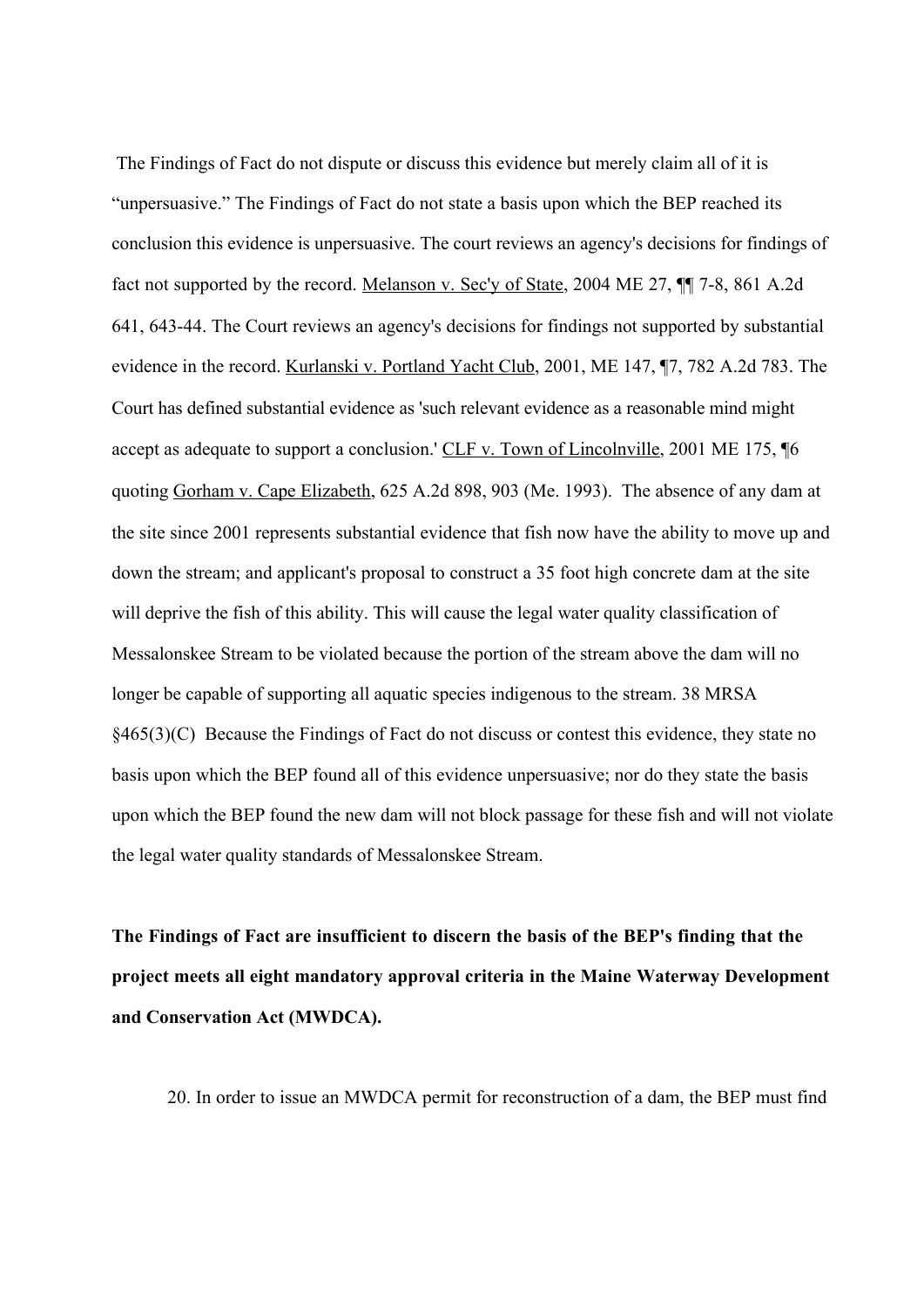the project meets all eight approval criteria set forth in the MWDCA. 36 MRSA §636. The Findings of Fact state the BEP found the project meets all eight criteria. Petitioner has provided detailed evidence to the contrary. The Findings of Fact do not dispute or discuss this evidence but state the BEP found all of the evidence unpersuasive. The Findings of Fact do not state a basis upon which the BEP found all of the evidence unpersuasive. The Court reviews an agency's decisions for findings not supported by substantial evidence in the record. Kurlanski v. Portland Yacht Club, 2001 ME 147, ¶7, 782 A.2d 783. The Court has defined substantial evidence as 'such relevant evidence as a reasonable mind might accept as adequate to support a conclusion.' Gorham v. Cape Elizabeth, 625 A.2d 898, 903 (Me. 1993). One of the eight approval criteria requires the BEP to find there is reasonable assurance the project will not cause violations of applicable State water quality standards. 38 MRSA §636(8). Uncontested evidence in the record shows the dam will deprive indigenous fish in the stream of their ability to swim up and downstream and use their habitat in the stream. This will cause the legal water quality classification of Messalonskee Stream to be violated because the portion of the stream above the dam will no longer be capable of supporting all aquatic species indigenous to the stream. 38 MRSA §465(3)(C). Because the Findings of Fact do not discuss or contest this evidence, they state no basis upon which the BEP found this evidence unpersuasive; nor do they state the basis upon which the BEP found there is reasonable assurance the project will not cause violations of applicable State water quality standards. The Findings of Fact do not discuss uncontested substantial evidence in the record which contradicts the BEP's decision. One remedy is to remand the ruling back to the agency to explain how the agency's decision is supported by substantial evidence. Wells, 2001 ME 20, ¶10, 771 A.2d at 375 ("[I]f an agency's findings of fact are insufficient to apprise us of the basis of the agency's decision and whether it is supported by substantial evidence, we should usually remand to the agency for further findings of fact.") *See also:* Christian Fellowship and Renewal Center v. Town of Limington, 2001 ME 16, ¶12, 769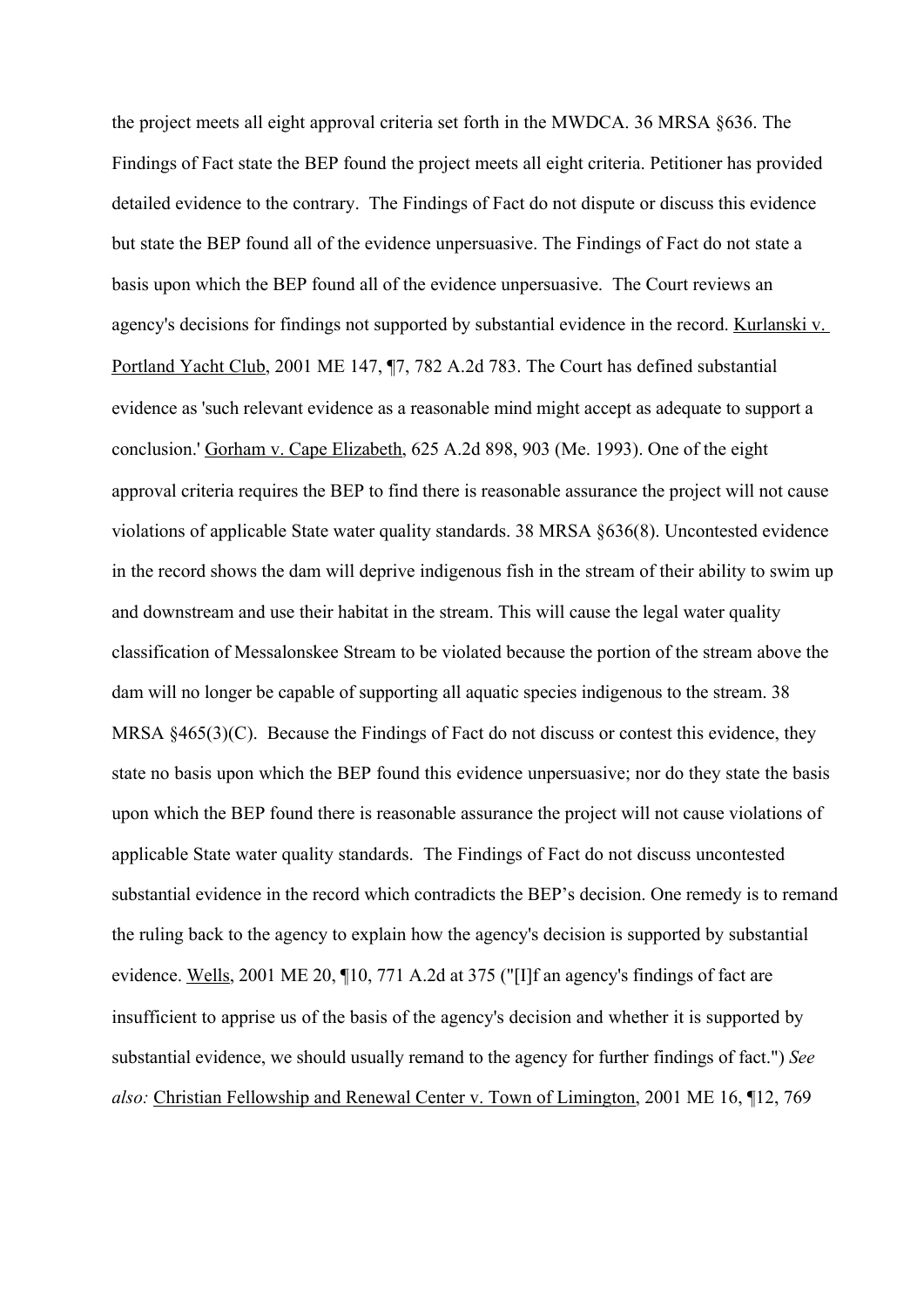A.2d 834, 838 ([T]he remedy for an agency's failure to act on all matters properly before it or to make sufficient and clear findings of facts is a remand to the agency for findings that permit meaningful judicial review.").

# **The Findings of Fact fail to establish the project will allow for attainment of the legal water quality standards for Messalonskee Stream.**

21. An applicant has the burden to establish it satisfies all the requirements necessary for a permit approval. Lentine v. Town of St. George, 599 A.2d 76, 80 (Me. 1991). In the instant proceeding Petitioner has provided substantial evidence showing the project will prevent native fish in Messalonskee Stream from continuing to enjoy their free and safe access to Messalonskee Stream at the former dam site. This will cause the legal water quality classification of Messalonskee Stream to be violated because the portion of the stream above the dam will no longer be capable of supporting all aquatic species indigenous to the stream. 38 MRSA 465(3)(C) The applicant has not disputed this or provided any evidence which contests this. The BEP cannot issue a dam reconstruction permit unless it finds the project meets all eight mandatory approval criteria. 38 MRSA §636. As such, the BEP bears the burden to show the project satisfies all eight of these criteria for a permit to be issued. The BEP cannot issue a dam reconstruction permit unless it finds the project will not violate Maine's water quality statutes. 38 MRSA §636(8) As such, the BEP has the burden to show the project will not violate Maine's water quality statutes. Petitioner has provided substantial evidence showing the project will prevent native fish in Messalonskee Stream from continuing to enjoy their free and safe access to Messalonskee Stream at the former dam site. This will cause the legal water quality classification of Messalonskee Stream to be violated because the portion of the stream above the dam will no longer be capable of supporting all aquatic species indigenous to the stream. 38 MRSA 465(3)(C)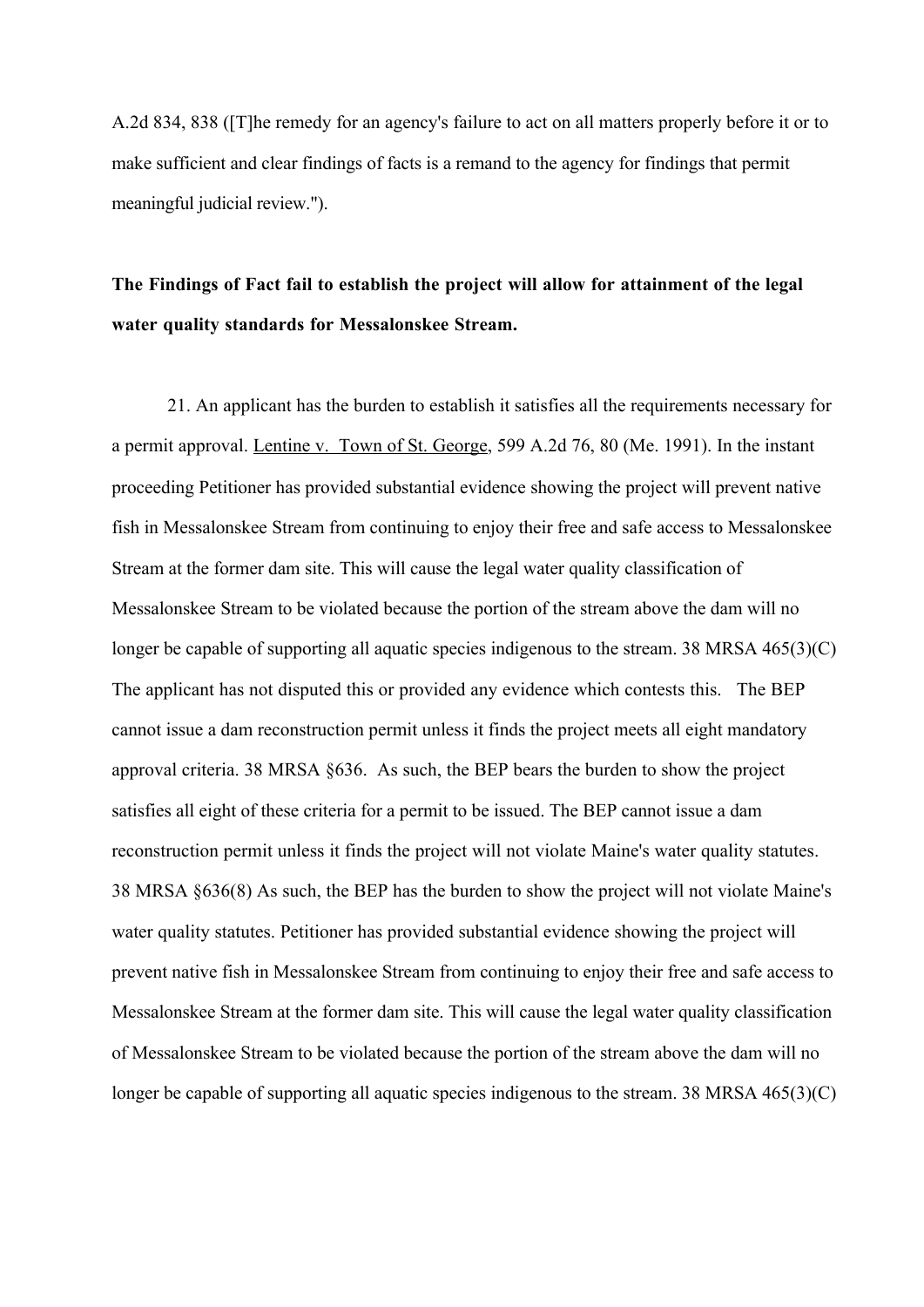The BEP has provided no evidence which contests this, nor has the applicant. Without discussion or explanation, the BEP merely states all of Petitioner's evidence is unpersuasive. The Findings of Fact cite to no evidence showing the project will meet the MWDCA criteria at §636(8); nor is any evidence offered to dispute the substantial evidence offered by Petitioner showing project will violate applicable State water quality standards. As such, the BEP fails to meet its burden to show the project will meet all eight approval criteria in §636 of the MWDCA including criteria (8). The burden of the BEP to show the project satisfies criteria (8) of the MWDCA is essential to the BEP's obligation to enforce and uphold Maine's water quality standards. If the BEP does not have reasonable assurance the project will not violate Maine's water quality standards, the BEP cannot ensure these water quality standards will actually be met and attained in the waterbody affected by the project. Because what is at stake in this criteria is the attainment of Maine's statutory water quality standards as enacted by the Legislature, the BEP has an especial burden to make certain its findings are supported by substantial evidence in the record. Without this certainty, the BEP runs the risk of allowing Maine's water quality statutes to be violated in Messalonskee Stream and preventing the Legislature's goal of restoring and maintaining the physical, chemical and biological integrity of Maine's waterways from being achieved. 38 MRSA §464(1) Because the instant proceeding involves a hydroelectric project licensed to operate until 2036, the failure of the BEP to make certain the approval criteria at (8) are met would cause Messalonskee Stream to be in violation of its legal water quality standards for the next 21 years.

#### **The Findings of Fact are so vague as to provide no meaningful basis for judicial review.**

22. In the instant case, the former dam at the Union Gas site was issued a Maine water quality certification in 1995 and a federal operating license in 1999. Notwithstanding these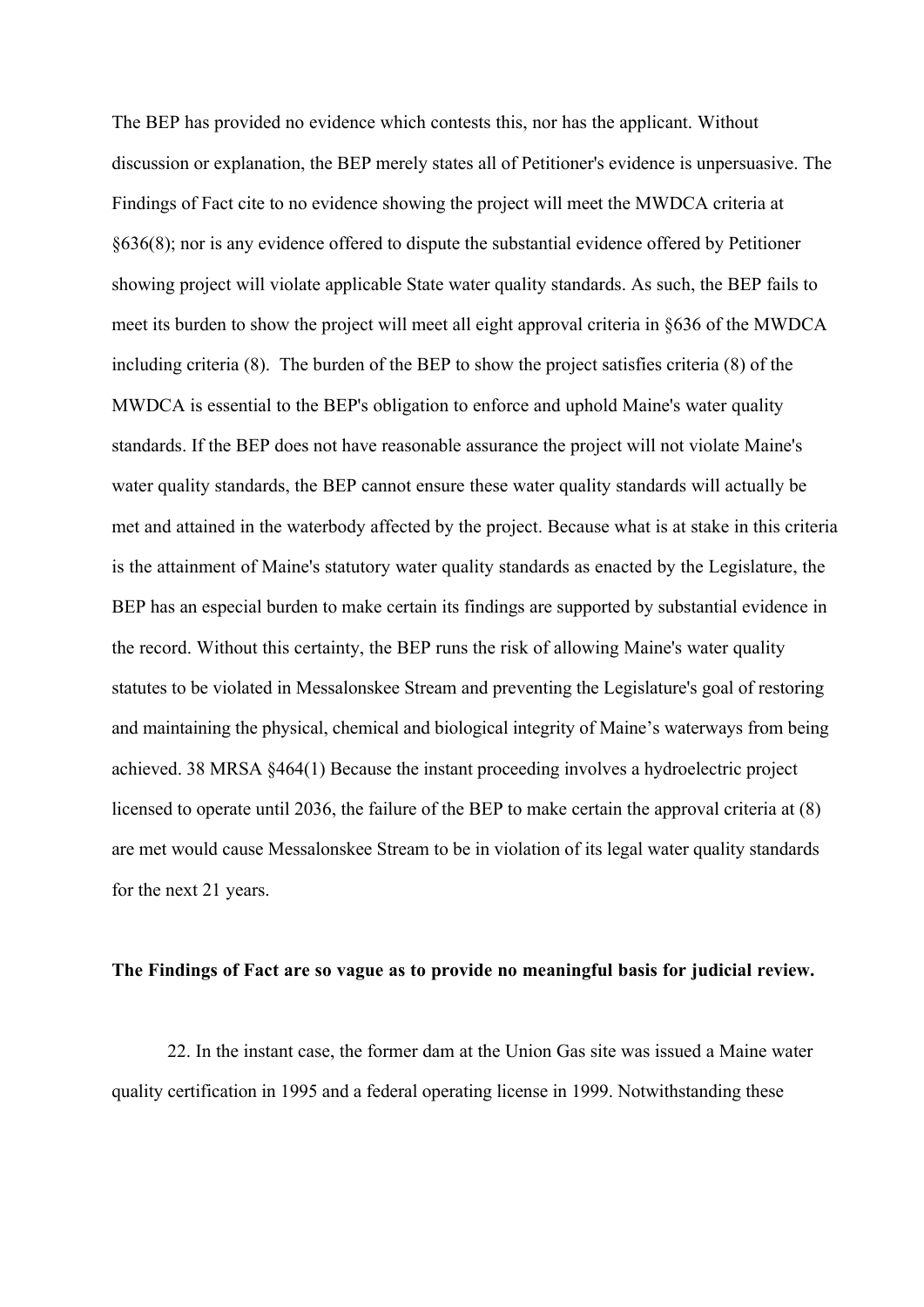previously issued permits, all of the approval criteria in 38 MRSA §636(1-8) must be met for a dam reconstruction permit to be issued. The statute does not allow any of the eight approval criteria to be waived. The Findings of Fact do not explain how the BEP reached its conclusion the project meets all eight approval criteria. The Findings of Fact simply state the BEP made this conclusion. The Findings of Fact do not discuss how the BEP reached its conclusion that all of Petitioner's evidence to the contrary is unpersuasive. The Findings of Fact simply state the evidence is unpersuasive. The Findings of Fact imply there is a grandfathering right attached to the dam reconstruction project arising from previously issued state and federal licenses, and the BEP relied upon these licenses to waive some -- but not all -- of the approval criteria from review. For example, the approval criteria in the MWDCA requires the BEP find there is reasonable assurance the project will not violate applicable Maine water quality standards. The Findings make this conclusion but cite to no evidence in support of this finding but instead cite to findings made in previously issued state and federal licences. While the Findings suggest the BEP has grandfathered the instant project from review under criteria (8) , the Findings do not assert it outright. *See*: Kurlanski v. Portland Yacht Club, 2001, ME 147, ¶13, 782 A.2d 783. (The board's findings of facts did not state whether it accepted as grandfathered any violations of shoreland zoning provisions and the board made no findings to allow the Court to determine whether it waived certain requirements for site plan approval or approved the site plan on a demonstration the requirements were satisfied). The Findings here suggest the BEP reviewed the instant project for compliance with certain mandatory approval criteria but waived from review other mandatory criteria. The Findings suggest the BEP reviewed the applicant's financial and technical ability to undertake the project (criteria 1); to make adequate provisions for public safety (criteria 2); and to make adequate provisions for traffic movement (criteria 4). The Findings imply the BEP waived from review other criteria, ie. the project will result in significant economic benefits to the public (criteria 3); the applicant has made reasonable provisions to realize the environmental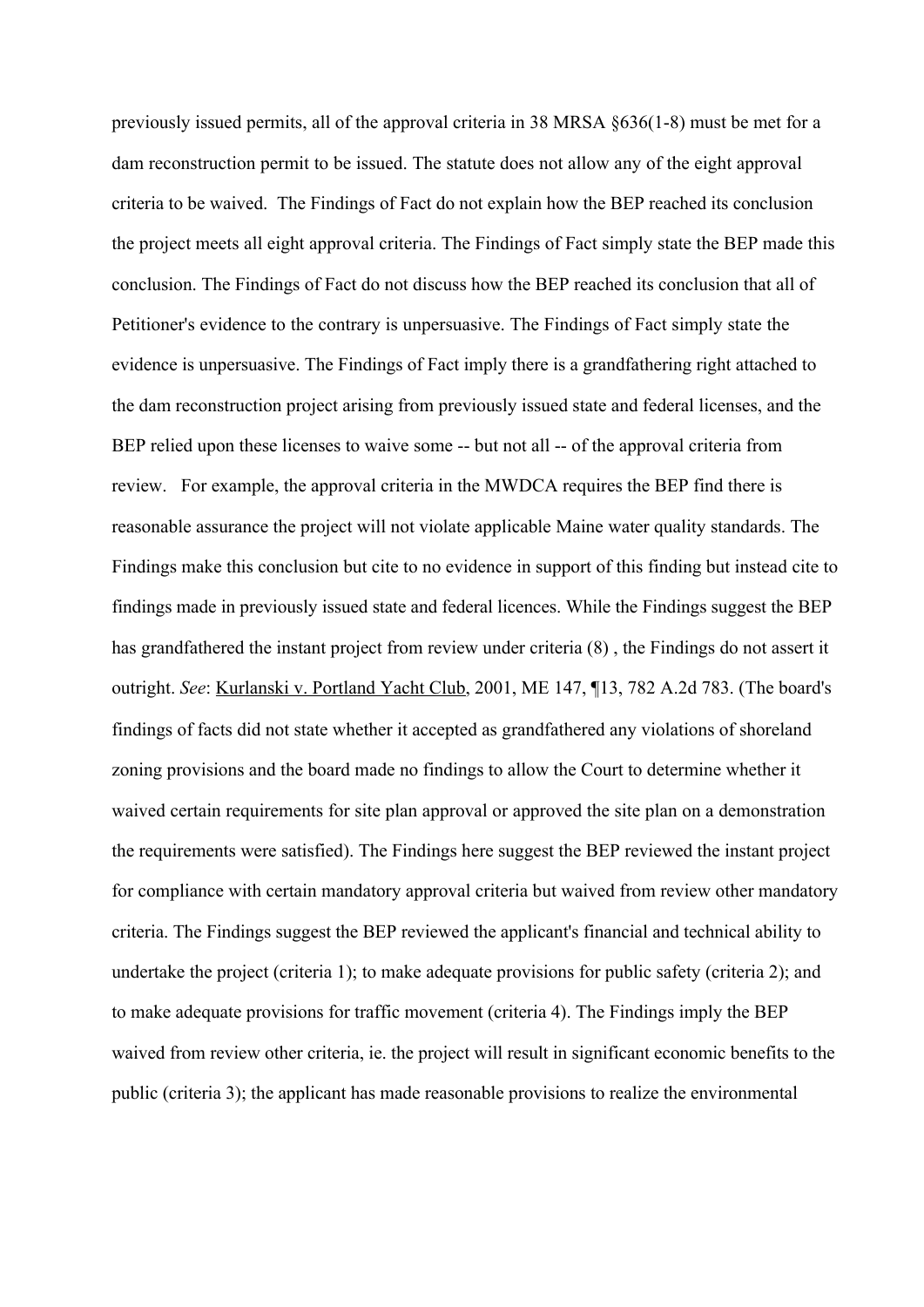benefits of the project, if any, and to mitigate its adverse impacts (criteria 6); the advantages of the project are greater than the direct and cumulative adverse impacts over the life of the project based on specified environmental and energy considerations (criteria 7); and there is a reasonable assurance the project will not violate applicable State water quality standards (criteria 8). However, because the Findings are so vague there is no way to determine which of the eight criteria the BEP actually reviewed and which criteria the BEP waived from review. Even assuming the BEP is allowed under the MWDCA to waive some of the eight mandatory approval criteria, the Findings should clearly state which criteria were waived and which criteria were not. Without this information in the Findings of Fact, the Court cannot rule on whether the BEP is even allowed to waive certain mandatory criteria from review.

#### **The Findings of Fact waive certain mandatory approval criteria from review.**

23. An MWDCA permit is required for dam repair or reconstruction which requires dredging or filling below the normal high water line of any waterbody. 38 MRSA §633(3). The instant project requires this. At §633(2) the statute lists numerous circumstances where a dam repair does not require an MWDCA permit. None of these circumstances apply to the proposed dam reconstruction. As such, this dam reconstruction project is subject to full review under the MWDCA. §636 sets forth the approval criteria and states "the department shall approve the project when it finds that the applicant has demonstrated that the following criteria have been met." The plain language of §636 shows the burden is upon the applicant to demonstrate that all eight of the approval criteria are met; and the BEP's approval of the project is contingent upon a finding the applicant has demonstrated all of the criteria are met. The MWDCA allows for public comment and introduction of evidence pertaining to a dam reconstruction application. The applicant, the BEP and Petitioner have exercised this right. Petitioner has submitted evidence to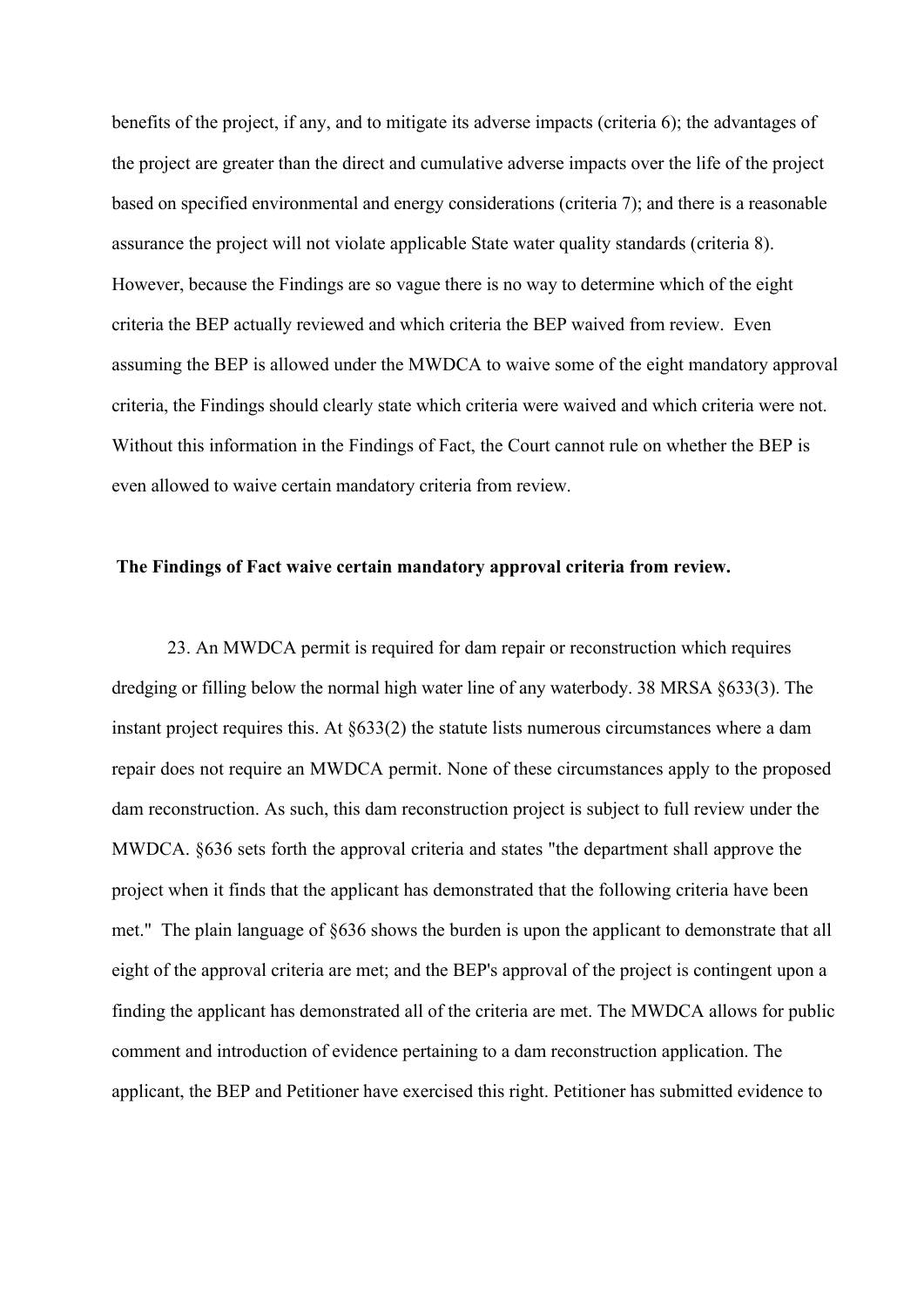the record which suggests the project does not satisfy all eight mandatory criteria. The BEP must review all evidence in the record when determining if the applicant has demonstrated all eight mandatory criteria are met. If the permit is approved, the Findings of Fact must show the basis upon which the BEP found the project meets all eight of the mandatory criteria. The Findings of Fact do not do this. The Findings of Fact suggest the BEP has waived from review some of the mandatory approval criteria based upon findings made in previously issued licenses for the hydroelectric project as a whole. If true, this is not allowed. The plain language of the MWDCA does not allow the BEP to waive from instant review any of the eight mandatory approval criteria. That the applicant has filed an MWDCA dam reconstruction application and the BEP has accepted the application is an admission the proposal is subject to review under all eight of the mandatory approval criteria. It is implicit in an MWDCA dam reconstruction permit that a dam once existed at the site or a dam is in such disrepair that it requires reconstruction. It is also implicit that the hydroelectric project as a whole must be properly licensed under state and federal laws for the BEP to accept a dam reconstruction application under the MWDCA. However, nothing in the MWDCA allows the BEP to waive from review any of the eight mandatory approval criteria on the basis the hydroelectric project as a whole has been previously issued state and federal permits. BEP correctly asserts that state and federal licenses were issued for the entire Union Gas project in 1995 and 1999 respectively. These licenses are preconditions -- not substitutes -- for the MWDCA dam reconstruction application now being sought. Here, the applicant seeks an MWDCA permit to construct a brand new concrete dam so the Union Gas project can resume operation. This new concrete dam is the subject of the instant MWDCA application. Nothing in the MWDCA states or implies that the existence of state and federal licenses issued for the hydroelectric project as a whole provide satisfaction the dam reconstruction project meets all eight of the mandatory approval criteria. Today, the applicant has a license to operate a hydroelectric project at the site in the same sense a restaurant owner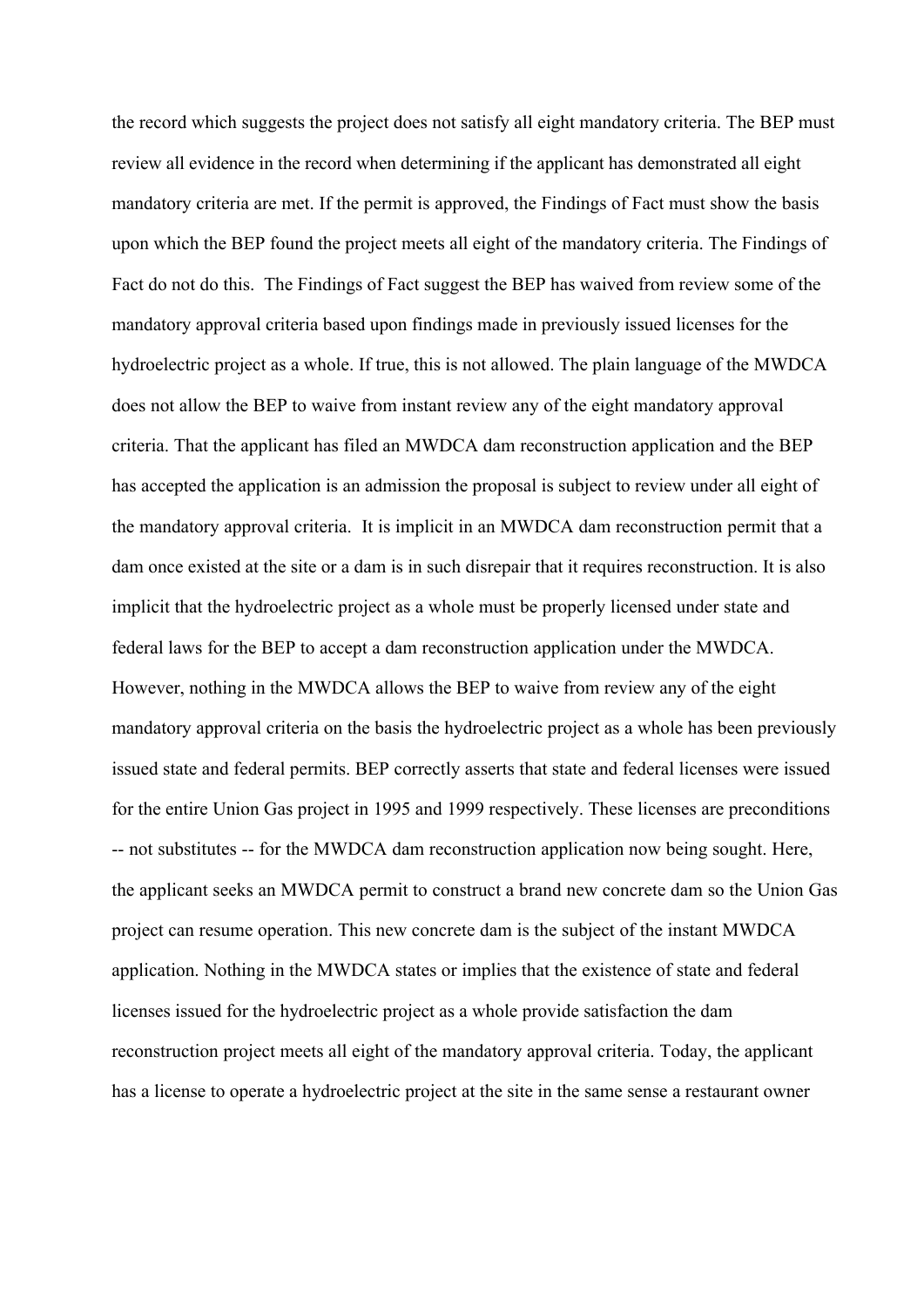has a license to operate a restaurant. The existence of a valid restaurant license does not allow the holder to build any type of structure she wants so as to use the license. The actual structure which houses the restaurant must still meet all building codes and other applicable standards. The mere possession of a restaurant license does not compel a reviewing agency to grandfather the proposed building from compliance with applicable standards or to waive any of the standards from its review. Implicit in an MWDCA dam reconstruction permit is that the applicant wishes to rebuild a dam. The BEP cannot accept a hydroelectric dam reconstruction application under the MWDCA unless the applicant shows it has title to the property and has been issued state and federal licenses allowing the applicant to operate a hydroelectric project at the site. Without such items the dam reconstruction application cannot be accepted by the BEP. However, the possession of these items does not waive the dam reconstruction project from MWDCA review. Instead, these items are necessary preconditions for an MWDCA review to even commence. Once the MWDCA review commences, the applicant must then demonstrate the project meets all eight of the mandatory criteria at §636 and the BEP must find the applicant has demonstrated all eight criteria are met. While not saying so explicitly, the Findings of Fact appear to turn this process on its head. If the mere existence of previously issued state and federal licenses to operate a hydroelectric project satisfies all eight approval criteria of the MWDCA there would be no need for the MWDCA permit the applicant seeks. The submission of the instant dam reconstruction application and the BEP's review of this application admit this is not the case. The plain language of the MWDCA shows that if a dam reconstruction project triggers the need for an MWDCA application then all eight of the mandatory approval criteria must be met. In the instant case both the applicant and the BEP admit the dam reconstruction project triggers the need for MWDCA review because the project requires dredging or filling below the high water mark of Messalonskee Stream. §633(1-3). Since this trigger has been met, the application is subject to all eight of the mandatory approval criteria set forth in §636. If the project owner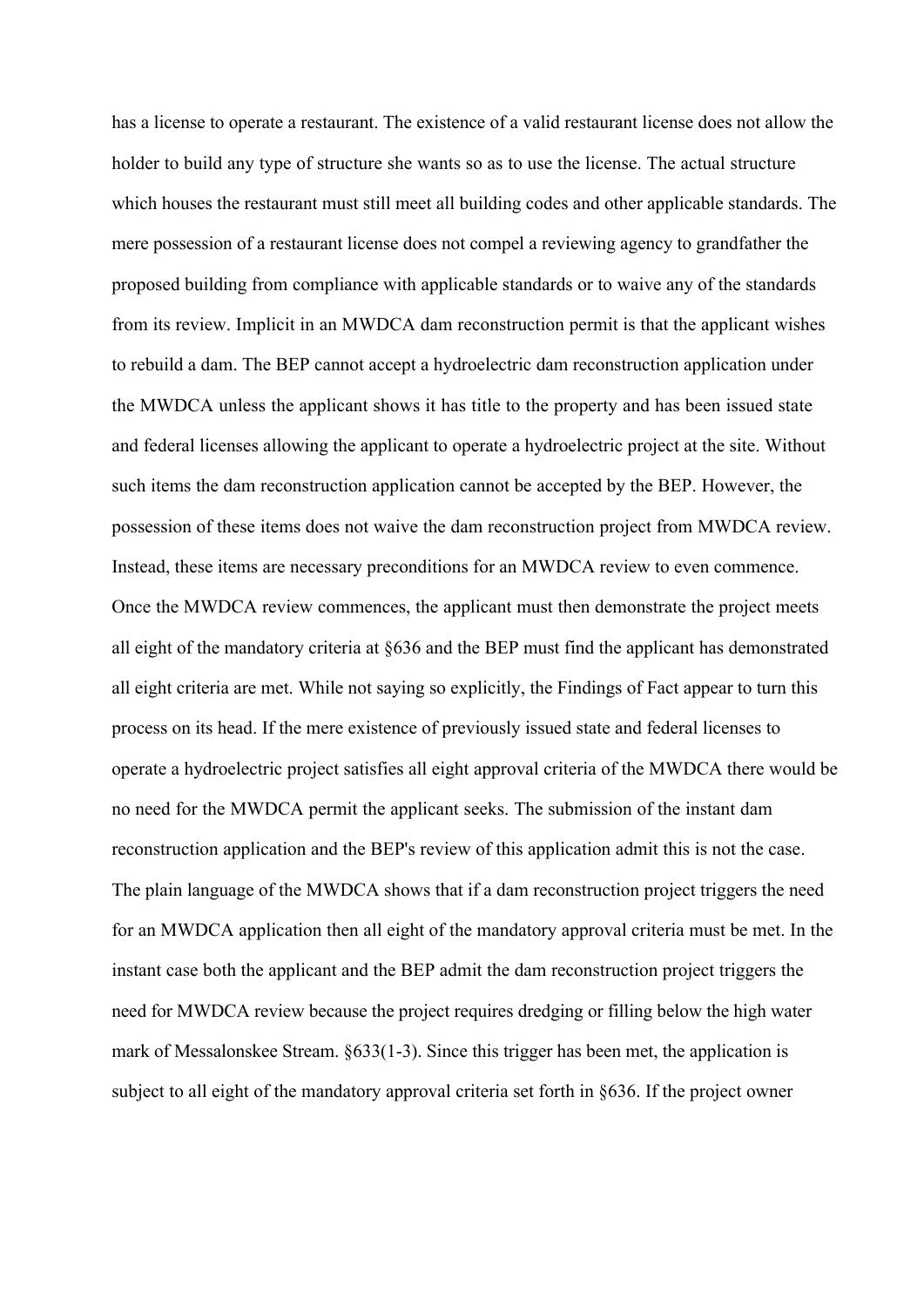wishes to repair the dam without going through the MWDCA permit process, the owner is free to design and perform the repair in such a way that no dredging or filling below the high water mark of the stream is required. §633(3-A, B)(normal maintenance and repair of an existing and operating hydropower project shall be exempt provided that the activity does not involve any dredging or filling below the normal high water mark of any great pond, coastal wetland, river, stream or brook). In their vagueness, the Findings of Fact imply the BEP wishes to have its cake and eat it too. The Findings of Fact admit the nature of the dam reconstruction project triggers MWDCA review but at the same time, the Findings imply that neither the applicant or BEP are required to show the project actually satisfies all eight of the mandatory approval criteria. Because the Findings are so vague on this topic it is impossible to determine how the BEP has found the dam reconstruction project meets all eight MWDCA criteria and whether this finding is supported by evidence in the record. See: Kurlanski v. Portland Yacht Club, 2001, ME 147, ¶13, 782 A.2d 783. (The board's findings of facts did not state whether it accepted as grandfathered any violations of shoreland zoning provisions and the board made no findings to allow the Court to determine whether it waived certain requirements for site plan approval or approved the site plan on a demonstration the requirements were satisfied). In their vagueness, the Findings of Fact mirror those found deficient in Kurlanski, *ie*. the Findings fail to clearly state if the BEP has grandfathered the project from certain approval criteria, has waived certain approval criteria or has otherwise relieved the applicant from demonstrating all eight of the approval criteria are met. If the BEP has determined the project is grandfathered from some of the mandatory approval criteria or that some of the criteria have been waived, such a determination is clearly prohibited under the MWDCA. If the BEP has not made this determination, the Findings of Fact are not sufficient to show the basis upon which the BEP has found the project actually satisfies all eight of the mandatory criteria and how its conclusion in this regard is supported by evidence in the record.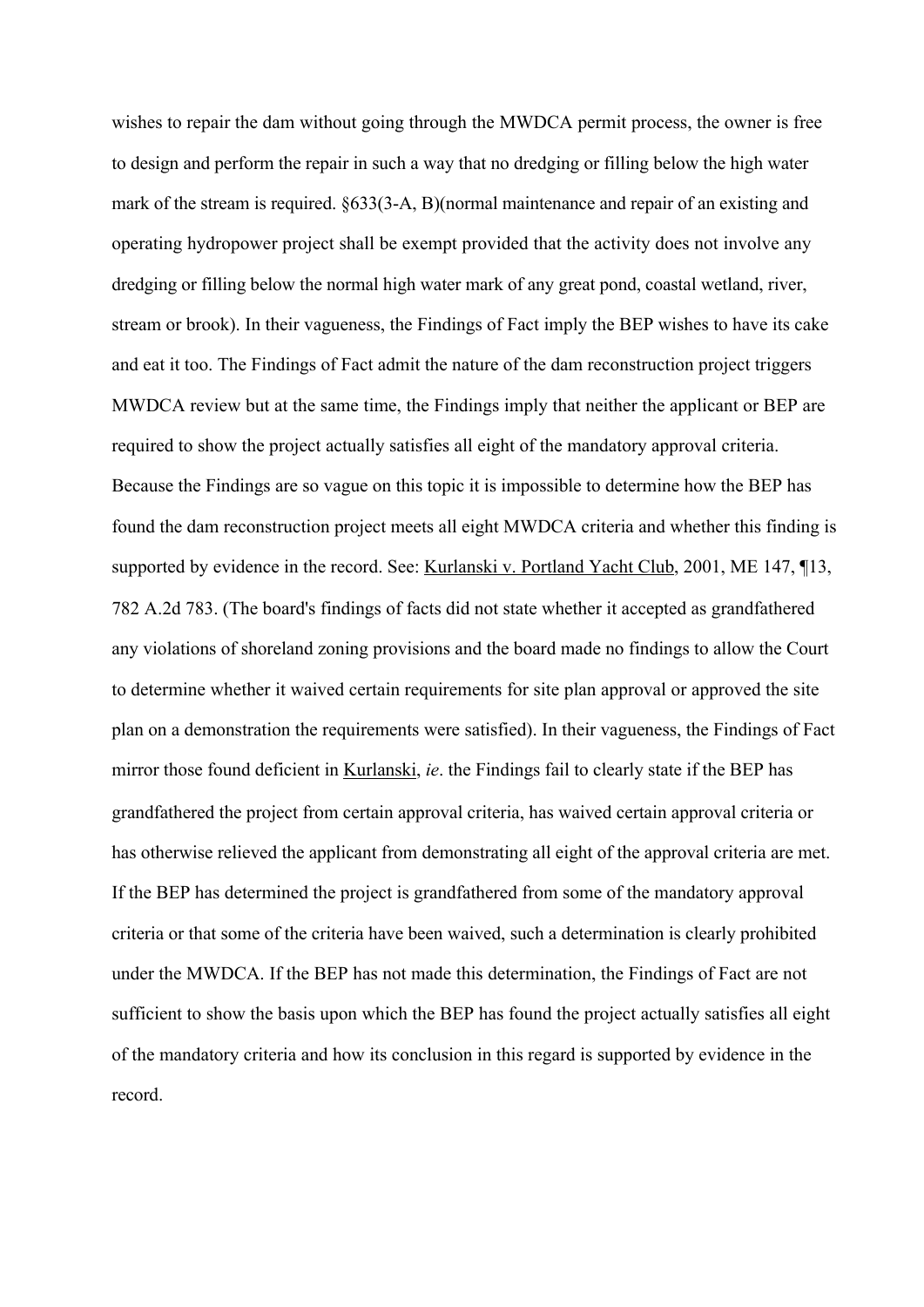**The Findings of Fact are insufficient to discern the basis for which the BEP determined the project will not cause significant harm to the public rights of navigation, fishing, recreation and other lawful public uses of Messalonskee Stream.** 

24. The MWDCA approval criteria for dam reconstruction projects state at §636(7-D): "The advantages of the project are greater than the direct and cumulative impacts over the life of the project based upon the following considerations ... (d) Whether the project will result in significant benefits or harm to the public rights of access to and use of the surface waters of the State for navigation, fishing, fowling, recreation and other lawful public uses." The language used in this statutory criteria (public rights to navigation, fishing, fowling) shows the criterion is based upon the public trust rights to Messalonskee Stream as a navigable waterway of the State of Maine and the United States. This criterion clearly bears upon State's public trust obligation to maintain and preserve the *jus publicum* property right the public holds on Messalonskee Stream and the extent to which the *jus privatum* privilege of the applicant to operate a dam may interfere with the public's ability to exercise its rights to navigation, fishing, fowling and other lawful public uses of Messalonskee Stream. The public trust issue is especially pertinent in this proceeding because no dam or artificial obstruction exists in Messalonskee Stream today at the Union Gas project site. For this reason, the *jus publicum* property right held by the public to navigate, fish, swim and recreate on Messalonskee Stream is intact and unhindered today. The 35-foot high concrete dam proposed for the site will dramatically affect the public's ability to exercise the property right it now possesses to navigate and travel on Messalonskee Stream. At minimum, the new dam will force the public to disembark from their watercraft and portage around the dam on land owned by the applicant in order to exercise and use its right of navigation. The project application makes no accommodation for safe and convenient portage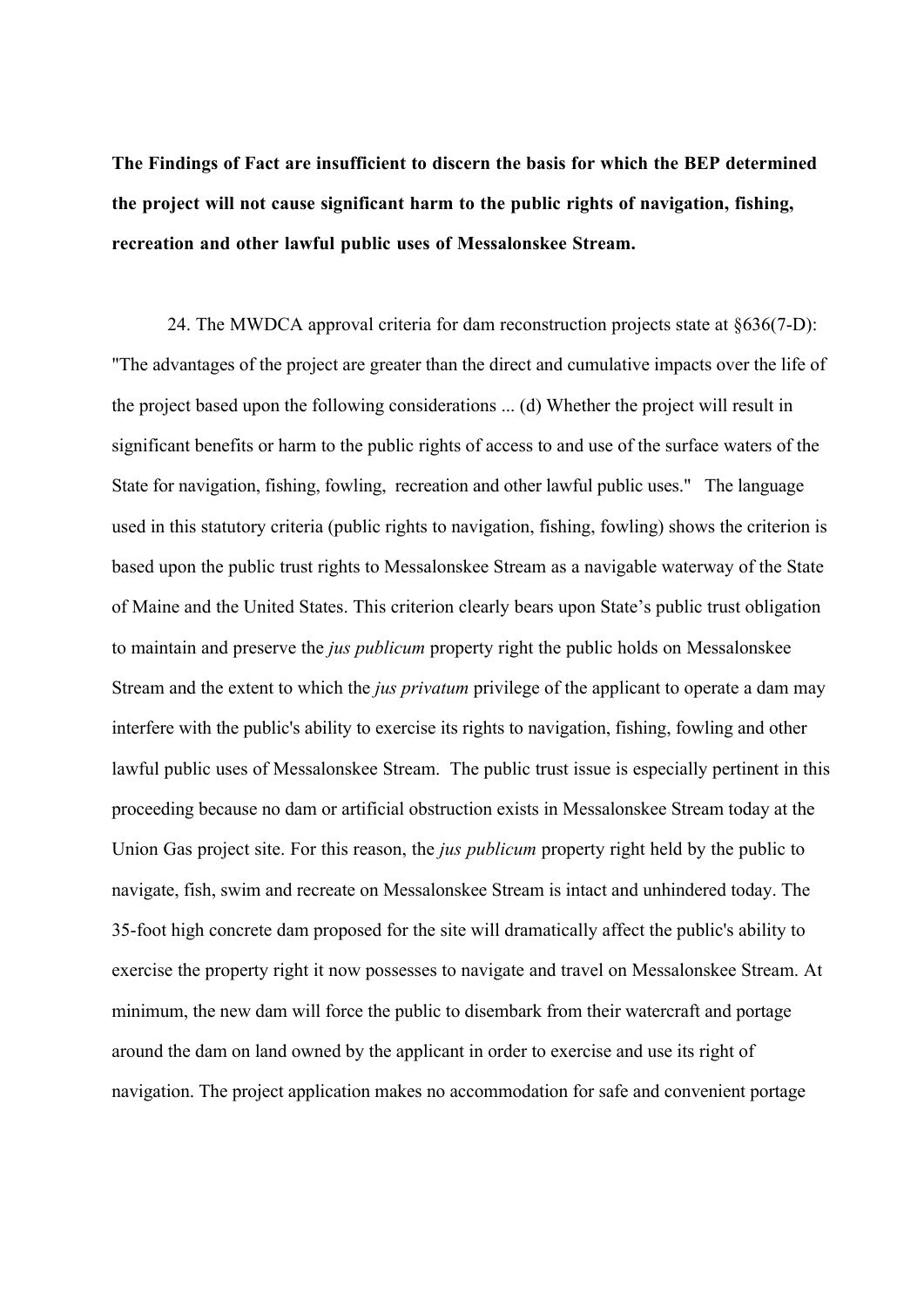sites and paths above and below the proposed new dam. At present such portage sites and paths are not necessary because there is no dam or artificial obstructions on Messalonskee Stream at project site to hinder the public's right of navigation. Disconcertingly, the project application states no public access to Messalonskee Stream exists at the Union Gas site today and all of the lands surrounding Messalonskee Stream at the site are gated and posted to prevent public access. The project application states this gating and posting will continue during and after construction of the new dam. Based upon the applicant's own admissions, these conditions will prevent the public from legally disembarking from their watercraft and portaging around the proposed dam so as it exercise their right to navigation on Messalonskee Stream. In effect, the project will prevent the public from exercising its right of navigation on Messalonskee Stream because this exercise would force the public to trespass on land owned by the applicant that is posted against trespassing. At the April 6, 2005 informational meeting on the application hosted by Maine DEP, the project applicant further stated that national security regulations now require hydroelectric dam owners to limit or prohibit public access to hydroelectric project dams and appurtenant facilities due to the threat of terrorist attacks on a hydroelectric project. Based upon these statements by applicant, Petitioner has asserted reconstruction of the Union Gas dam fails to satisfy approval criteria 7-D of the MWDCA because the project would completely deprive the public of its right to navigation on Messalonskee Stream. The *jus privatum* privilege of the project owner to dam Messalonskee Stream would usurp and nullify the *jus publicum* right of property the public now holds on Messalonskee Stream for navigation, fishing and other lawful public uses. Appeal at 16-17. The Findings of Fact fail to mention or dispute this claim or to even mention criteria 7-D of the MWDCA. Instead the Findings merely state the BEP found the project satisfies all of the approval criteria and found that all of the evidence provided by the Petitioner is unpersuasive. Due to their extreme vagueness, the Findings of Fact fail to show the basis upon which the BEP determined the project satisfies criteria 7-D of the MWDCA and why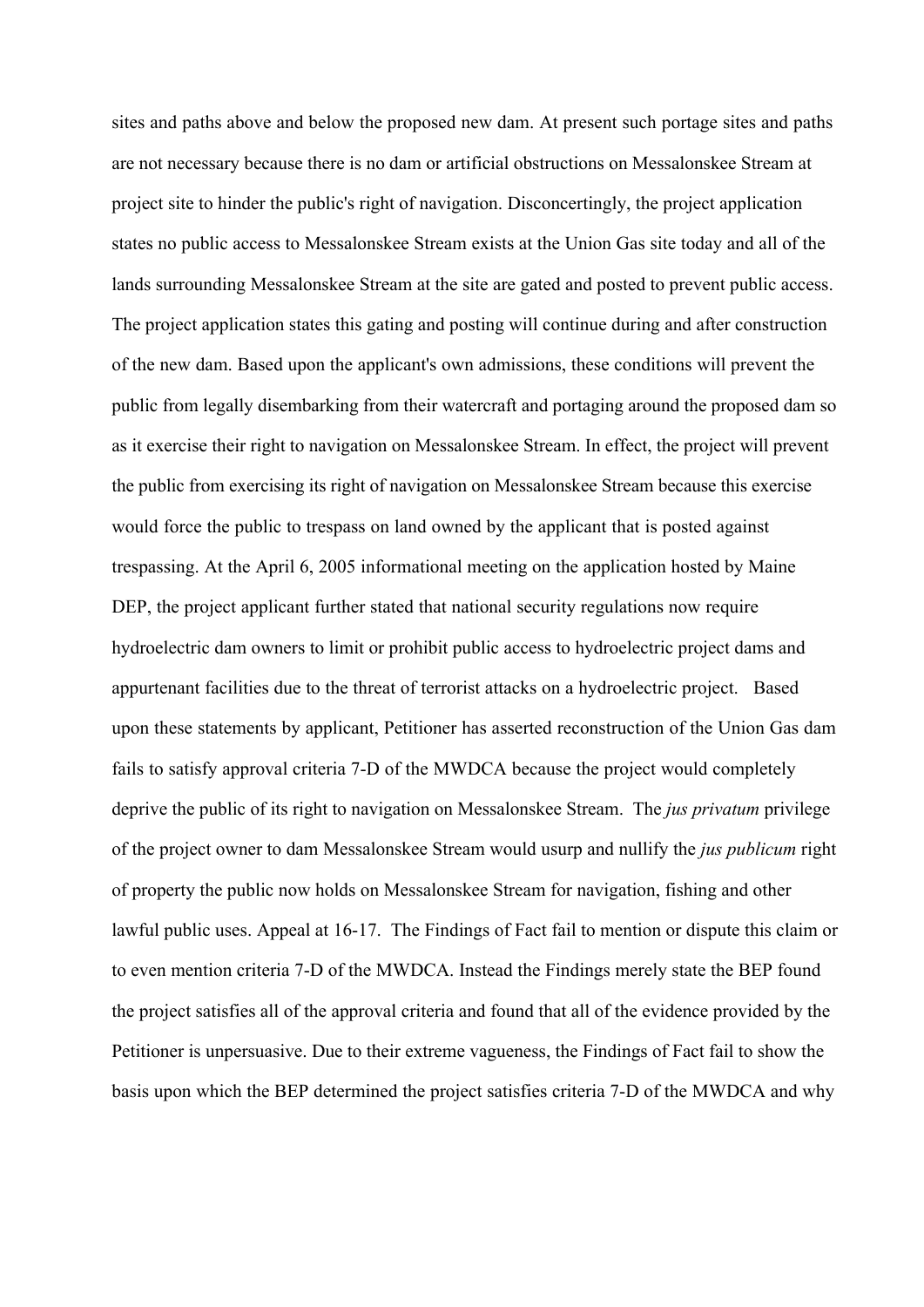the evidence provided by Petitioner to the contrary is "unpersuasive." The plain language of criteria 7-D of the MWDCA clearly shows the Legislature intended the BEP to strike a reasonable balance between the property rights held by the public on Messalonskee Stream for navigation, fishing and swimming and the privilege granted by the State for the applicant to build a dam at the site. As proposed, the project would extinguish the public's right to fish, swim and recreate in Messalonskee Stream within the vicinity of the project and would extinguish the public's right of navigation on Messalonskee Stream by forcing the public to commit criminal trespass on posted land while disembarking from their watercraft and portaging around the dam site. In CLF v. Maine Dept. of Environmental Protection (2003 ME 62, ¶36), the Court held that a wharf constructed in the intertidal zone is subject to the public trust rights to fishing, fowling and navigation and the "right of the land owner to construct a wharf to the navigable water is subject to reasonable regulation." (citing Great Cove Boat Club v. Bureau of Public Lands, 672 A.2d 91, 95 (Me. 1996)). Criteria 7-D of the MWDCA instructs the BEP to consider the public trust rights of navigation, fishing and fowling when reviewing a dam reconstruction permit and instructs the BEP to consider whether the project will cause significant harm or benefits to these public trust rights. The Findings of Fact fail to show whether the BEP even considered the nullification of these public trust rights in its review of the instant application. Nor do the Findings of Fact provide a basis to show how the BEP has subjected the project to "reasonable regulation" to preserve these public trust rights. It is difficult to discern how the BEP's decision -- which extinguishes all of the public trust rights to Messalonskee Stream near the proposed dam site-- can be construed as a 'reasonable regulation' to preserve these same rights.

**The Findings of Fact are insufficient to discern the basis for which the BEP determined the project will result in significant economic benefits to the public**.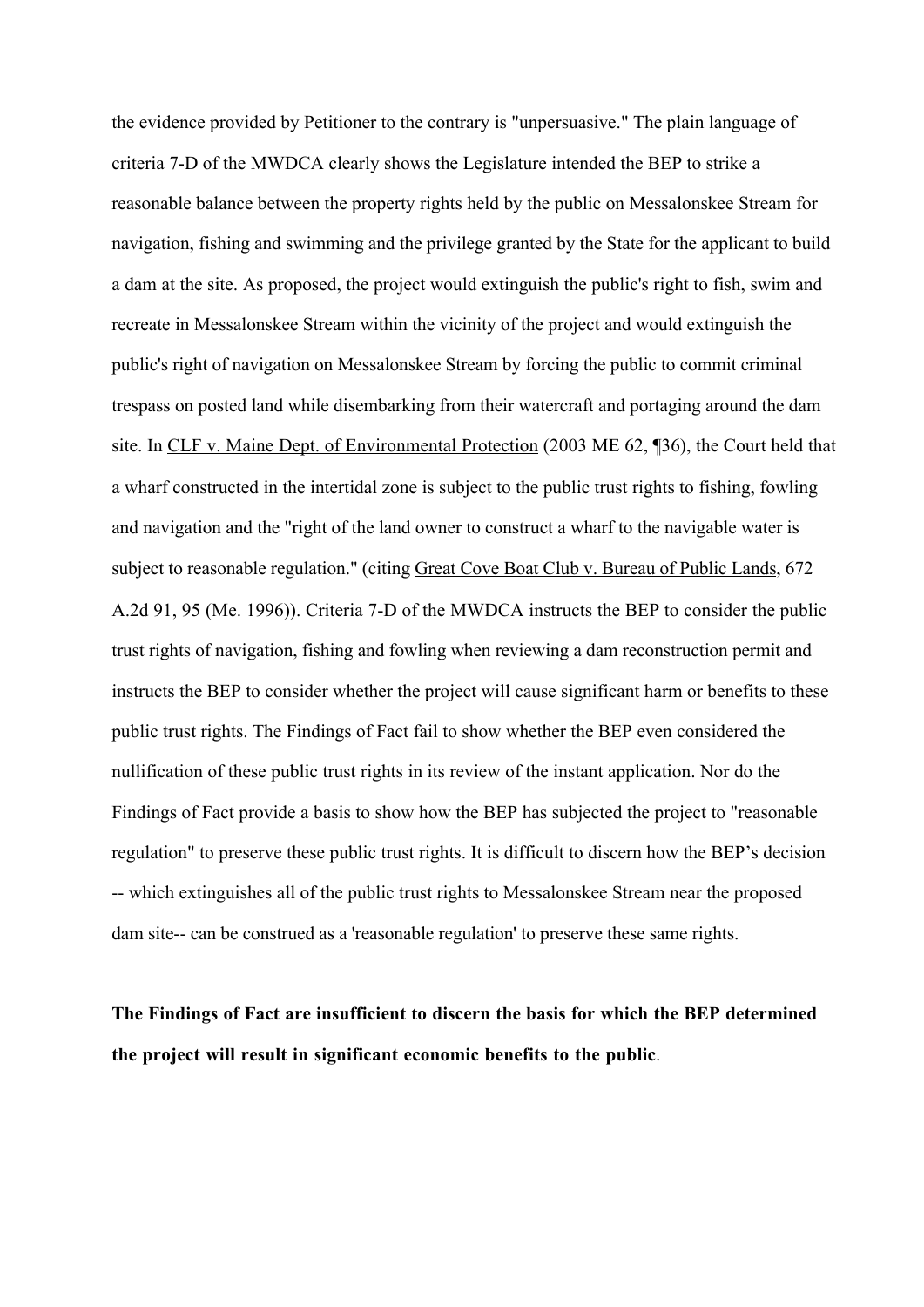25. Approval criteria 3 of the MWDCA requires the applicant demonstrate the project will result in significant economic benefits to the public.  $\S 636(3)$ . The May 10, 2005 Permit for the project states the BEP found the project will result in significant economic benefits to the public. Permit at 5. The applicant's proposal, the May 10, 2005 Permit and the BEP's Nov. 3, 2005 Denial Order do not mention or discuss any economic benefits to the public accruing from the dam reconstruction, let alone significant benefits. Petitioner has noted this absence of evidence and asserted the project will cause significant economic disbenefits to the public by extinguishing their public trust rights to navigate, fish and recreate on Messalonskee Stream near the dam site. Appeal at 18. The Findings of Fact do not mention or discuss this evidence. It is difficult to discern how the BEP found the applicant met its burden to demonstrate the project will result in significant economic benefits to the public when the project application does not even mention this subject. The plain language in the MWDCA shows the Legislature intended the BEP's conclusion to be supported by evidence in the record. The Findings of Fact do not do this. By this failure, the Finding of Facts render this section of the MWDCA meaningless. Handyman Equipment Rental v. Portland, 724 A.2d 605, 607-608 (Me. 1999)(words in statute must be given meaning and cannot be treated as meaningless and superfluous).

# **The Findings of Fact are insufficient to discern the basis for which the BEP determined the project will not result in significant harm to fish and wildlife resources.**

26. Approval criteria 7-B of the MWDCA states: "The advantages of the project are greater than the direct and cumulative impacts over the life of the project based upon the following considerations ... (b) Whether the project will result in significant benefit or harm to fish and wildlife resources." §636(7-B) Petitioner has extensively discussed the significant harm the project will cause to the fish and wildlife resources of Messalonskee Stream. Appeal at 13-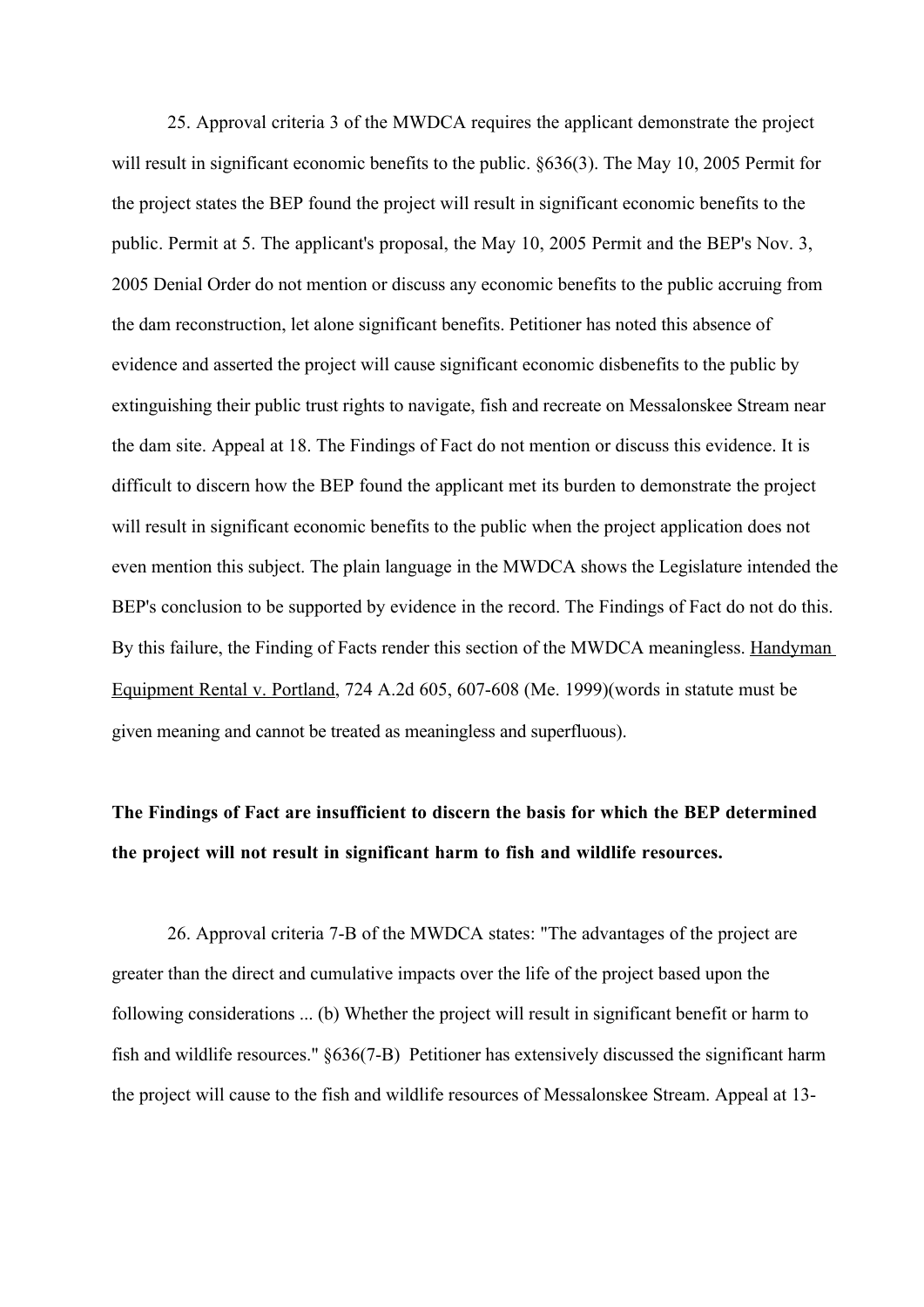16. The Findings of Fact do not mention or contest this evidence or cite to any evidence showing the project will create significant benefits to fish and wildlife resources. The plain language in the MWDCA shows the Legislature intended the BEP to consider and review evidence showing the project may cause significant harms to fish and wildlife resources. This language shows the Legislature intended the BEP discuss their analysis of the evidence within its Findings of Fact and state the basis upon which the BEP made its ultimate conclusion. This language shows the Legislature intended the BEP's conclusion to be supported by evidence in the record. The Findings of Fact do not do this. This failure renders this section of the MWDCA meaningless and superfluous.

## **Because the instant water quality certification allows the Applicant to violate Maine's water quality laws, the certification is not valid.**

27. Ownership of a hydroelectric dam does not create a legal right to violate Maine's water quality laws. Possession of a Maine water quality certification for a hydroelectric dam does not create a legal right to violate Maine's water quality laws. A Maine water quality certification is a legal instrument by which the Maine BEP ensures an activity does not violate water quality laws enacted by the Maine Legislature. The Maine Legislature reserves to itself the authority to enact and amend Maine's water quality laws. The sole purpose of a Maine BEP water quality certification is to ensure the activity does not violate Maine's water quality laws. Maine BEP cannot issue a water quality certification which allows Maine's water quality laws to be violated. S.D. Warren v. Board of Environmental Protection. (2005 ME 27). The most important sentence in any Maine BEP water quality certification is this: "The Board concludes based on the evidence in the record there is reasonable assurance the activity will not cause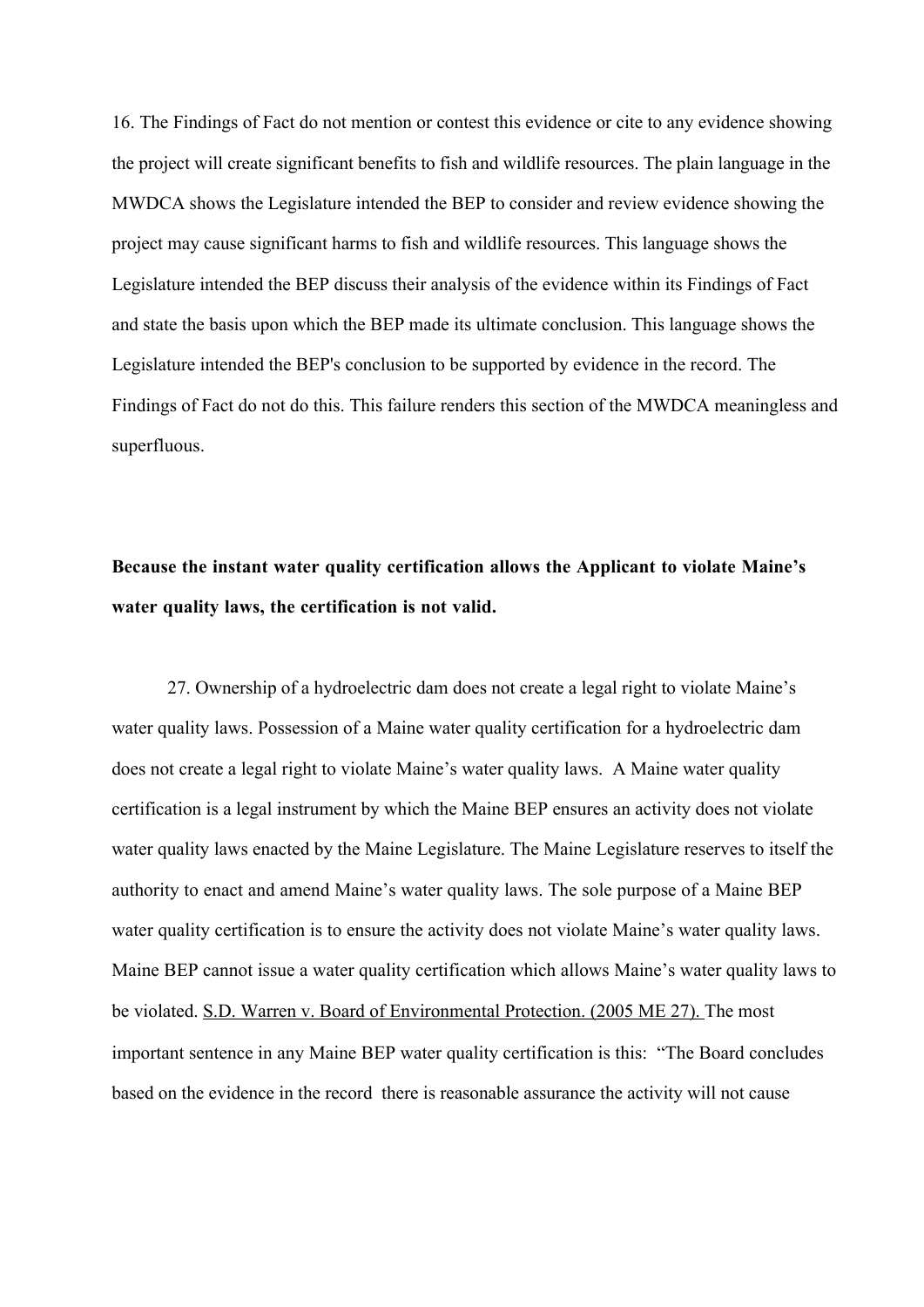violations of applicable State water quality standards." This sentence is so important that a BEP water quality certification cannot be issued unless it contains this sentence. 38 MRSA §636(8). The above sentence is the "certification" in a water quality certification. In any water quality certification, the above sentence must be true. To be true, the sentence must be supported by the evidence in the record. If the sentence is not supported by the evidence in the record, the sentence is not true. If the sentence is not true, the water quality certification cannot issued. 38 MRSA  $\S 636(8)$  If evidence in the record of a water quality certification proceeding shows the activity may cause violations of Maine water quality standards, the BEP has an especial obligation to carefully consider and analyze this evidence before issuing a certification. If the BEP cannot show the evidence is false, the BEP will lack the "reasonable assurance" it needs to issue a water quality certification. 38 MRSA  $\&636(8)$  For this reason, at the earliest stages of a water quality certification proceeding, the Maine DEP invites and solicits comments and information from the public and its sister agencies to ensure the evidentiary record is robust. If the evidentiary record is not robust, the BEP will lack the "reasonable assurance" required by statute. If the "reasonable assurance" is not based upon a careful review of all the evidence, the phrase becomes meaningless (ie. reasonable assurance based on none or some of the evidence is not reasonable assurance at all). For example, evidence in the record may show an activity will not violate the Maine's water quality laws as they respect the blacknose dace, a common native fish in Maine rivers. Other evidence in the record may show the activity will violate Maine's water standards as they respect the Atlantic salmon, a formerly common fish in Maine rivers. Because Maine's water quality laws are intended to protect blacknose dace *and* Atlantic salmon, the BEP cannot ignore evidence showing the activity will harm Atlantic salmon even if evidence shows the same activity will not harm blacknose dace. The BEP may not issue a water quality certification for an activity which allows for the attainment of some Maine water quality standards but causes violations of others. To issue a water quality certification, the Maine BEP must ensure the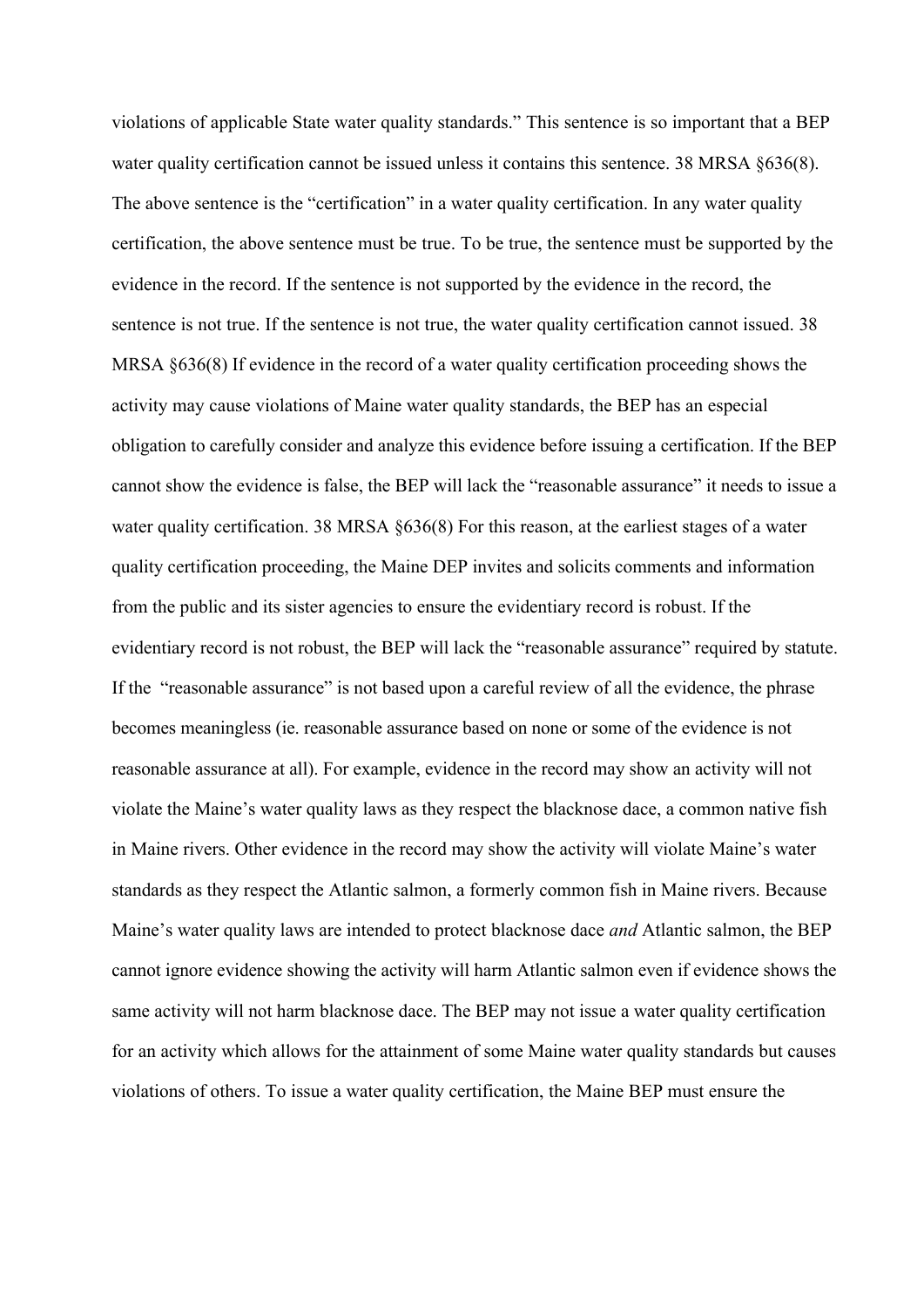activity will not violate *any* of Maine's water quality standards applicable to that waterbody. S.D. Warren v. Board of Environmental Protection (2005 ME 27, ¶12) ("Maine's law is settled in this area.") For this reason, the Maine BEP must place special emphasis on examining all of the evidence in the record to ensure the activity will not cause any violations of Maine's water quality standards. For this reason, the Finding of Facts in a water quality certification must be closely tied to and logically built upon all of the facts and evidence in the record. The Findings of Fact must clearly demonstrate that *none* of the evidence in the record shows the activity will violate water quality standards applicable to the waterbody. If the BEP fails to carefully consider all of the evidence in the record in this manner, the finding of "reasonable assurance" becomes meaningless.

28. Unique among artificial structures situated near or alongside Maine's waterways, hydroelectric dams reside within the waterway itself. As a result, hydroelectric dams have unique impacts on the physical, chemical and biological character of the waterway within which they rest. Some of these impacts are obvious -- others are quite subtle. The specific impacts of a hydroelectric dam on the waterway in which it rests is greatly determined by the character of the waterway and the various ways in which its native fish and wildlife engage in the activity of living. Maine's water quality laws and standards are carefully and intricately tied to the various needs of the indigenous aquatic species of Maine's waterways. Migratory fish species are indigenous to some of Maine's waterways -- in others they are not. The life cycle of migratory fish species requires them to travel long distances from freshwater to saltwater in order to live, grow and give birth. If these animals cannot travel between fresh and saltwater they cannot live. Historically, Maine's waterways were blessed with a wealth of indigenous migratory fish which inhabited the waterways of Maine from its southernmost extreme to its most easterly and northerly extreme. Even a condensed version of the colonial and state statutes enacted in Maine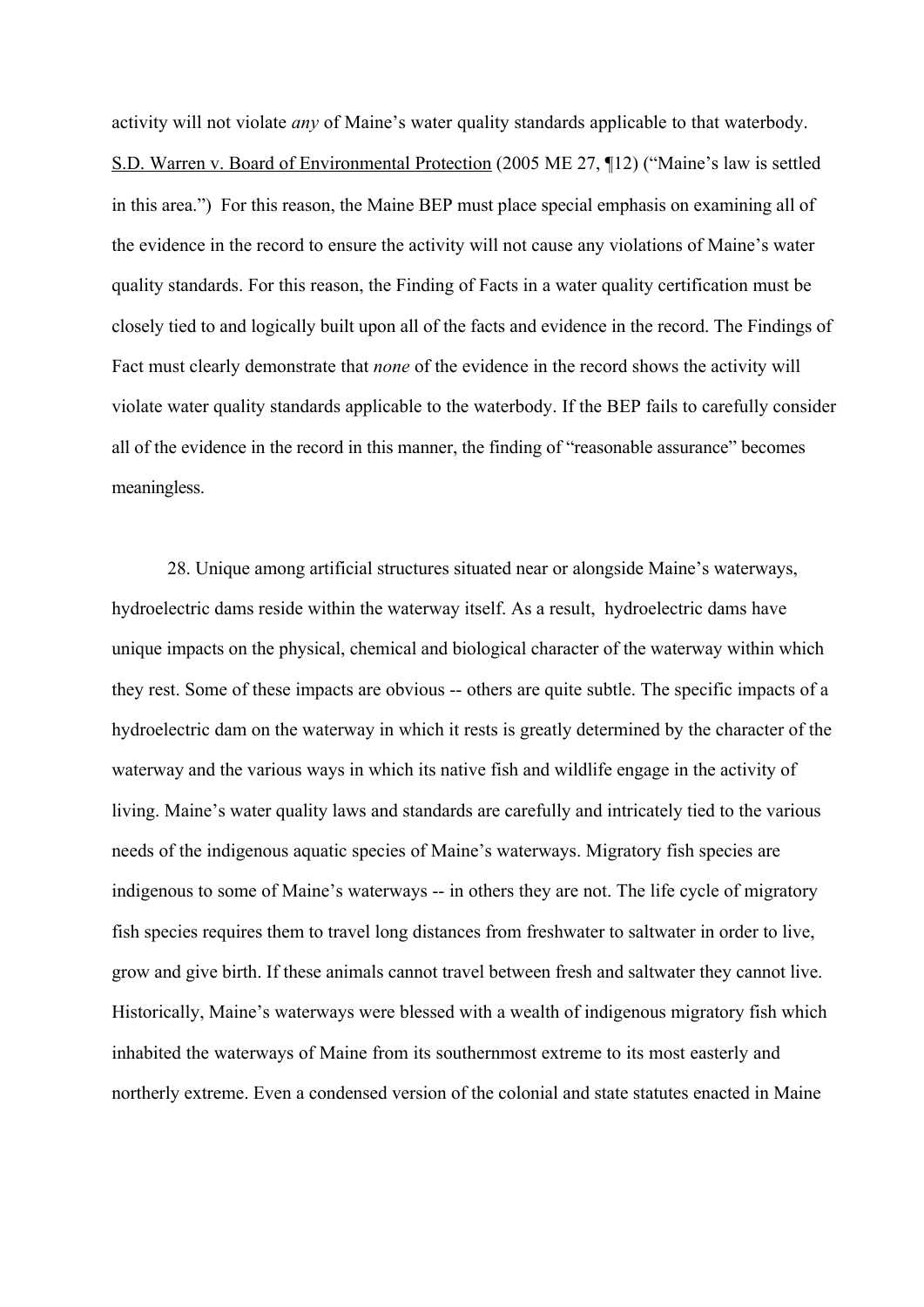from the 18th century to present which seek to protect Maine's migratory fish would fill a thick volume. These statutes and the numerous petitions made by citizens in support of their passage show that since its first European settlement, Maine citizens and government have been highly aware of the unique life history and needs of the state's native migratory fish. For this reason, Maine's water quality laws give especial attention to ensuring the unique habits and needs of these migratory fish are not neglected.

29. In Maine water quality certification proceedings, the burden of proof is upon the certification applicant to show its proposed activities will not violate Maine's water quality laws. This is because the applicant has no legal right to violate Maine's water quality laws. If evidence in the record shows *any* aspect of the project will violate *any* state water quality standard applicable to the waterbody, the applicant must modify that part of the project so that the violation will not occur. No legal right of the applicant is violated if the proposed activity must be modified so as to ensure compliance. Maine statute does not allow "variances" or "waivers" or "spot zoning" or "grandfathering" from compliance with Maine water quality standards applicable to a waterbody. Compliance with all applicable standards must be actual and present. S.D. Warren, ¶12: ("We also concluded, based upon the specificity of the designated uses at 38 MRSA §465, that the Legislature's purpose for the language 'suitable for designated uses' was 'that the designated uses *actually* be present.'") (emphasis added). If evidence shows compliance with water quality standards is not occuring or is not occuring at all times, the noncompliance must be corrected by the Maine BEP. Id at 128: ("This authority is essential because if the conditions are not as effective as planned, the water quality standards will not be met and the BEP's goal to "restore and maintain the chemical, physical and biological integrity of the State's waters ..." will not be achieved during the forty-year term of the FERC license.") Navigable waterways of the United States are owned by the United States. U.S. Const. art. I, §8,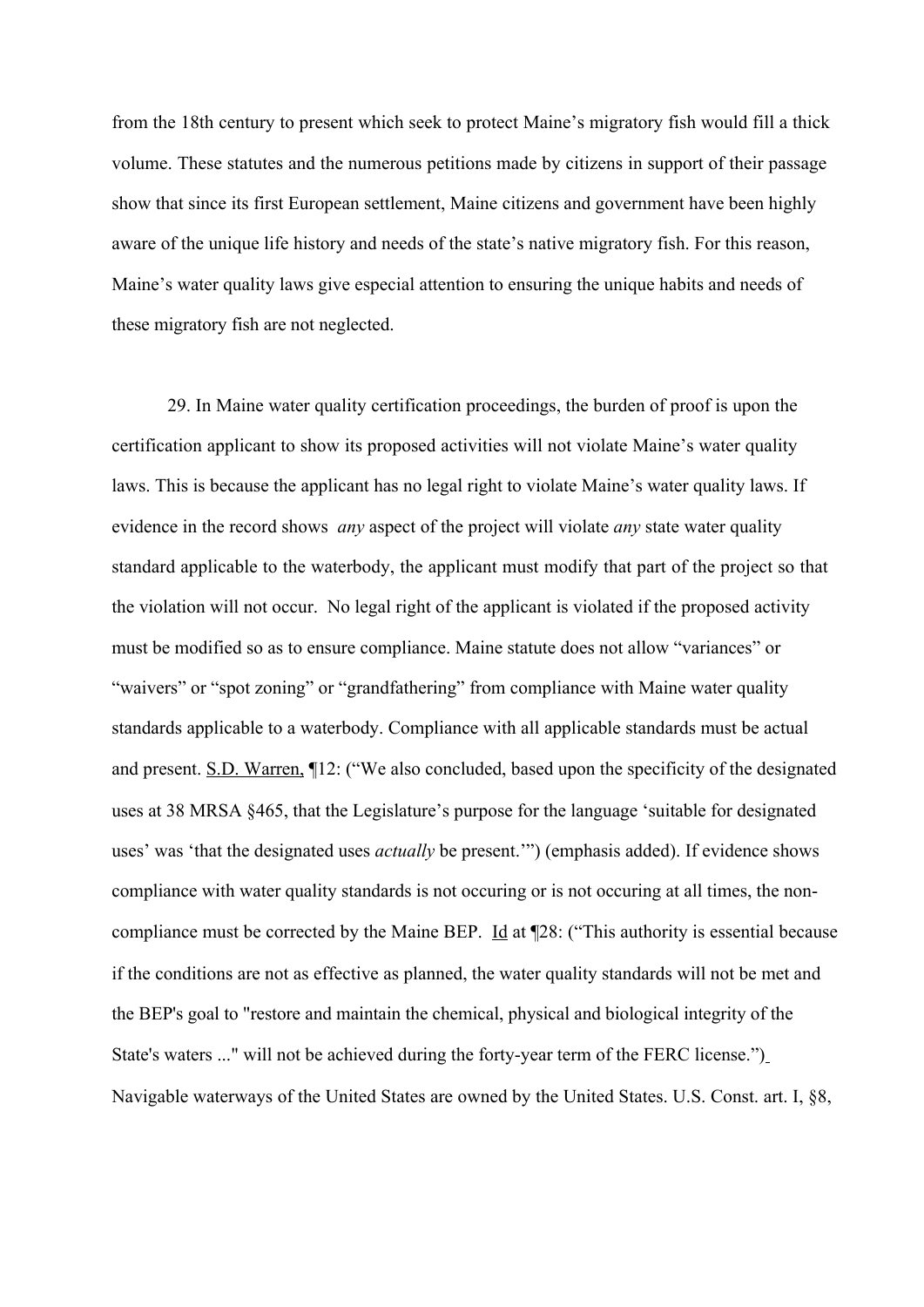cl.3. The *jus privatum* privilege of owning a dam which rests in a navigable waterway of the United States never supercedes or extinguishes the *jus publicum* rights of the public to that waterway. Ownership of such a hydroelectric dam creates the *opportunity* to operate the dam within the bounds established under law. Outside of these bounds, ownership of a hydroelectric dam which rests within a navigable waterway of the United States conveys nothing. The laws and *jus publicum* always come first. The Maine Legislature has delegated to the Maine Department of Environmental Protection and the Maine Board of Environmental Protection the statutory responsibility of enforcing the water quality laws enacted by the Legislature. The burden of proof is always upon the Maine BEP to clearly show how the evidence in the record supports its finding there is "reasonable assurance" a proposed activity will *not* cause violations of water quality standards. The negative construction of the statute at 38 MRSA §636(8) demonstrates this ("the Department may not issue a permit or water quality certification unless it finds there is reasonable assurance the activity will not violate applicable State water quality standards"). Due to this statutory construction, the BEP must default to finding there is *not* reasonable assurance unless affirmative evidence shows there is. This construction is essential to the Legislature's goal of restoring and maintaining the physical and biological integrity of the state's waterways and to "enhance water quality" where standards are not met. 38 MRSA §464(1). S.D. Warren, ¶28. The BEP must deny water quality certification if evidence in the record shows there is no "reasonable assurance" the activity will not violate State water quality standards. 38 MRSA §636(8). Water quality certification is not a right or entitlement -- it is a privilege. Water quality certifications exist to ensure *compliance* with Maine's water quality statutes and *attainment* of the water quality standards within the statutes. A water quality certification does not alter, amend or supercede the underlying statutes and standards. For this reason an existing water quality certification can be revoked, suspended or modified by the Maine BEP at any time. 38 MRSA §341(D); §343(B). This right of the BEP is essential to achieving the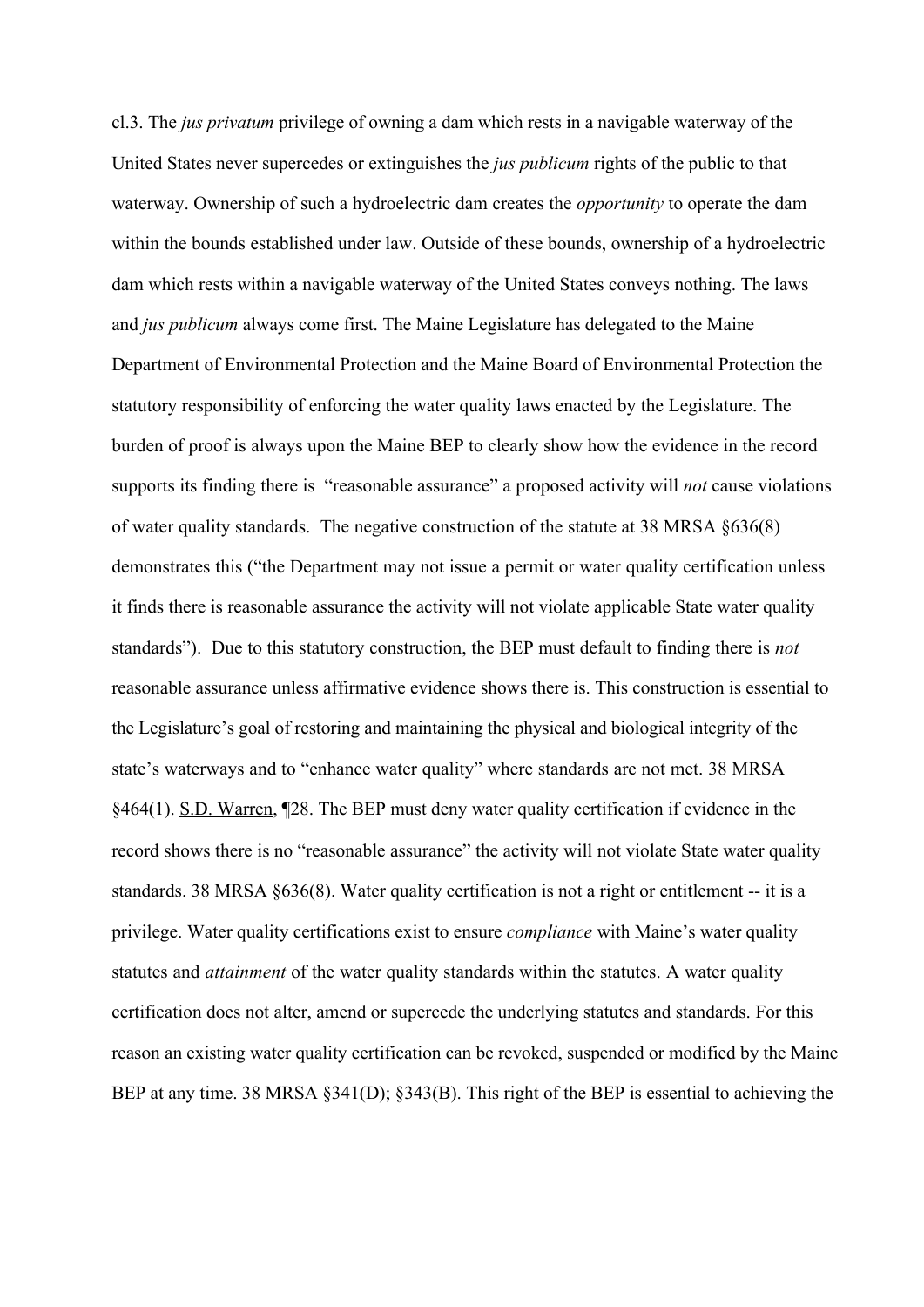statutory goal of Maine's water quality standards. Without this right, the BEP would have no power to ensure attainment of Maine water quality standards. Water quality certification is a fact-finding process essential to BEP's statutory obligation to ensure Maine's water laws are obeyed and the water quality standards within them are attained. For this reason the concept that an activity can be 'grandfathered' from compliance with applicable Maine water quality laws is foreign to Maine's water quality statutes and directly contradicts their goals. If an activity could be 'grandfathered' or excused from compliance with water quality standards in a water quality certification, the entire purpose of the certification would be rendered meaningless. Such 'grandfathering' would create an exception that swallows the rule. A water quality certification which allowed 'grandfathering' of water quality violations would defeat the statutory purpose of water quality certification*.* In the instant proceeding the BEP has 'grandfathered' a number of severe violations of Maine's water quality statutes on Messalonskee Stream that will be caused by the construction and operation of the new dam proposed for Messalonskee Stream. Because the BEP has decided these violations are "grandfathered" the BEP does not review or discuss the violations or the evidence in the record which shows they will occur.The Findings of Fact claim the BEP is not required to consider these violations when finding there is "reasonable assurance" the project will not violate water quality standards. This creates an exception that swallows the rule. Under this methodology, the BEP could issue a water quality certification for *any* project no matter how many water quality violations it causes. Because there has been no dam in the bed of Messalonskee Stream at the project site for the past four years, the Union Gas project owner has applied for an MWDCA permit to build a new dam in the bed of the stream. The water quality impacts of this new dam on Messalonskee Stream are the *sole subject* of the BEP's review of this new dam pursuant to 38 MRSA §636(8). If the BEP denies water quality certification for the instant project, the applicant is free to submit to the BEP a modified or new design. As such, no part of the BEP's review of this proposal or a future proposal affects the underlying "legal right"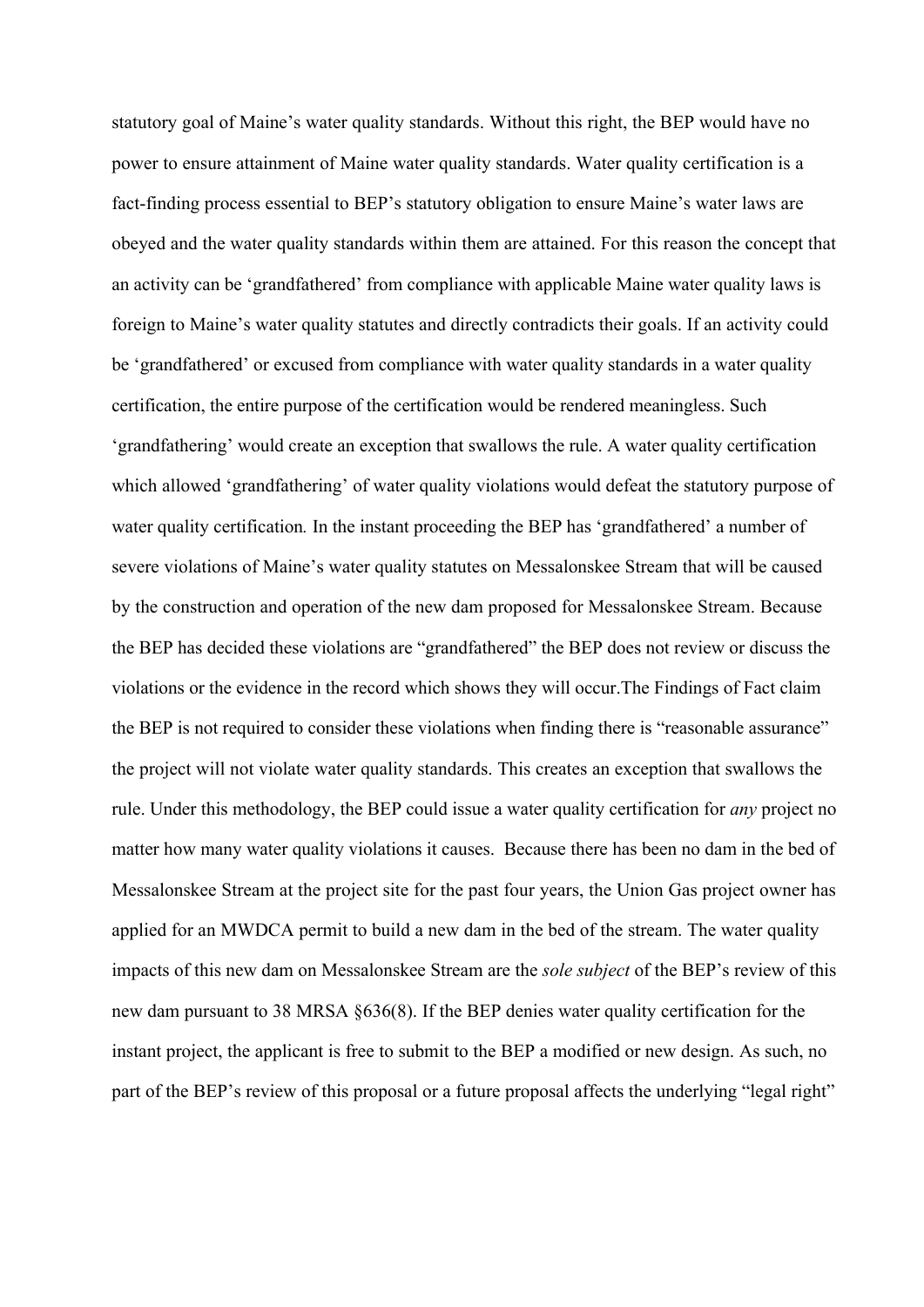of the applicant to continue operating the Union Gas dam as it has been operated for the past four years. At present the Union Gas project does not violate any Maine water quality statutes. The question before the BEP here is whether the project under review will cause any violations of water quality statutes. 38 MRSA §636(8) clearly states the BEP cannot issue a permit for the project if it will cause violations of Maine's water quality statutes. Here, the BEP turns the statute on its head, ie. the BEP must *ignor*e any water quality violations that *prevent* the BEP from issuing the permit. This would mean the "right" of the owner to operate the Union Gas project *supercedes* Maine's water quality statutes and the BEP's obligation to enforce them. In effect, Maine BEP here asserts Maine's water quality laws must ignored if they conflict with the dam. Because 38 MRSA §636(8) prohibits the BEP from issuing a permit for a project that causes water quality violations, the BEP asserts this statute must be ignored as well. By logical extension, BEP argues here that *any Maine statute* which interferes with the proposed new dam must be ignored. The BEP here seems to forget that its statutory duty under the MWDCA and Maine's water quality laws is to ensure the health of Messalonskee Stream -- not the "health" of the Union Gas project. This is shown in the Findings of Fact, which discuss in detail the "health" of the Union Gas project and its "legal right" to operate -- but never once mention the health of Messalonskee Stream and its "legal right" to be in attainment of its legal water quality standards. The health of the Union Gas project is none of the BEP's business. The health of Messalonskee Stream is the BEP's *only* business. No state law requires the Union Gas project to generate electricity. However, state law *requires* Messalonskee Stream to be in attainment of its legal water quality standards as established by the Legislature. Here BEP argues the opposite. If operation of the Union Gas project requires Messalonskee Stream to be in violation of its water quality classification, the BEP argues it must allow the violation to occur. BEP's reading of the MWDCA and Maine's water quality statutes is completely contrary to their plain meaning. Town of Eagle Lake, 2003 ME 37, ¶7 (to determine legislative intent, the court "looks[s] first to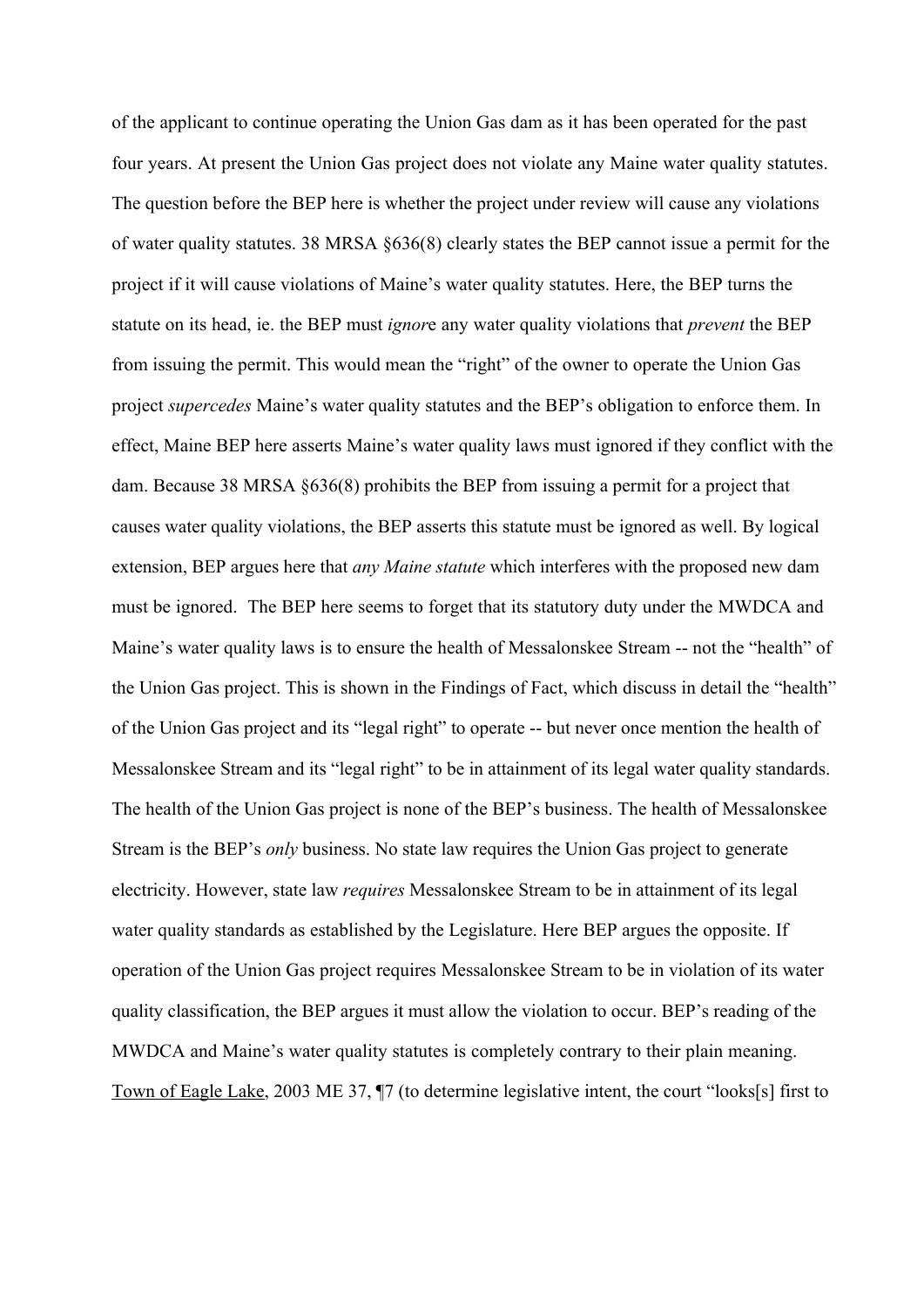the statute's plain meaning."). The BEP's reading creates unreasonable results. Id (the court will avoid results that are "absurd, inconsistent, unreasonable or illogical.") The BEP's reading is inconsistent with the statutory objective "to restore and maintain the chemical, physical and biological integrity of the State's waters ..." and will directly prevent this objective from being achieved. 38 MRSA §464(1) Maine law requires all water quality standards to be met in order for water quality certification to issue. Bangor Hydro-Electric, 595 A.2d at 442-443. The BEP's argues here that water quality certification must be issued *regardless* of whether water quality standards are met. The BEP's claim that the new dam meets the terms and conditions of the 1995 water quality certification is of no moment. Denial at 9. The dam structure reviewed by the BEP under this 1995 certificate no longer exists. It collapsed and was torn down by its owner in 2001. The proposed new dam did not exist in 1995 because it was not proposed until 2005. Clearly, the BEP did not review the new dam back in 1995. The most important similarity between the old dam and the proposed dam it that neither dam exists in Messalonskee Stream today. Because of this fact Messalonskee Stream is in full attainment of its legal water quality classification and has been for the past four years. Once the new dam is built, Messalonskee Stream will fall into violation of its legal water quality classification. Maine law prohibits this. To get around this fact, the BEP offers several arguments. First is that from a "regulatory perspective" it is still June 2001, the old dam fell down yesterday and Messalonskee Stream has not been flowing freely at the site for the past four years. Second is that because the new dam will be "similar" to the old dam the BEP's 1995 environmental review of the old dam will suffice for the new dam. Third is that because the existing certification was not appealed in 1995 the BEP is *prevented* from examining in this proceeding if the terms and conditions of the 1995 certification actually ensure attainment of the legal water quality classification of Messalonskee Stream. Based upon these premises, the BEP concludes the only "new" thing it is *allowed* to review here is the placement of gravel in the stream while the new dam is constructed. The BEP's argument proves too much.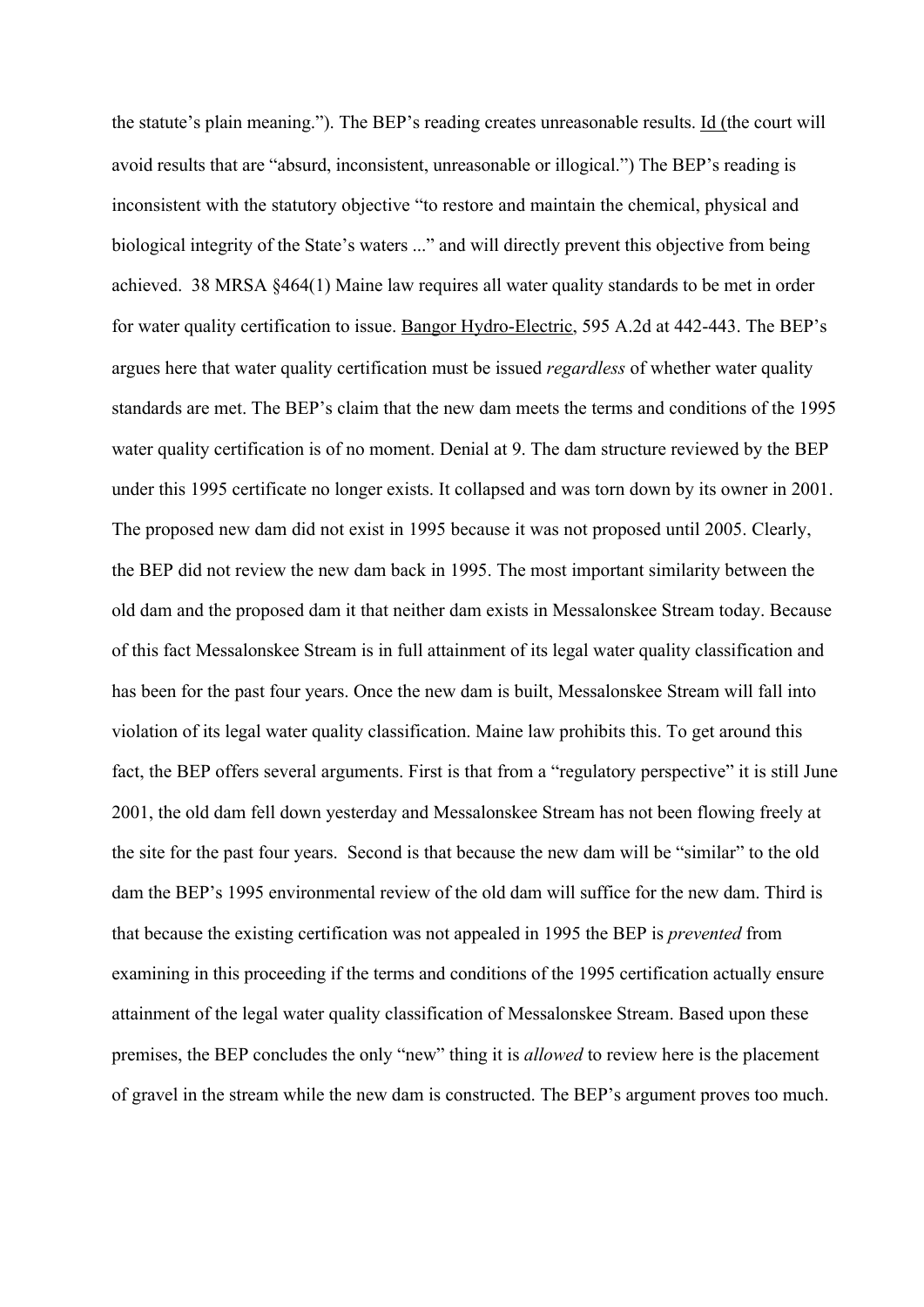If one accepts BEP's argument that from a "regulatory perspective" it is still June 2001 then from the same "regulatory perspective" the instant proceeding does not exist and the applicant *does not even own the project.* Because sea-run fish have enjoyed free access to Messalonskee Stream for the past four years, the BEP must consider these fish in their instant permit review. Because the project applicant proposes no mitigation for the severe impacts of its new dam on these fish, the BEP claims these impacts are somehow not relevant. And because the 1995 certification makes no mention of sea-run fish, the BEP must fault the Petitioner for not pointing this out 10 years ago. Maine BEP wants to have its cake and eat it too. The BEP wants to say it has reviewed the impacts of the new dam while not reviewing any of them. The BEP wants to claim it has followed the statutes while not following them. The BEP wants to claim it has "reasonable assurance" the dam will not violate water quality standards while having no assurance whatsoever. The BEP wants to allow severe annual fish kills of American eel at the new dam but not admit it. BEP argues that because Petitioner did not appeal the 1995 water quality certification when it was first issued, it doesn't matter today whether the 1995 certification is lawful or not. In effect, the BEP argues the 1995 certification *itself* is grandfathered, and as a result, the water quality violations it *allows* are now grandfathered. Through this action, the BEP has effectively removed Messalonskee Stream from the State's water quality classification laws and abolished the water quality standards established for Messalonskee Stream by the Maine Legislature. How can the Maine BEP abolish a statute?

**The permit violates the Maine Waterways Development and Conservation Act (MWDCA) by failing to provide "reasonable assurance" the project will not violate Maine water quality standards. (Appeal at 3-6).**

30. Maine BEP does not contest the numerous water quality violations Petitioner has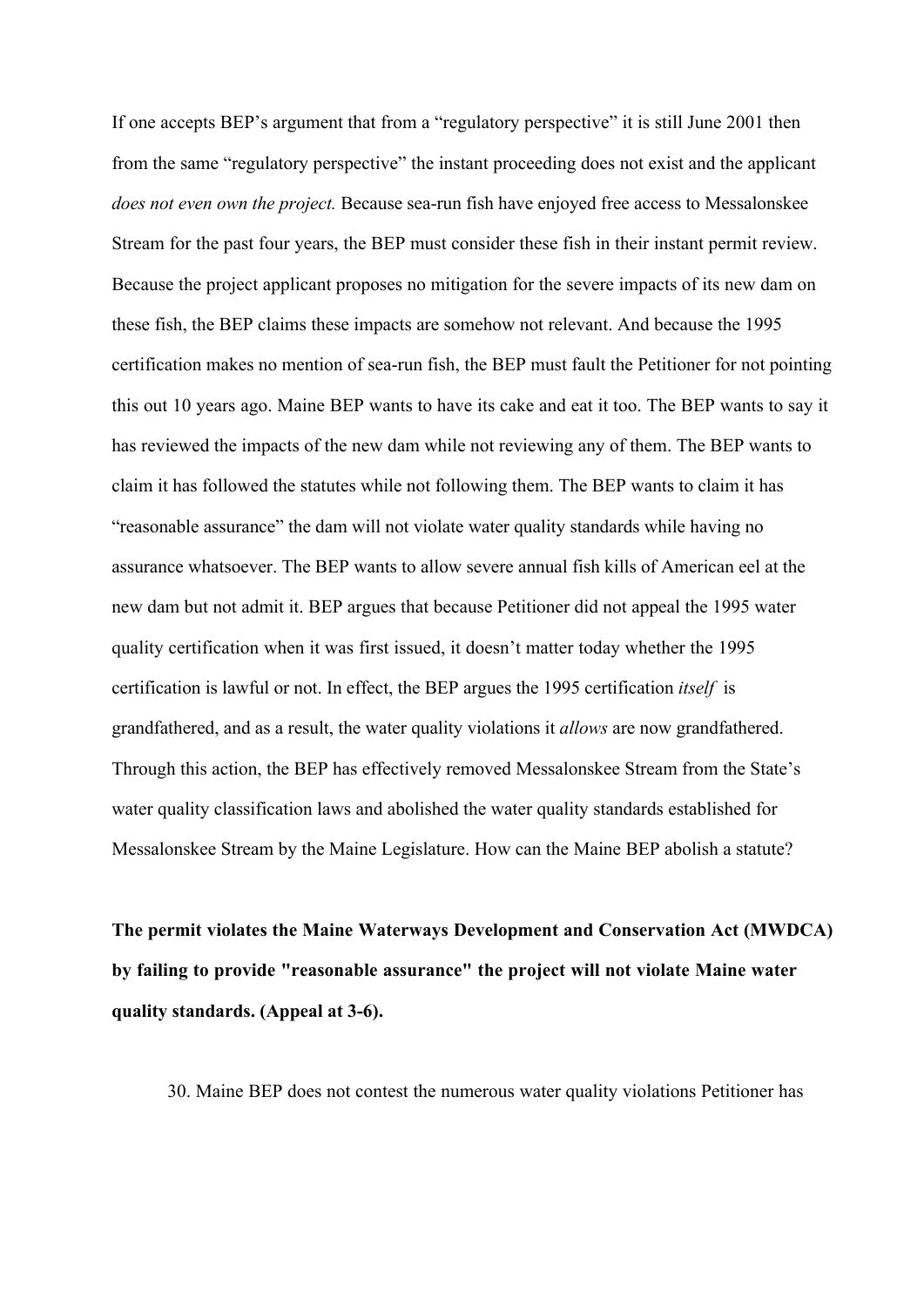claimed will be caused by the proposed new dam on Messalonskee Stream. Instead, Maine BEP declares these violations to be lawful because Maine BEP issued a permit and water quality certification in 1995 which allows them. (Denial at 5) Because Petitioner did not challenge this permit when it was first issued, the permit now stands as "final agency action" and cannot be reviewed or modified in this proceeding even if the permit allows severe water quality violations (Denial at 6). Resting its argument entirely on these two claims, Maine BEP makes no effort to determine if any of the various water quality impacts resulting from the new dam alleged by Petitioner will actually occur and cause violations of the legal water quality standards established by the Legislature for Messalonskee Stream. Maine BEP states it did not review or consider these violations because they are not relevant to the proceeding. (See Denial at 10: "The Department therefore properly limited its review in this case, under both Section 401 and the MWDCA, to the repair activities proposed.") The instant dam construction permit was issued by the Maine DEP pursuant to the Maine Waterways Development and Conservation Act ("MWDCA"). 38 MRSA §633(1) ("no person may initiate construction or reconstruction of a hydropower project ... without first obtaining a permit from the Department"). The Maine DEP may issue a permit for the construction, reconstruction, or alteration of a hydropower project only if "there is a reasonable assurance that the project will not violate applicable water quality standards." 38 MRSA §636(8). The May 10, 2005 Findings of Facts and Order approving a permit for this new dam states that Maine DEP found, based on facts and evidence in the record, "there is reasonable assurance that the project will not violate applicable State water quality standards." (Permit at 6).<sup>5</sup> The Denial Order makes a similar finding at 8 ("the proposed repair activities would satisfy the approval criteria of the MWDCA"). To issue a dam reconstruction

<sup>&</sup>lt;sup>5</sup> As best as we can discern, Maine BEP has limited its environmental review of the proposed new dam to the *temporary* impacts to Messalonskee Stream caused by the new dam's construction and omitted from its environmental review the *permanent* impacts to Messalonskee Stream from the new dam itself. By doing this the BEP has essentially ruled that *all* violations of Maine water quality laws caused by this new dam are 'grandfathered' and are immune from regulatory review.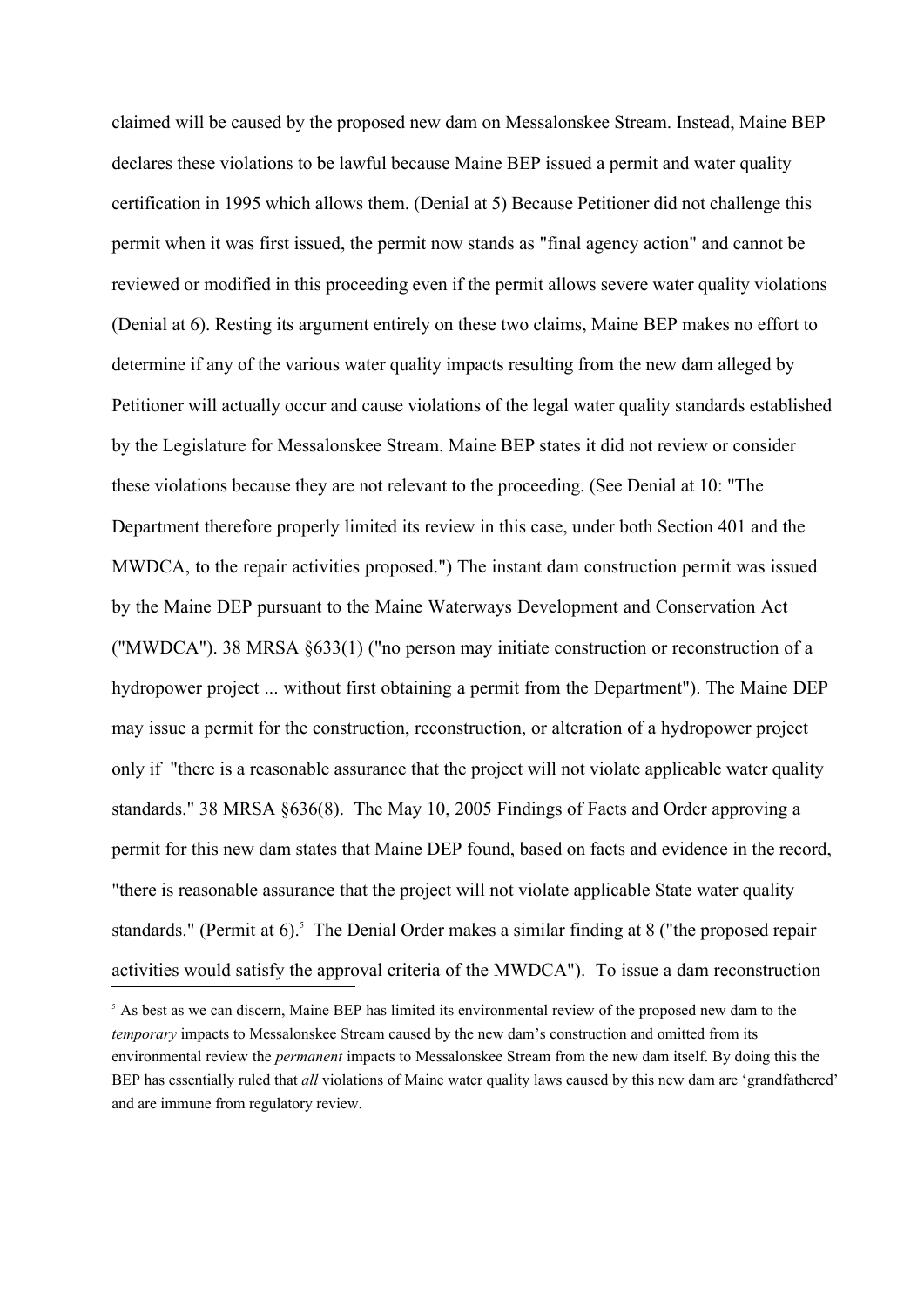permit under the MWDCA, Maine BEP must find based on evidence in the record there is a reasonable assurance the project will not violate State water quality standards. 38 MRSA §636 (8). If facts and evidence in the record show the project *will* cause water quality violations, reasonable assurance cannot exist. Without reasonable assurance Maine BEP cannot issue the MWDCA permit. Maine BEP appears to have misconstrued the "reasonable assurance" requirement of 38 MRSA §636(8) to mean "reasonable assurance the project will not violate the existing *water quality certificate* issued for the project." If the statute actually said this, the instant permit would be lawful. The statute does not say this. 38 MRSA §636(8) says the Maine BEP must find there is "reasonable assurance the project will not cause violations of applicable State *water quality standards*." State water quality standards can only be created by the Legislature. 38 MRSA  $\frac{464(2)}{D}$  ("The Legislature shall have sole authority to make any changes in the classification of the waters of the State"). Uncontested evidence in the record shows the new dam will cause numerous and severe violations of Maine's water quality *standards* as enacted by the Legislature and the legal water quality *standards* established for Messalonskee Stream as enacted by the Legislature. Maine BEP cannot, through water quality certifications, enact or modify Maine's statutory water quality standards. 38 MRSA §464(2)(D). Water quality *certifications* are issued by the Maine BEP. Water quality *standards* are enacted by the Legislature. Water quality certifications are issued by the Maine BEP to enforce the water quality standards the Legislature has enacted. Maine BEP erroneously argues here that its 1995 water quality certification amends and supercedes the legal water quality standards for Messalonskee Stream enacted by the Maine Legislature. This is not true. 38 MRSA §464(2)(D).

31. Aside from this 1995 water quality certification, Maine BEP points to no evidence in the record which shows the proposed new dam will not cause violations of Maine's water quality standards as enacted by the Legislature. Maine BEP has an especial obligation to be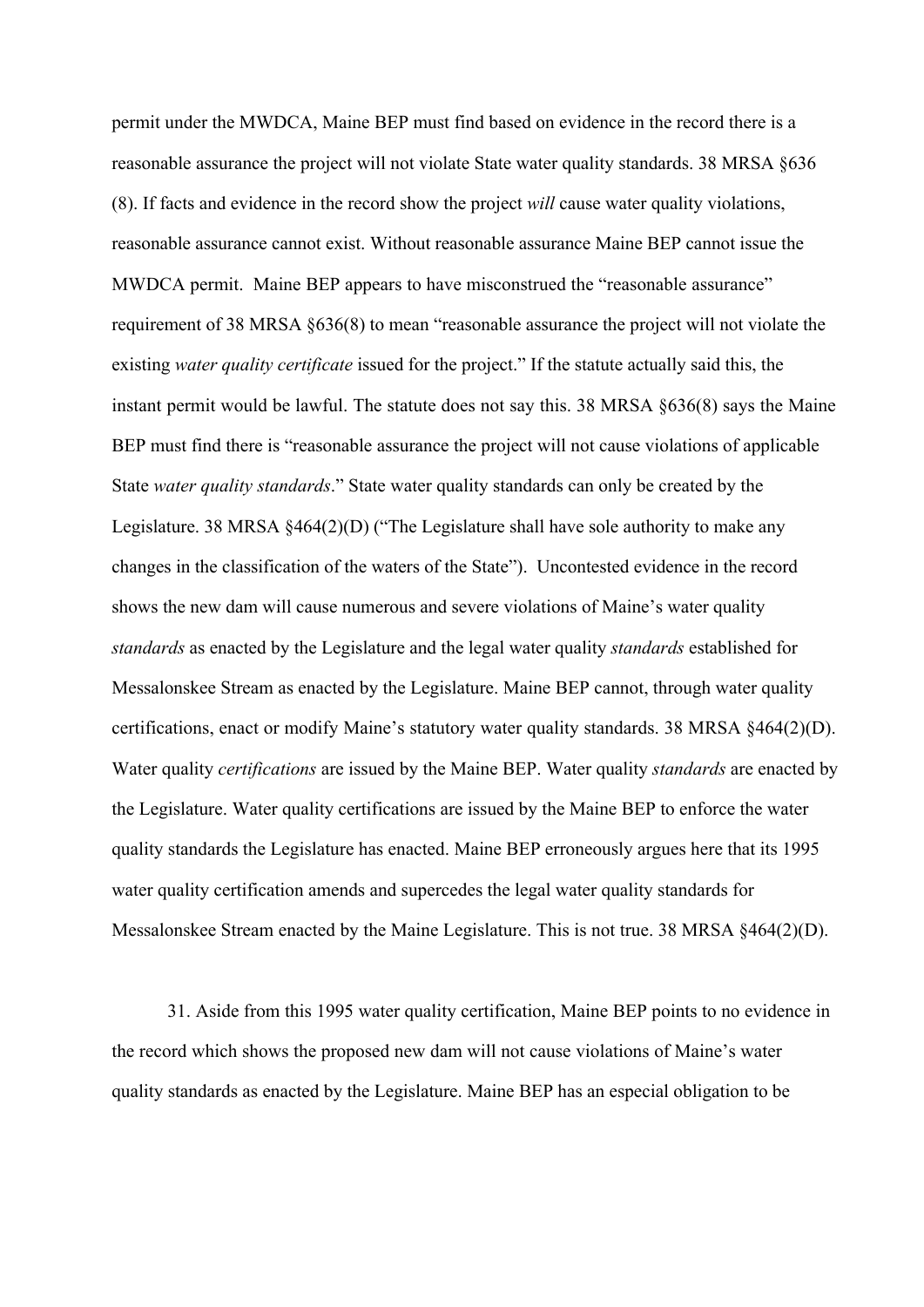certain its finding of "reasonable assurance" is well supported by evidence in the record because the Board is charged by the Legislature with enforcing Maine's water quality classification laws and Maine's water quality standards. If Maine BEP approves an activity under the MWDCA which causes violations of Maine water quality laws on a stream, the stream's legal water quality classification cannot be met and the express Legislative goals of Maine's water quality laws to "restore and maintain the chemical, physical, biological integrity of the State's waters ..." and to "enhance water quality" cannot be achieved on that stream. For this reason, the Maine Supreme Court has ruled the BEP may place "any" conditions in a permit or water quality certification necessary to ensure attainment of a waterbody's legal water quality classification. S.D. Warren v. Board of Environmental Protection (2005 ME 27, ¶19) Petitioner has provided factual evidence to the record showing the new dam will cause numerous violations of water quality standards (Appeal at 3-11). Maine BEP has not contested this evidence. Maine BEP argues it has no need to consider this evidence because the existing certification issued in 1995 was not appealed and now stands as "final agency action." (Denial at 5). Such an interpretation confounds the express purpose of state water quality certifications and MWDCA permits which seek to ensure a waterbody's legal water quality standards are maintained. Such an interpretation stands opposite to the goal of Maine's water quality classification laws to "restore and maintain the chemical, physical, biological integrity of the State's waters ..." and to "enhance water quality." Maine BEP's position that it is not relevant whether the existing state water quality certification for the Union Gas project *actually* provides "reasonable assurance" within the instant permit leads to unreasonable results. Town of Eagle Lake. 2003 ME 37, ¶8, 818 A.2d at 1037 (the court will avoid results that are "absurd, inconsistent, unreasonable or illogical.") Such an interpretation also renders meaningless the statutory phrase "reasonable assurance" in the MWDCA. Handyman Equipment Rental Co. Inc. v. Portland. 724 A.2d 605, 607-8. (Me. 1999) (words in statute must be given meaning and cannot be treated as meaningless and superfluous). This interpretation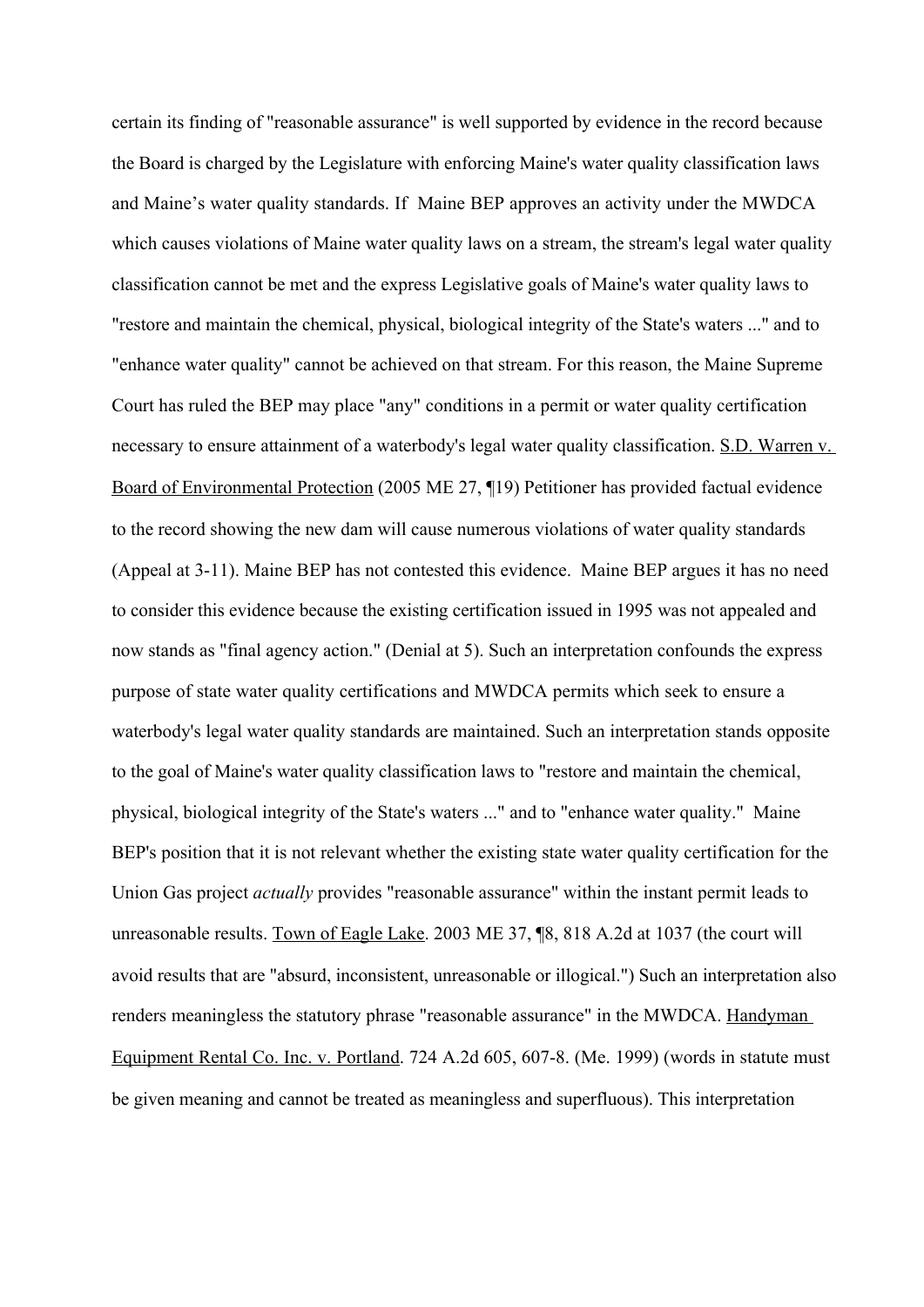contradicts the plain, ordinary meaning of "reasonable assurance" as used in the MWDCA. Butterfield v. Norfolk & Dedham Fire Ins. Co. (2004 ME 124, ¶3) ("[We] look first to the plain meaning of statutory language as a means of effecting legislative intent. Unless the statute itself discloses a contrary intent, words in a statute must be given their plain, common and ordinary meaning, such as people of common intelligence would usually ascribe to them.") The plain language of the MWDCA shows that when the Maine BEP makes a finding of "reasonable assurance" the Maine BEP must actually *have* "reasonable assurance"; this assurance must originate from evidence in the record; and this assurance must not be contradicted by uncontested evidence in the record. The lack of any elaboration or limitations in the language of ¶8 of 38 MRSA §636 suggests the Legislature intended the phrase "reasonable assurance" to have its plain, ordinary meaning (*ie*. reasonable assurance does not mean no assurance at all). In Handyman Equipment Rental Co. Inc. v. Portland, the Court ruled that words in statute must be given meaning and cannot be treated as meaningless and superfluous. The Maine BEP here treats the statutory phrase "reasonable assurance" as if it were meaningless and superfluous (*ie*. reasonable assurance can mean no assurance whatsoever). Given the goals of Maine's water quality classification laws and water quality standards, it is logical to presume that when the Legislature wrote in the MWDCA that the Maine BEP must have "reasonable assurance the project will not violate applicable State water quality standards" the Legislature meant the Maine BEP must *actually have* "reasonable assurance"; and Maine BEP's finding of "reasonable assurance" should be developed from a careful sifting and analysis of all evidence in the record. Petitioner has presented Maine BEP with uncontested evidence showing that hydroelectric dams kill migrating American eels unless the dams are equipped with specially designed passage systems to allow eels to pass the dam safely and to keep eels from entering the project turbines and being killed. Citing to the BEP's own April, 2003 water quality certifications for five Presumpscot River hydroelectric dams, Petitioner has noted that Maine BEP has found the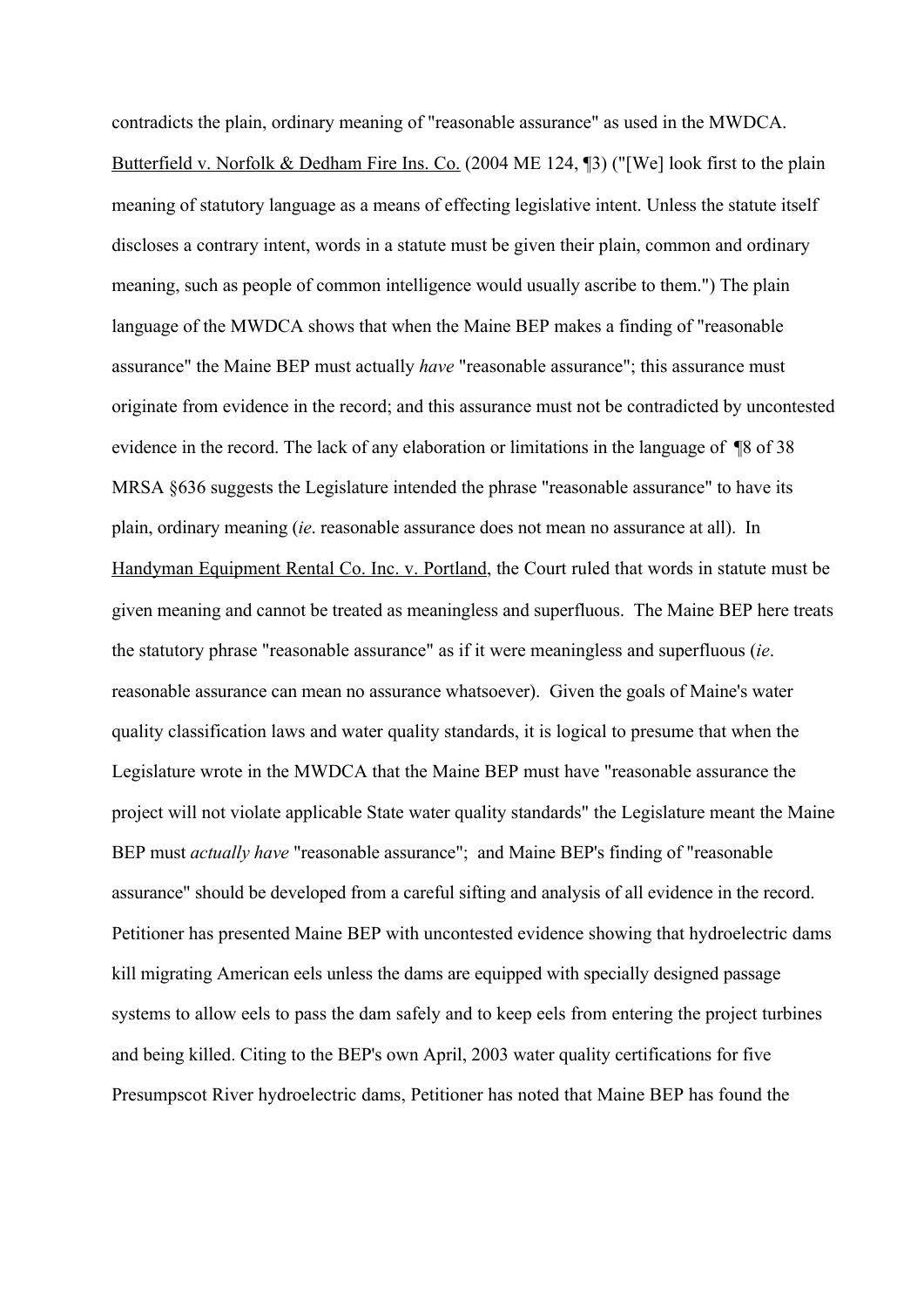killing of migrating eels in dam turbines is a violation of Maine's water quality laws. Citing to S.D. Warren v. Board of Environmental Protection (2005 ME 27), Petitioner noted the Maine Supreme Court affirmed the Maine BEP's interpretation of law regarding the killing of eels at hydroelectric dams in that proceeding. Petitioner has provided evidence showing the proposed new dam on Messalonskee Stream will kill migrating American eels because the dam is not proposed to be equipped with a system designed to safely pass American eels and keep them from entering the project turbines and being killed. Petitioner has asserted this killing is a violation of Maine water laws and will cause Messalonskee Stream to fail to meet its legal water quality classification as suitable for its indigenous American eels. Petitioner has noted the existing 1995 water quality certification and permit for the Union Gas dam make no provision for the protection of American eels. Maine BEP has not contested any of the above assertions or evidence. Petitioner has asserted that for the above reasons, Maine BEP's finding there is "reasonable assurance" the new dam will not cause violations of State water quality standards is incorrect, illogical and contradicted by uncontested facts in the record. Immediately prior to the BEP's vote to approve the Denial Order on Nov. 3, 2005 Maine DEP technical staff told members of the BEP: "this proceeding is not about eels." This verbal statement corroborates the written statements made by Maine DEP and BEP throughout this proceeding and confirms Petitioner's arguments above. <sup>6</sup> The plain language of the MWDCA shows the Maine DEP's assertion that this proceeding "is not about eels" is incorrect and contradicted by statute. If evidence in the record shows migrating American eels will be killed *en masse* by this new dam each fall, then these facts are highly relevant to the BEP's review of the new dam under the MWDCA. The MWDCA prohibits Maine BEP from issuing a permit *unless* the Maine BEP

<sup>6</sup> Statement by Mr. Dana P. Murch, Maine DEP, at Nov. 3, 2005 BEP meeting. Statement is cited here only because throughout this proceeding Maine DEP has refused to admit or deny the new dam will cause annual kills of American eels or if the Maine DEP considers such annual fish kills to be unlawful.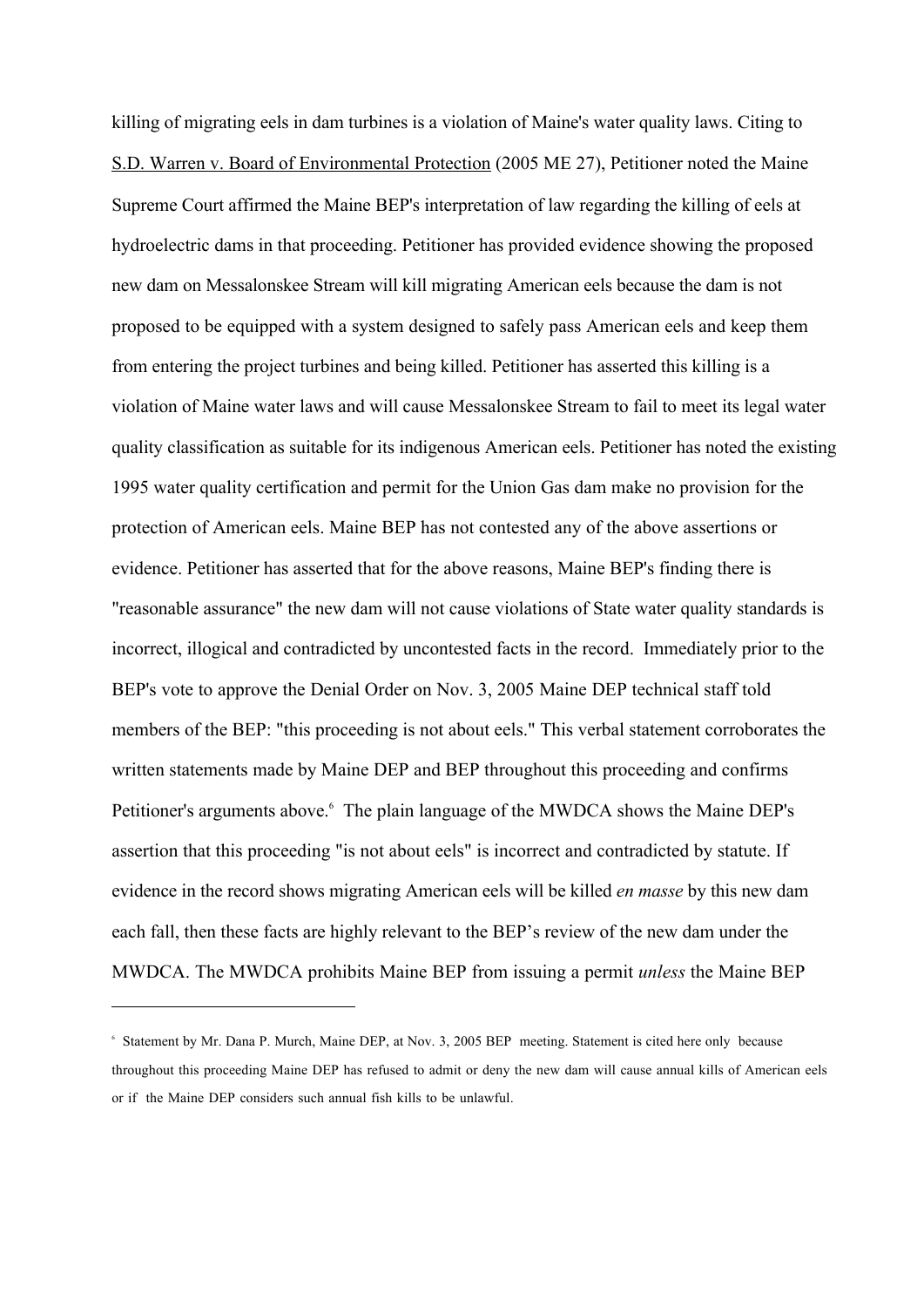finds there is "reasonable assurance" the proposed activity will not cause violations of State water quality standards. Here, Maine BEP claims that even *considering* evidence in the record which shows the new dam will cause water quality violations is tantamount to "turning back the clock" and re-visiting the BEP's 1995 water quality certification decision (Denial at 9). We disagree. Petitioner has requested Maine BEP review and consider evidence in the record which shows the new dam subject to this instant proceeding will kill American eels each fall as they migrate to the Atlantic Ocean. Maine BEP refuses to consider this evidence and essentially claims the annual killing of American eels at the dam is now "grandfathered" by the previously issued permit for the project. In essence, the BEP says "we can't review the impacts of this new dam in 2005 because it is controlled by the 1995 permit and we can't review the 1995 permit because it is now 2005." While clever, this argument is contrary to statute, the express goals of these statutes, relevant case law and recent water quality certifications made by the Maine BEP itself. This claim is directly refuted by the Maine BEP itself in its Sept. 21, 2005 Water Quality Certification Order for the Gulf Island and Deer Rips dams on the Androscoggin River at p. 26:

"Finally, FPL Energy's argument that Gulf Island Pond is somehow 'grandfathered' from meeting state water quality standards, including the state's antidegradation policy, has no basis in law. The state's antidegradation policy clearly provides that the DEP may only issue a wastewater discharge license pursuant to state law or approve water quality certification pursuant to federal law if the standards of classification of the water body are met. 38 MRSA §464(4)(F)(3). No water bodies are 'grandfathered' from meeting water quality standards, and no projects -- whether paper mills or dams -- are 'grandfathered' from appropriate regulation if determined to be causing or contributing to the failure of any water body to meet water quality standards."

It would be difficult to find a more complete and unequivocal refutation of Maine BEP's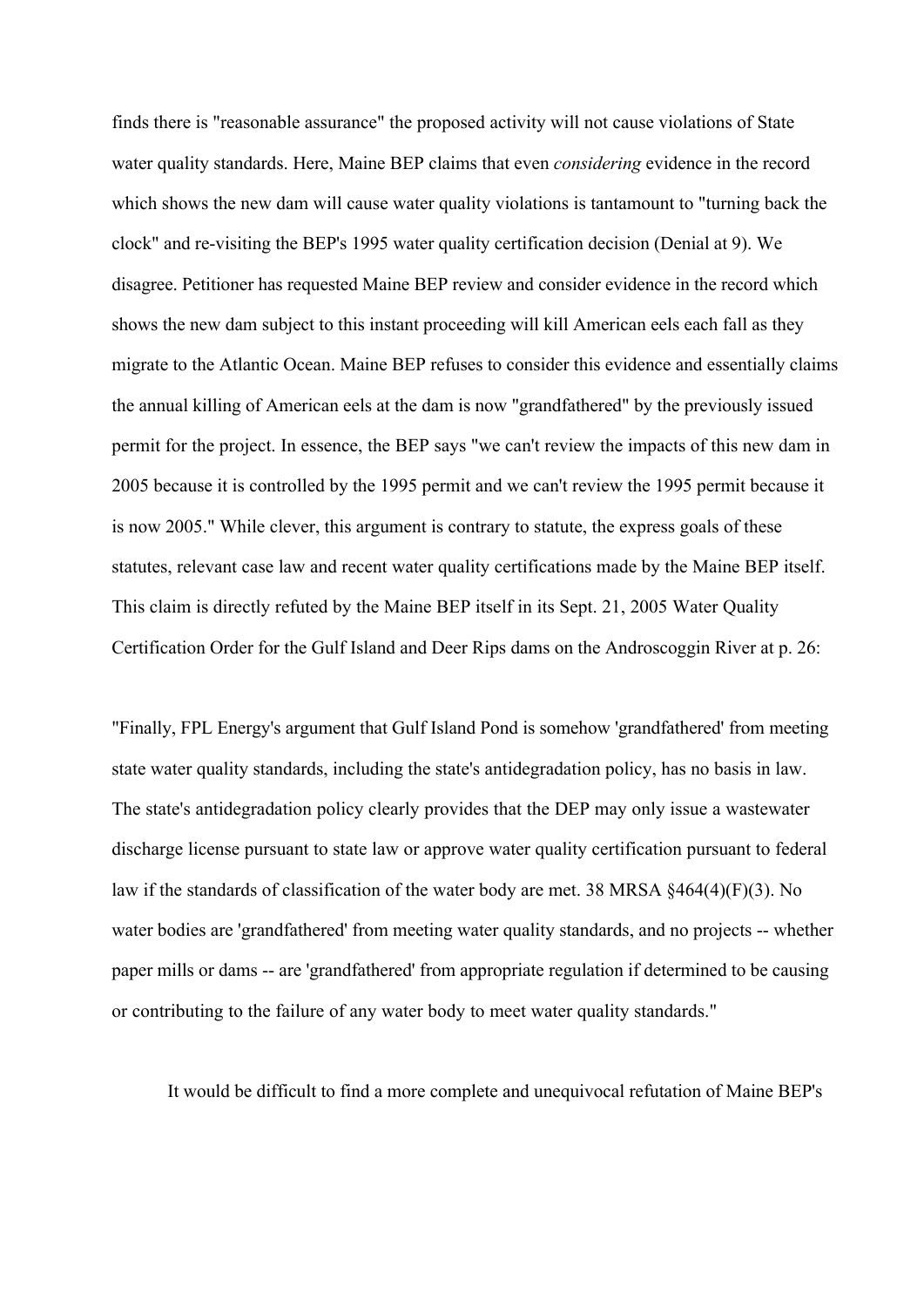central claim in this proceeding than the above ruling made by the Maine BEP itself in September 2005.

**Maine BEP's permit will cause Messalonskee Stream to fall from full attainment of its legal water quality classification into full violation of its water quality classification. Maine law prohibits this. (Appeal at 4-6)**

31. Petitioner asserts Maine BEP cannot issue a permit or water quality certification for a project which uncontested evidence shows will cause severe and long-term violations of Maine's water quality statutes (including annual fish kills) and cause a water body to fall from full attainment of its legal water quality classification into full violation of it. Maine BEP disagrees. Since 2001, Messalonskee Stream in the vicinity of the Union Gas Dam site has been in full attainment of its legal Class C water quality classification. All of the stream's indigenous aquatic life living in this portion of Messalonskee Stream now have suitable habitat -- and safe access to and from this habitat -- and are able to live out their natural life cycle. For the first time in more than 100 years, all of Messalonskee Stream's indigenous fish species can live safely and freely in their native habitat in Messalonskee Stream near the Union Gas dam site. This represents the first time this portion of Messalonskee Stream has ever been in full attainment of its legal water quality classification. (Appeal at 6, 21) During the summer of 2001, the granite block dam built at the Union Gas site in 1924 collapsed and was removed by its owner. (Denial at 2) Since that time, indigenous fish species of the stream such as American eel, Atlantic salmon and sea lamprey have enjoyed full and safe access at the Union Gas dam site to their native habitat in Messalonskee Stream. Because this granite-block dam was removed from the bed of Messalonskee Stream in 2001, the explicit goals of the federal Clean Water Act and Maine's Water Classification laws have now been fully achieved on this portion of Messalonskee Stream.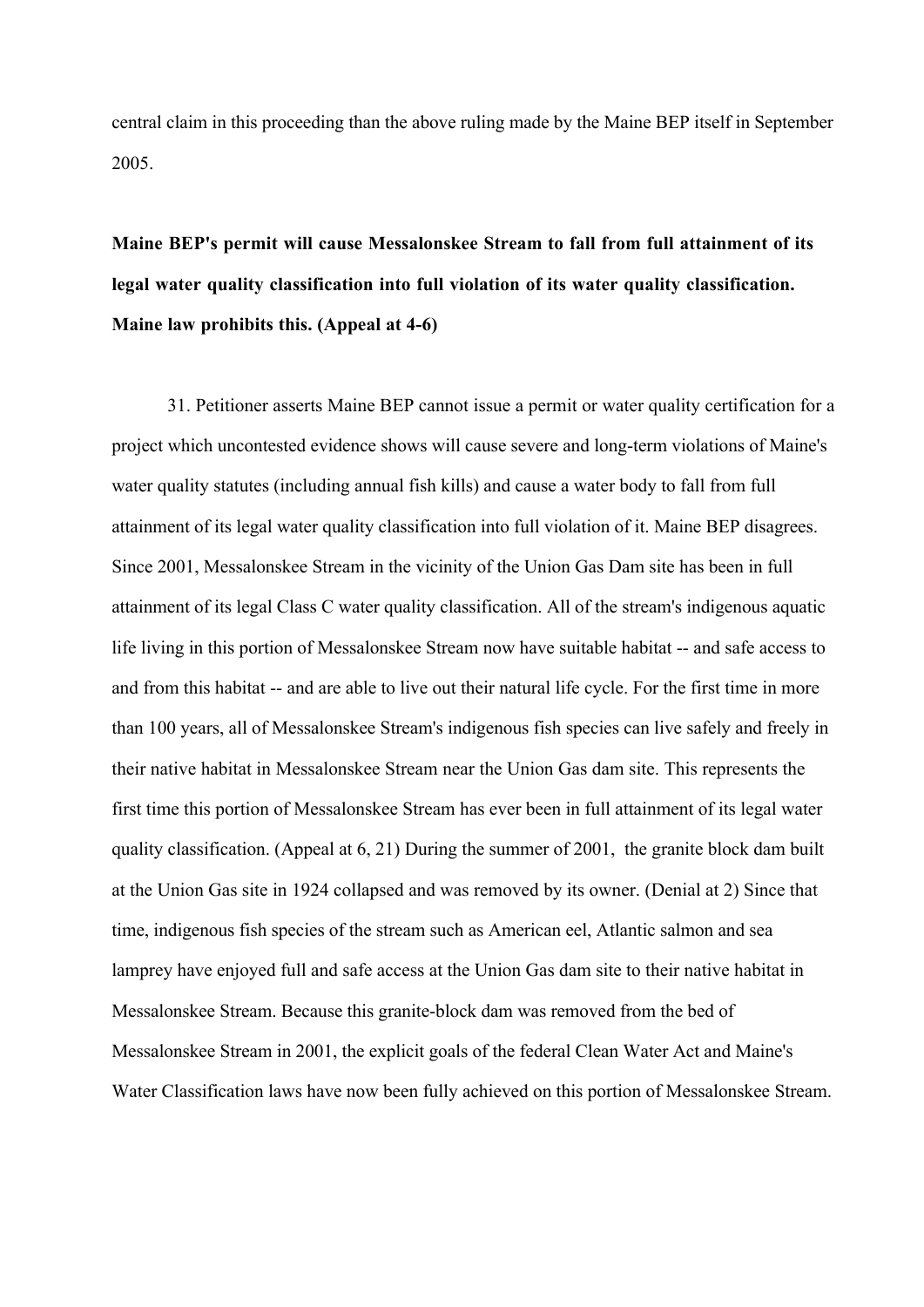(Appeal at 6-10). The May 10, 2005 permit approved by Maine BEP allows construction of a new, impassable concrete dam at the Union Gas site. This new dam will eliminate the safe and free access that native American eel, Atlantic salmon and sea lamprey fish have enjoyed at the site the past four years. This new dam will directly cause Messalonskee Stream to fail to meet its legal water quality classification by depriving these fish of their existing safe access to their habitat directly above the Union Gas dam site; and prevent those fish now living above the dam site from safely migrating to the Atlantic Ocean to complete their lifecycle. Maine BEP does not contest these factual assertions. Messalonskee Stream is a Class C waterway pursuant to Maine's water quality classification. Class C water quality standards state: "Discharges to Class C waters may cause some changes to aquatic life, except that the receiving waters must be of sufficient quality to support *all species of fish indigenous to the receiving waters* and maintain the struction and function of the resident biological community." 38 MRSA §465(4)(C). (emphasis added) American eel, Atlantic salmon and sea lamprey are native indigenous fish species of Messalonskee Stream and are present in the stream today. Maine BEP does not contest this. The new concrete dam at the Union Gas site on Messalonskee Stream approved by the Maine BEP May 10, 2005 will completely prevent these animals from existing in their indigenous habitat in Messalonskee Stream above the site of the proposed dam. Maine BEP does not contest this. This new dam will cause that portion of Messalonskee Stream above the dam site to fall into violation of its Class C water classification standards because its indigenous fish will no longer enjoy free and safe access to their habitat in Messalonskee Stream above the site of the proposed dam. Maine BEP does not contest this. Maine's water classification law, 38 MRSA §464 (F)(1-A)(3) states: "The department may only issue a discharge license pursuant to §414-A or approve water quality certification pursuant to the Federal Water Pollution Control Act, §401, Public Law 92-500, as amended, if the standards of classification of the water body and the requirements of this paragraph are met." The May 10, 2005 water quality certification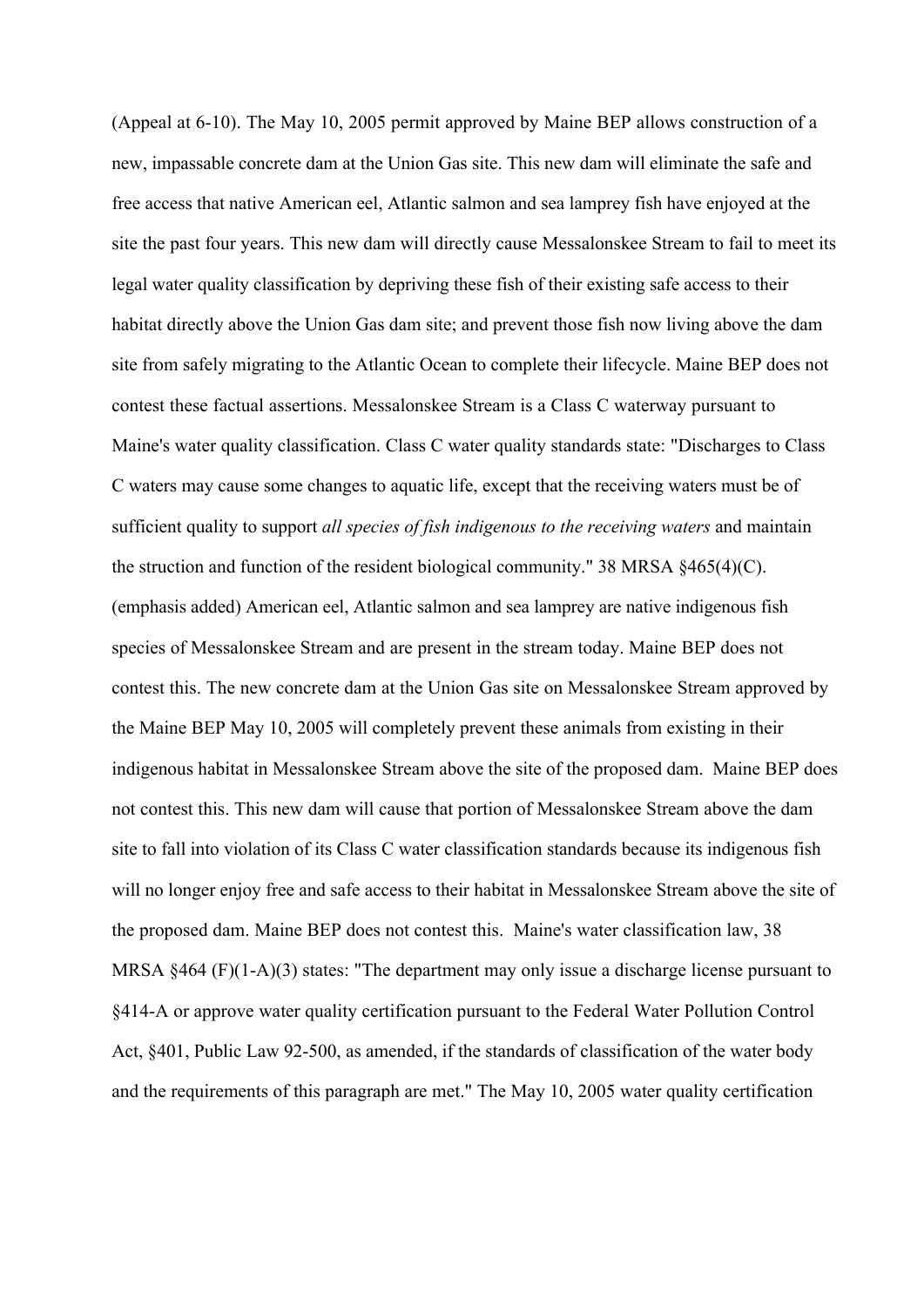issued by Maine BEP for construction of a new, impassable dam at the Union Gas site is unlawful because this new dam will cause the standards of classification of Messalonskee Stream to no longer be met. The standards of classification of Messalonskee Stream will no longer be met because three of its indigenous fish species (American eel, Atlantic salmon and sea lamprey) will no longer have *any* access to their indigenous habitat in Messalonskee Stream above the proposed new dam. Today, all three species have free access to Messalonskee Stream above the site of the proposed new dam. Maine BEP does not contest this. Maine BEP makes the *exact same argument* in a Water Quality Certificate Order issued on September 21, 2005 for the Gulf Island and Deer Rips dams on the Androscoggin River. Less than two months ago, Maine BEP declared in water quality certification orders for these two dams: "The Maine Supreme Judicial Court has held that, in approving Section 401 water quality certification for an existing hydropower project, the DEP may impose any conditions necessary to ensure compliance with applicable water quality standards, including conditions requiring the installation of fishways." (Maine BEP, Sept. 21, 2005 Order at 35). And: "FPL Energy's argument that Gulf Island Pond is somehow "grandfathered" from meeting state water quality standards, including the state's antidegradation policy, has no basis in law. The state's antidegradation policy clearly provides that the DEP may *only* issue a wastewater discharge license pursuant to state law or approve water quality certification pursuant to federal law if the standards of classification of the water body are *met*. 38 MRSA  $§464(4)(F)(3)$ ." Id. at 26. (emphasis added) Maine BEP made identical claims in Water Quality Certificate Orders issued April 30, 2003 for five Presumpscot River dams. Maine BEP re-asserted these claims in its October 2, 2003 Denial of Appeal by S.D. Warren Company. Maine BEP's Order for the Presumpscot River dams was affirmed by the Maine Superior Court on May 4, 2004 and the Maine Supreme Court on February 5, 2005. In its October 2, 2003 Denial Order for S.D. Warren's Presumpscot hydroelectric dams, the Maine BEP made the following finding in response to Warren's claim its dams are "grandfathered" from compliance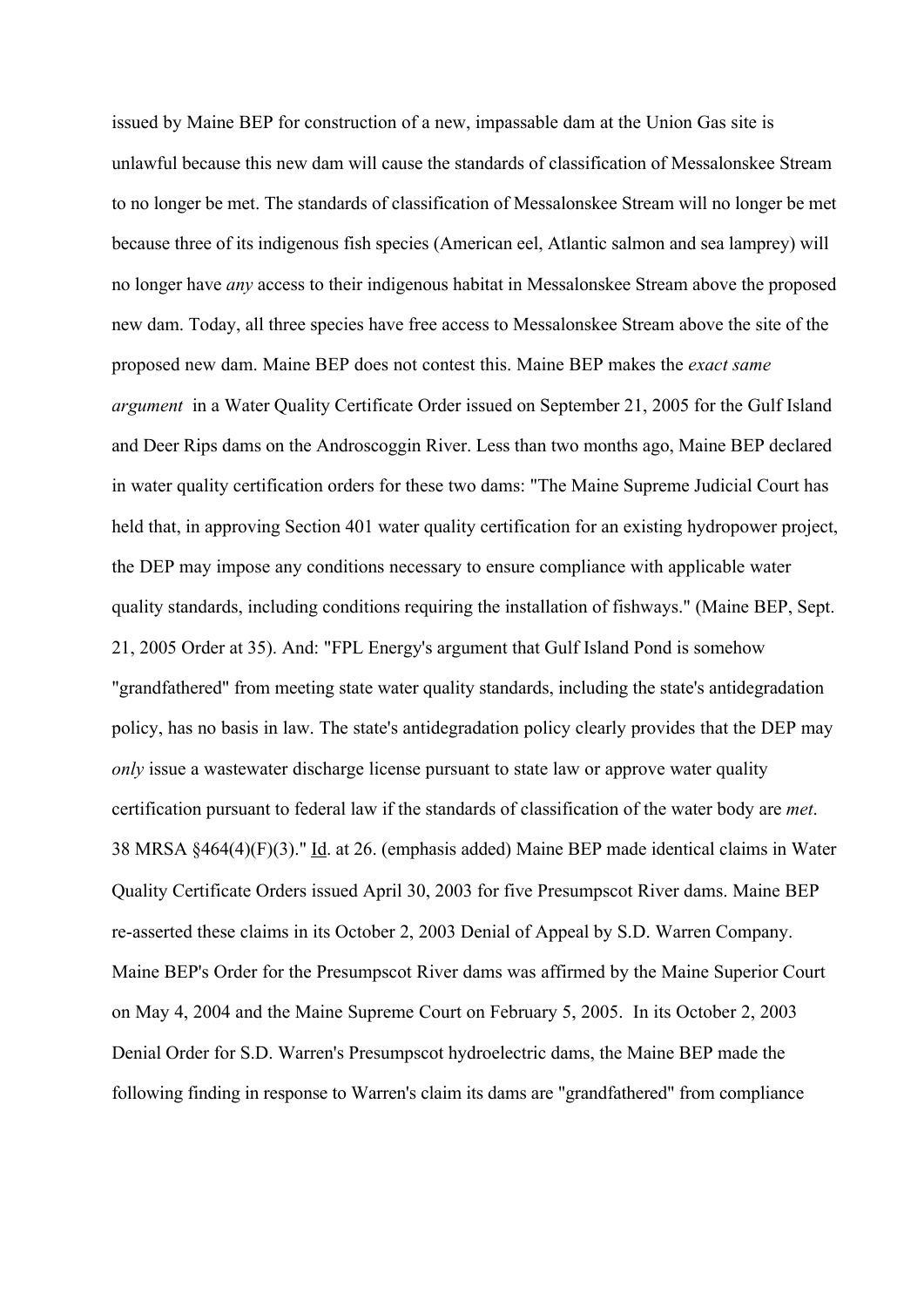with existing statutory water quality standards: "Warren's argument also ignores the fact that water quality standards apply to *all* activities, including those that pre-date the enactment of the standards. Water quality standards have been applied since their adoption to many pre-existing activities, including the discharge of waste water from Warren's own Westbrook paper mill. It is largely through the application of water quality standards to existing waste water discharges and to the operation of existing dams that the water quality of Maine's rivers and streams has been *improved* over the last 30-plus years. To argue that Warren's dams are not subject to water quality standards is to argue the Presumpscot River is somehow exempt from meeting the standards that apply to all other rivers in the State, or that the Presumpscot River dams are somehow exempt from the kind of regulation that has been applied for over 20 years to all other dams in the State. *There is no basis in law or regulation for such an exemption*." (emphasis added) Regarding S.D. Warren's claim that Maine BEP had improperly relied on a "draft fisheries plan" in requiring upstream and downstream fish passage for American eel, Atlantic salmon and other native, migratory fish at Warren's dams, the Maine BEP stated in the same Order: "Taking Warren's argument to its logical extension, no fishways could be required anywhere by DEP (or, by the state's own fisheries agencies) unless a final fishery management plan had been adopted, even though (1) the state's fisheries agencies are already charged under law with restoring sea-run fish to their historic habitat, and (2) the DEP is *already charged under law* with restoring the chemical, physical and biological integrity of the State's waters. Such an argument has no legal basis and could limit the restoration of sea-run fish to Maine's waters and the *attainment* of water quality standards in Maine's waters." Id. (emphasis added) The State of Maine's February 6, 2004 response brief before the Maine Superior Court in the S.D. Warren case declares at p. 27: "When issuing a water quality certification, the State *must* determine whether all three parts of Maine water quality standards will be *met*; the designated uses, the numerical criteria for water chemistry, and the narrative criteria. Bangor Hydroelectric Co. v. Board of Environmental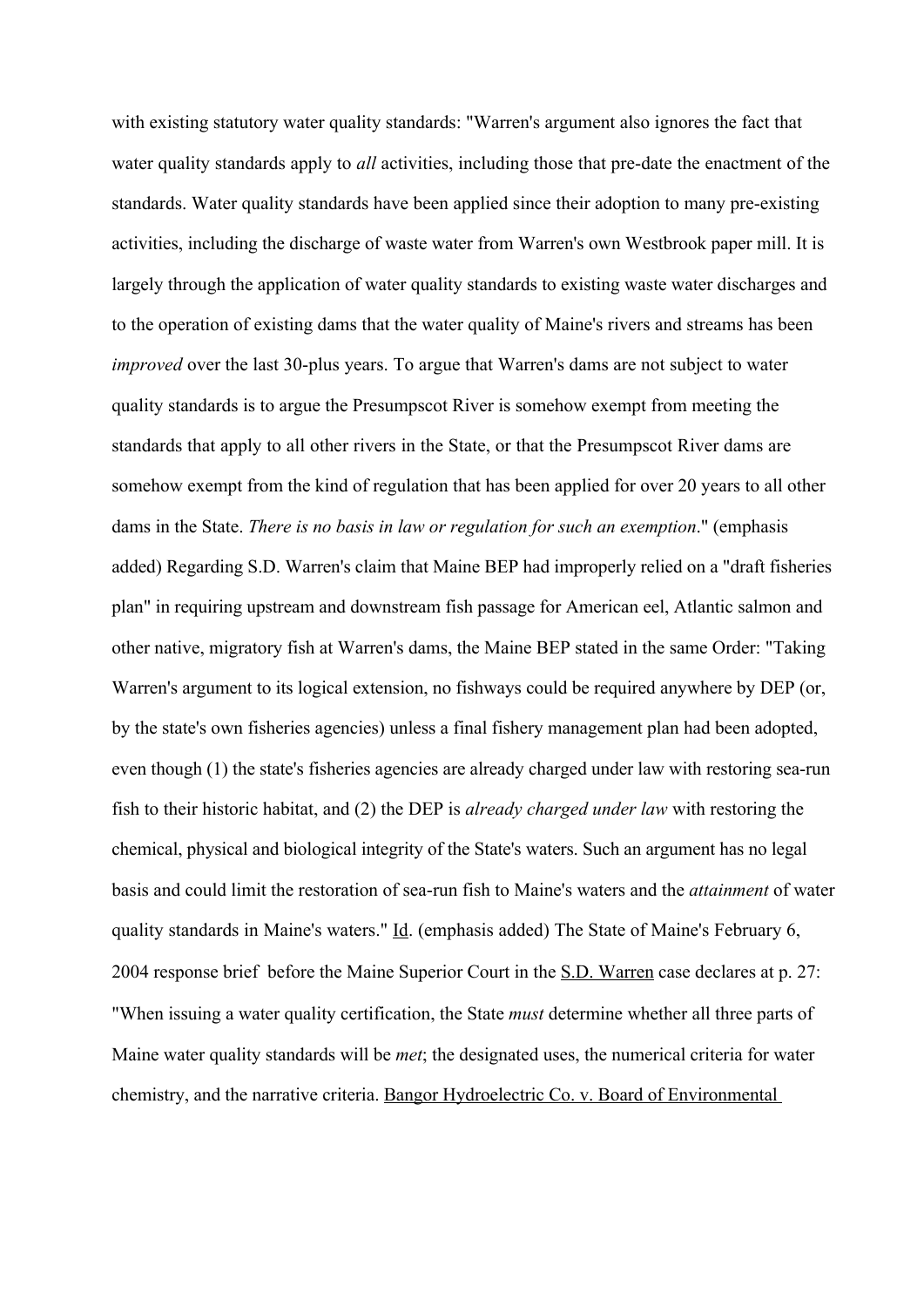Protection, 595 A.2d 438, 442 (Maine 1991). In deciding whether a project will comply with the designated uses of a water body, it is not enough to find that the quality of water is 'suitable' for the designated uses; the agency must find 'whether the designated uses *were actually achieved* in a particular river.'" (State of Maine, Respondent's Brief, S.D. Warren Company v. Maine Dept. of Environmental Protection, Docket No. AP-03-70, Feb. 6, 2004 at 27). (emphasis added) In S.D. Warren v. Board of Environmental Protection (2005 ME 27), the Maine Supreme Court affirmed Maine's claim that provision of upstream and downstream passage at dam sites for native, migratory fish species is an integral component of Maine's water quality statutes and the designated uses of Maine's waterways as established by the Maine Legislature and the federal Clean Water Act. The Court wrote at ¶28:"Maine's law is settled in this area. In Bangor Hydroelectric Co., 595 A.2d at 442 n.4, we concluded that the narrative water quality criteria at 38 MRSA §465, which requires waters 'of sufficient quality to support all indigenous fish species' was intended to be an integral part of the water quality standards for the BEP to consider. We also concluded, based on the specificity of the designated uses at 38 MRSA §465, that the Legislature's purpose for the language 'suitable for designated uses' was 'that the designated uses actually be present.'  $\underline{Id}$ . at 442. We stated that when those uses are not presently being achieved, the Legislature intended the quality of the water to be *enhanced* so the uses *are* achieved." (emphasis added). The Court further stated: "Because water quality standards are not presently being met, the BEP may impose *any* conditions necessary to ensure *compliance* with those standards .... The BEP found that the involved waters were not presently in compliance with the state water quality standards, and that the conditions imposed were necessary to ensure *future compliance* with Maine's water quality standards." Id at ¶19. (emphasis added). Maine BEP does not dispute that American eel, Atlantic salmon and sea lamprey are indigenous aquatic species of Messalonskee Stream. Maine BEP does not dispute these animals are migratory and require the ability to travel freely from their freshwater and marine environments in order to exist.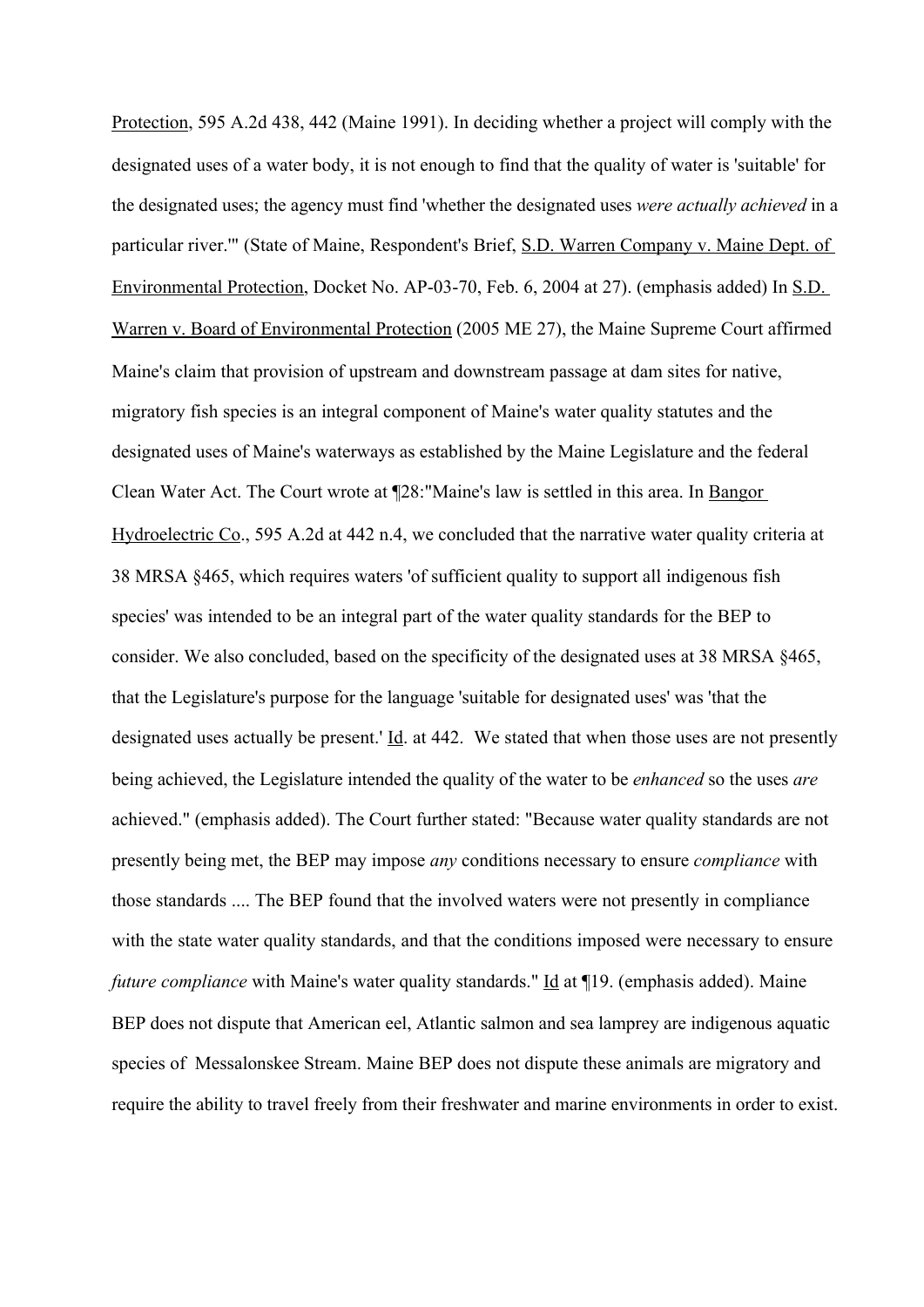Maine BEP does not dispute these animals now have safe and free access to their native habitat in Messalonskee Stream directly above the Union Gas dam site. Maine BEP does not dispute the brand new concrete dam it has approved at the Union Gas site will deprive these animals of all future access to Messalonskee Stream above the dam site. Maine BEP does not dispute this concrete dam will cause the complete extirpation of these animals from their indigenous habitat in Messalonskee Stream above the Union Gas site. In spite of all of this uncontested evidence and all of the case law and all of Maine BEP's own findings on this topic as cited above, Maine BEP here asserts it must issue a permit that will cause severe and long-term violations of Maine's water quality standards on Messalonskee Stream. This is because, Maine BEP asserts, the proposed new dam is now 'grandfathered' from any compliance with Maine water quality statutes because the BEP's 1995 water quality certification *supercedes* Maine's water quality statutes and the legal water quality standards established by the Legislature for Messalonskee Stream. Only the Legislature can enact or amend Maine's water quality standards or a stream's legal water quality standards and classification. 38 MRSA §464(2)(5).

**The BEP permit violates Maine's antidegradation statute (38 MRSA §464(4)(F)(1)) by failing to protect and maintain the existing in-stream water use of Messalonskee Stream by native American eel, Atlantic salmon and sea lamprey. (Appeal at 6-10)**

32. This statute declares: "The existing in-stream water uses and the level of water quality necessary to protect those existing uses must be maintained and protected. Existing in-stream uses are those uses which have actually occurred on or after November 28, 1975, in or on a waterbody whether or not the uses are included in the classification of the waterbody." Petitioner FKS has repeatedly claimed the proposed new dam will violate Maine's antidegradation statute (Comments at 16-17; Appeal at 6-10). Maine BEP has not contested any of the evidence offered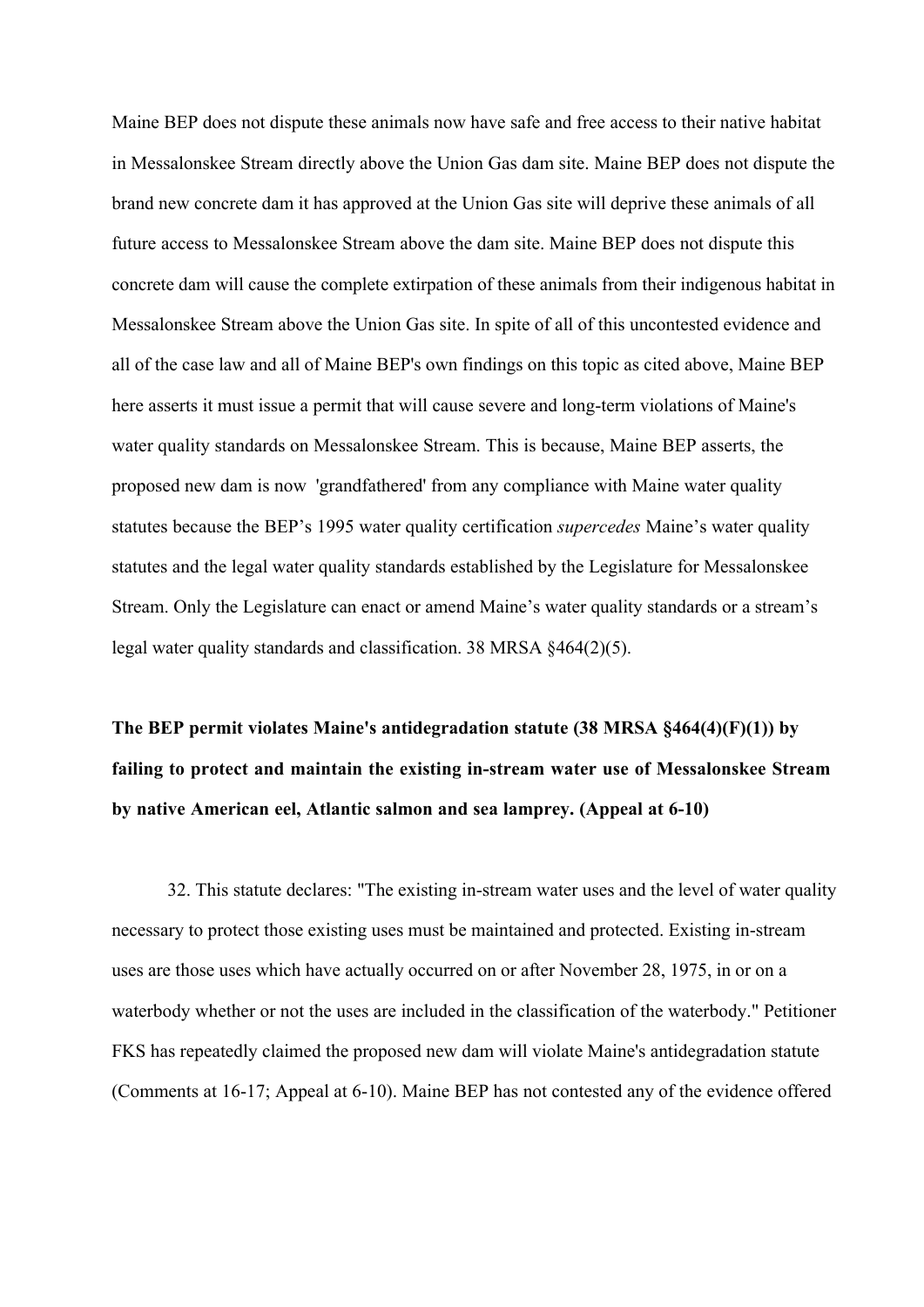in support of this claim. Petitioner asserts that because American eel live in Messalonskee Stream above and below the Union Gas site; and Atlantic salmon and sea lamprey now have free access to Messalonskee Stream above the dam site, their ability to continue using this portion of the stream is an "existing in-stream water use" which must be maintained and protected. 38 MRSA  $§464(4)(F)(1)$ . Maine BEP has not contested these fish now live in the portion of the stream above the proposed dam site; nor has Maine BEP contested that the contemporary use of the stream by these fish is an "existing in-stream water use" which must be protected and maintained pursuant to 38 MRSA §464(4)(F)(1). The new and impassable dam approved by Maine BEP at the Union Gas site will prevent the existing use described above from being protected and maintained. Because Maine's antidegradation statute requires a use to "actually occur" in a water body for it to be declared an "existing in-stream use," Petitioner asked the Maine DEP in April 2005 to require the project applicant to conduct fisheries surveys of the stream in the vicinity of the proposed new dam pursuant to the "existing in-stream uses" of Messalonskee Stream as established in 38 MRSA  $\frac{464(4)}{F}(1)$ . Maine DEP staff refused to honor this request, as did the applicant. As a result, neither Maine DEP or the applicant have provided any information into the record describing what species of fish are now actually using Messalonskee Stream at this time. Two of Maine's three fisheries agencies failed to respond to Maine DEP's February 2005 request for comments on the new dam proposal (Maine Dept. of Inland Fisheries & Wildlife, Maine Dept. of Marine Resources). The Maine Atlantic Salmon Commission (MASC) provided comments to the Maine DEP on February 25, 2005. In these comments, MASC said it has documented Atlantic salmon spawning in Messalonskee Stream in the vicinity of the Union Gas dam in recent years and through a 2001 habitat survey determined that approx. 100 units of Atlantic salmon growing and rearing habitat exists directly above the Union Gas site (one habitat unit is equal to 100 square meters of suitable Atlantic salmon habitat). Aside from these comments by the MASC, the *only* evidence in the record regarding the existing use of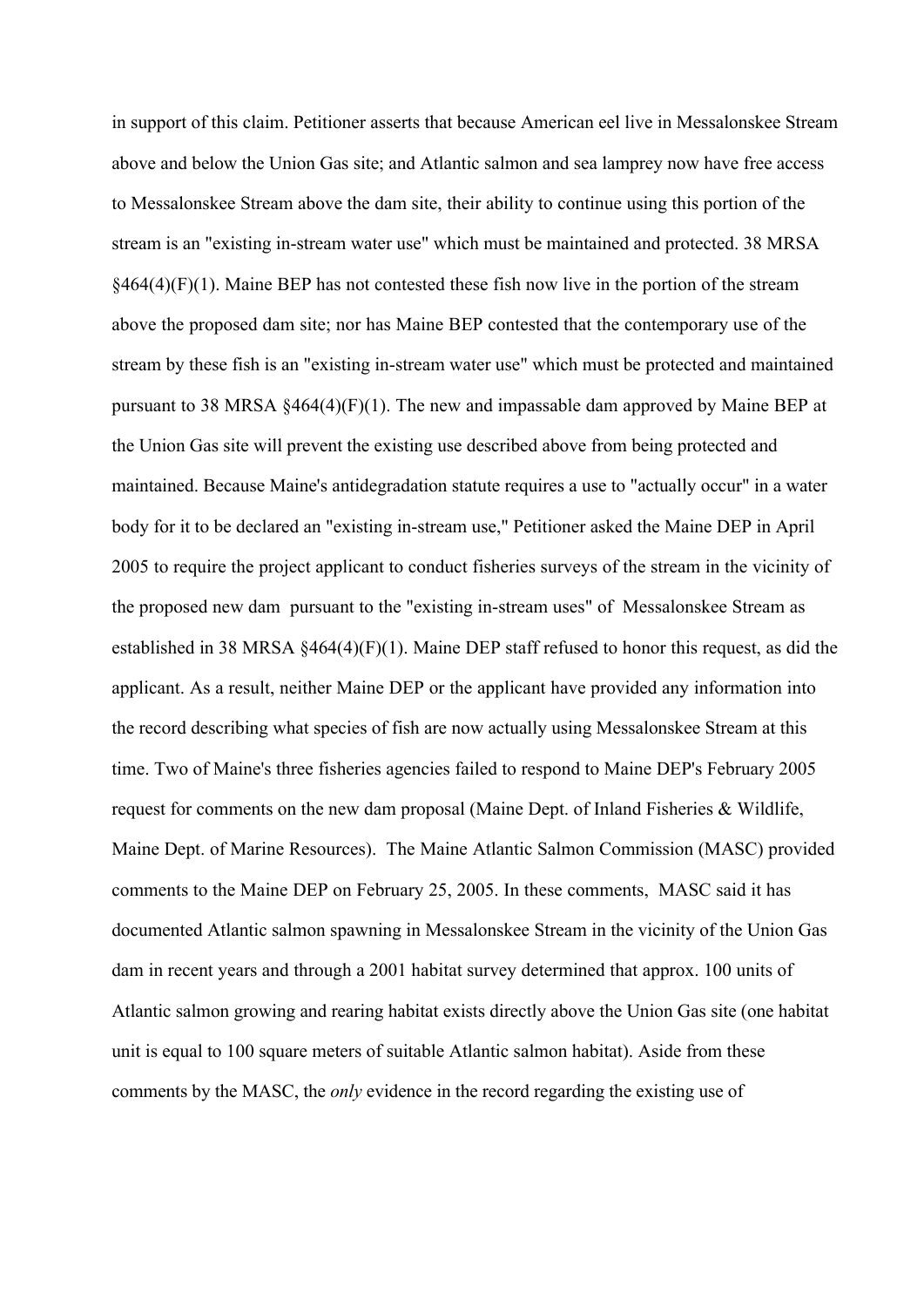Messalonskee Stream by various native fish species has been provided by the Petitioner in its Comments and Appeal. Maine BEP and the applicant have been afforded numerous opportunities and many months to present evidence on this topic and both have refused to do so. Because of their refusal, Petitioner requests Maine BEP and the applicant be estopped from making any claims in dispute of this evidence and from characterizing Petitioner's evidence as "anecdotal" or "dubious." The failure of the Maine BEP and applicant to meet their evidentiary burden on this topic should subject them to a Court conclusion that all *factual* assertions on this topic be construed against them. Based on uncontested evidence in the record, American eel, Atlantic salmon and sea lamprey now comprise an "existing in-stream use" of Messalonskee Stream at and directly above the Union Gas site which must be "maintained and protected" pursuant to Maine's antidegration statute. The instant permit fails to protect and maintain this existing in-stream use because the proposed new concrete dam will eliminate the safe and free access these native, migratory animals now enjoy at and directly above the Union Gas dam site and therefore, the permit violates Maine's antidegradation statute. 38 MRSA §464(4)(F)(1). Maine BEP does not contest this. On Sept. 21, 2005, Maine BEP itself stated: "The state's antidegradation policy clearly provides that the DEP may only issue a wastewater discharge license pursuant to state law or approve water quality certification pursuant to federal law if the standards of classification of the water body are met. 38 MRSA §464(4)(F)(3)." (Maine BEP, Order Approving Water Quality Certification for Gulf Island and Deer Rips Dams, Sept. 21, 2005). In its April 2003 Water Quality Certificate Order for S.D. Warren's Presumpscot River dams, Maine BEP stated: "Antidegradation. The Department may only approve water quality certification if the standards of classification of the waterbody and the requirements of the State's antidegradation policy are met. The Department may approve water quality certification for a project affecting a waterbody in which the standards of classification are not met if the project does not cause or contribute to the failure of the water body to meet the standards of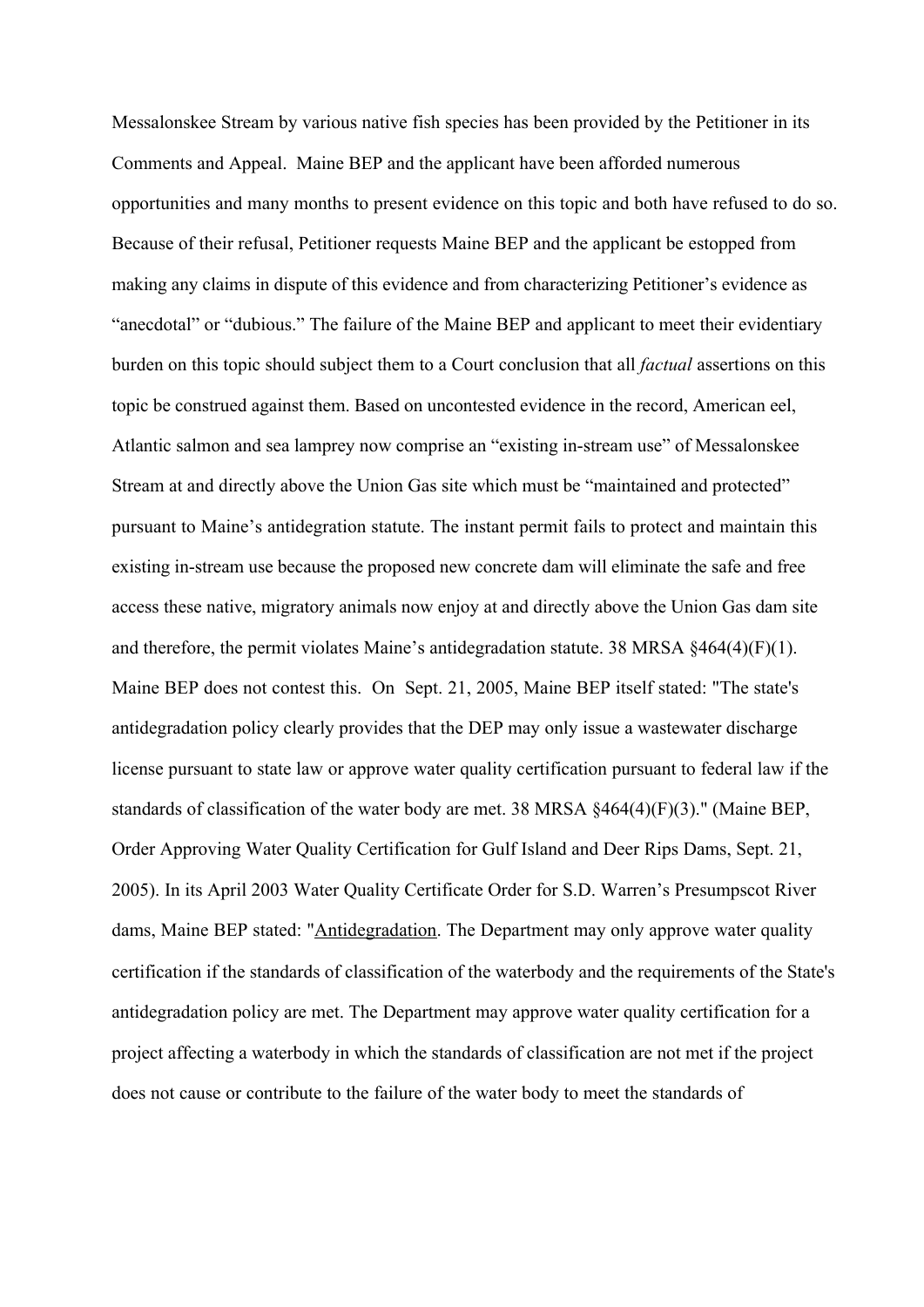classification." (Maine BEP, Water Quality Certification Order for Presumpscot River Dams, April 2003. Order at 9). Petitioner has supplied to the record uncontested evidence that American eel, Atlantic salmon and sea lamprey have been living in the project area for at least the past four years; these animals would be severely and negatively affected by the project; and for this reason the BEP permit for the new dam will not allow these existing uses to be protected and maintained as required under 38 MRSA §464(4)(F)(1). The Findings of Fact provide no evidence to contest this conclusion.

# **The Maine BEP's "limited scope" of review for the project is absurd and contrary to the goals and intent of the statutes it administers.**

33. The Denial Order at 10 states: "The Department therefore properly limited its review in this case, under both section 401 and the MWDCA, to the repair activities proposed."As best as we can discern, this statement means Maine BEP limited its review of the project to the *temporary* impacts to Messalonskee Stream caused by construction of this new dam -- and omitted from review the *ongoing* impacts to Messalonskee Stream that would be caused by the new dam itself. This is no different than the BEP limiting its review of a new pump house designed to discharge toxic waste into a stream to only the *construction* of the new pump house - - while omitting from review the toxic waste itself. The proposed dam repair consists of a brand new 35-foot high concrete wall to be erected within and across the natural bed of Messalonskee Stream where no artificial structure of any type has existed since 2001. (Denial at 2) Petitioner has repeatedly requested Maine BEP conduct a thorough environmental review of this proposed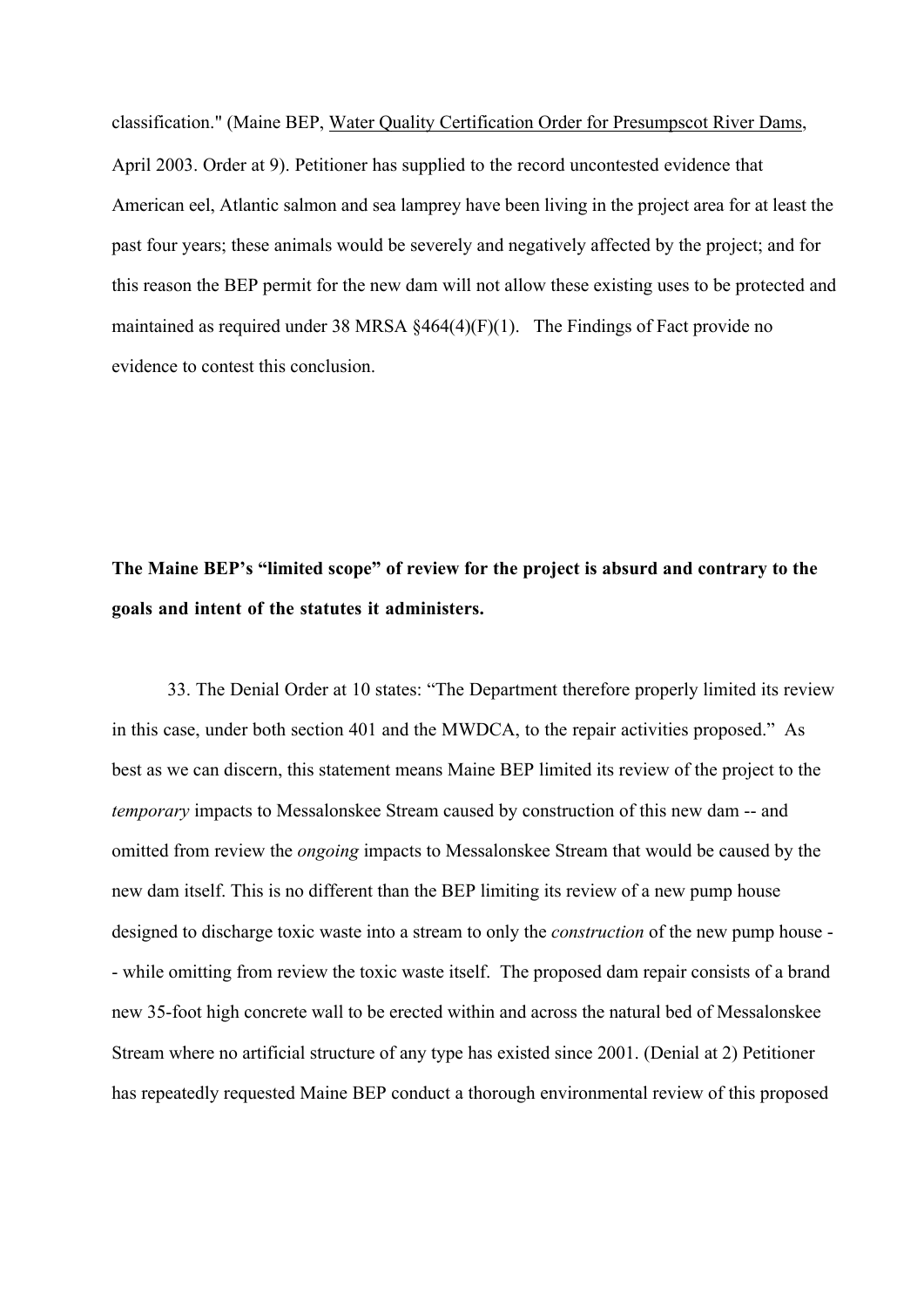35-foot high concrete wall to determine its potential impact on American eel, Atlantic salmon and sea lamprey. Maine BEP has declined to conduct this review, claiming it has "properly limited the scope of its review to the repair activities proposed." (Denial at 6). BEP admits the dam repair consists of a brand new 35-foot high concrete wall to be built within and across the natural bed of Messalonskee Stream where no dam exists today. (Denial at 2) Therefore, by simple logic, this brand new 35-foot high concrete wall *is the dam repair activity for which a permit is being sought..* If the dam repair did not include this brand new 35-foot high concrete wall in the bed of Messalonskee Stream, the dam repair would accomplish very little. If Maine BEP does not include in its review of the dam repair this critical part of the dam repair, then what part of the dam repair is left for the BEP to review? What's left to review is dirt. Maine BEP limits its entire environmental review of the project to dirt that may wash into Messalonskee Stream as this 35-foot high concrete wall is built. However, the permit application does not propose to just move some dirt around Messalonskee Stream. If the applicant wishes to just move some dirt around Messalonskee Stream, they are welcome to apply for an MWDCA permit to do that. Rather, the applicant here proposes to move some dirt around for the express purpose of erecting a brand new 35-foot high concrete wall across and within the bed of Messalonskee Stream where no dam exists today. The project under review here is *not* moving some dirt around Messalonskee Stream for the fun of it. The project is the construction of a very new and very large concrete dam to be constructed within and across the natural bed of Messalonskee Stream where no dam exists today. If a very new and very large concrete dam is *not the project* subject to this permit, why has the applicant supplied the Maine BEP with detailed engineering and construction plans for a very new and new large concrete dam? Do these plans and designs refer to some other dam on some other stream? In the May 10, 2005 Permit Order, Maine DEP says it fully reviewed the impacts of this dam repair and found based upon evidence in the record there is reasonable assurance the new 35-foot high concrete dam will not cause *any* violations of Maine water quality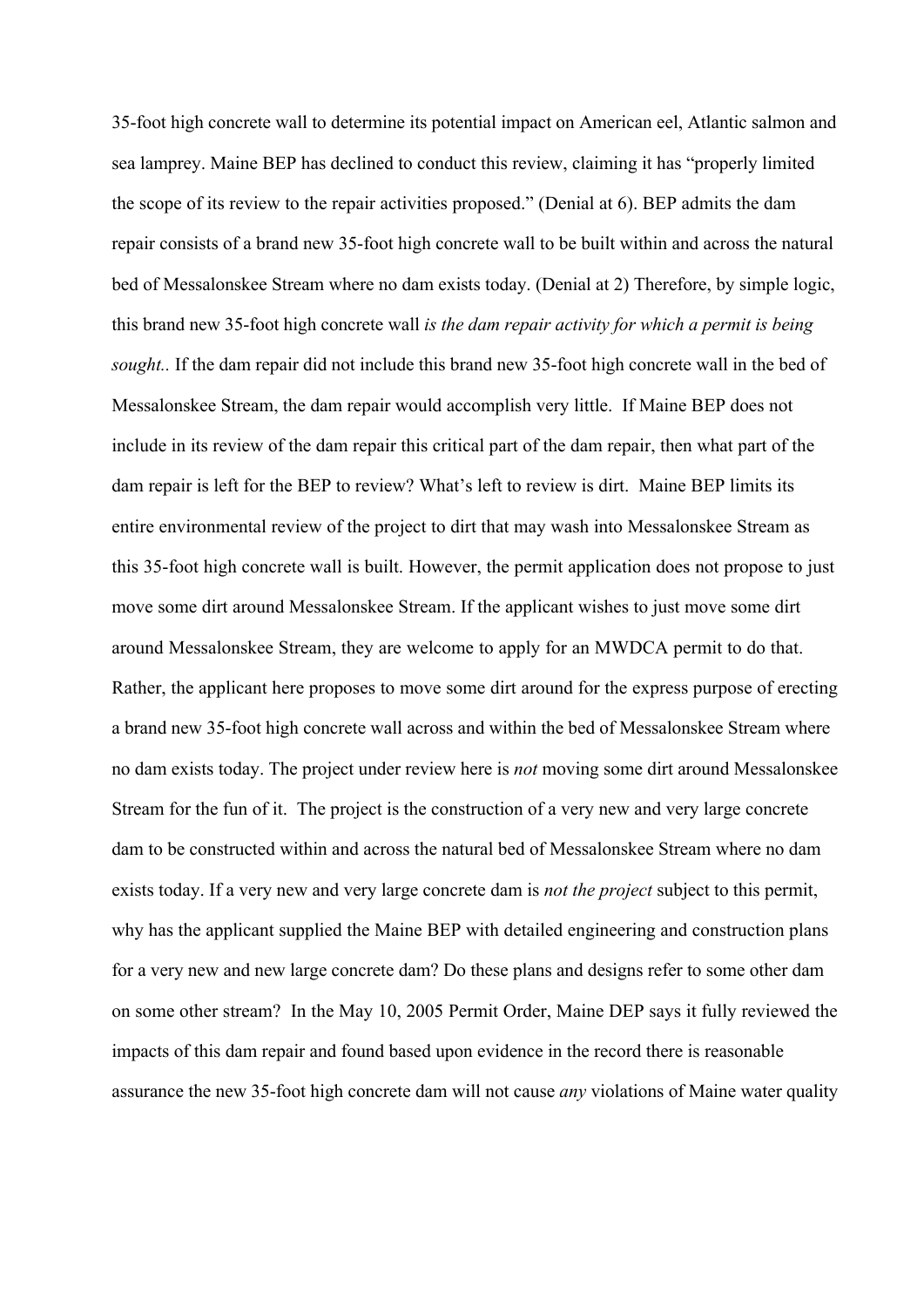standards (Permit at 6). In its Denial Order, Maine BEP says the review upon which this "reasonable assurance" was limited to the impacts of construction activities ancillary to the l dam repair (ie. proper installation of silt fences). Through this assertion, the BEP admits their finding of "reasonable assurance" does not apply to the water quality impacts of the 35-foot high concrete wall itself. Without saying so directly, the BEP argues it is not required under the MWDCA to review the environmental impacts of this new 35-foot high concrete wall because it is grandfathered and immune from regulatory review. Either Maine BEP believes the proposed new dam is completely grandfathered from compliance with Maine water quality standards -- or the BEP has performed a very incomplete and flawed environmental review. The Findings of Fact fail to cite any statute or case law supporting either option. The surgically narrow environmental review of this project as described in the Findings of Fact is clearly an effort by the BEP to willfully avoid conducting an objective and comprehensive examination of the actual impacts of this new 35-foot high dam on the existing fish and fauna of Messalonskee Stream. DEP technical staff made this assertion to Petitioner FKS and other concerned citizens at the April 6, 2005 informational meeting conducted by the Maine DEP. At this meeting, DEP technical staff bluntly informed citizens and organizations that any comments they submitted regarding the impact of this new 35-foot high dam on the fish of Messalonskee Dam would not be considered by the DEP. It is for this reason alone that Maine DEP received no public comments on the project application except those provided by Petitioner FKS.

**In making their decision on Petitioner's Appeal, Maine BEP members improperly relied upon evidence and arguments offered by Maine DEP technical staff immediately prior to the BEP's vote on November 3, 2005 that not part of the official record for the Appeal; Petitioner was given no opportunity to challenge this information.**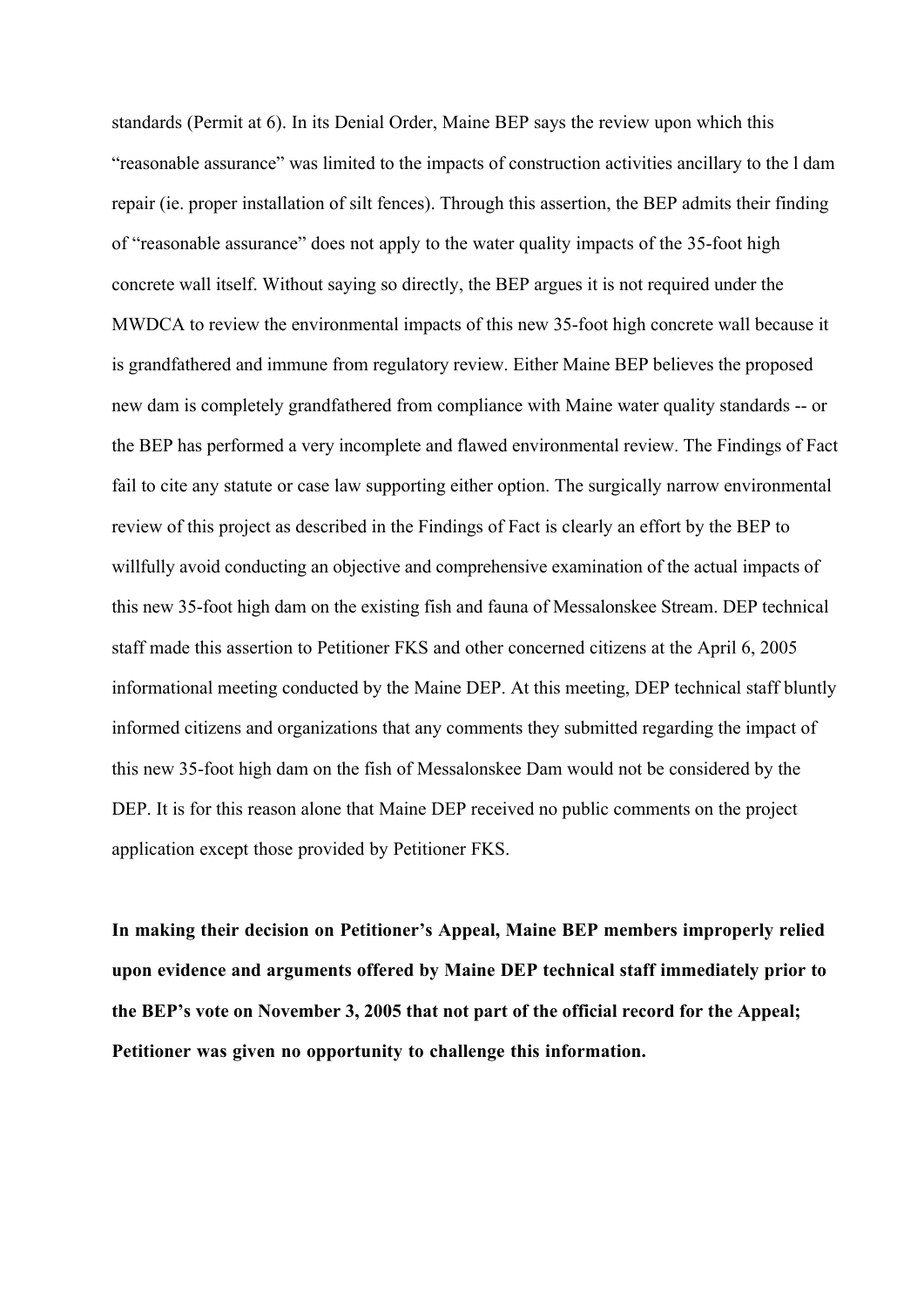34. During the BEP's deliberation of Petitioner's Appeal of the instant permit on Nov. 3 2005, DEP technical staff twice told BEP members they should deny the Appeal in part because the instant permit proceeding was not the "appropriate" regulatory vehicle for Petitioner to register concerns about the proposed project's negative impacts on American eel, Atlantic salmon and sea lamprey now living in Messalonskee Stream. DEP technical staff informed Board members that Petitioner Friends of the Kennebec Salmon, Inc. has the right to petition the BEP to amend the existing water quality certification for the Union Gas Dam pursuant to Ch. 2, §27 of the Department's regulations. DEP technical staff, as well as legal counsel for the project applicant, also informed Board members that Petitioner FKS could also request the Federal Energy Regulatory Commission amend the project license to protect these fish species at the proposed new dam. For these reasons, DEP technical staff informed BEP members, there was no need for the Board to consider Petitioner's evidence and arguments in this proceeding. These arguments apparently swayed Board members and caused several members to comment that they were willing to support a motion to deny Petitioner's Appeal because Maine DEP technical staff had given them assurance that even if Petitioner's Appeal were denied, Petitioner still had access to other regulatory avenues to protect Messalonskee Stream and its fish.

35. Maine DEP technical staff had no right or authority to introduce this new and dilatory information to the Board more than 4 months after the official record for the Appeal was closed. The official record for this proceeding, provided by the State on 29 December 2005, shows no written request by Maine DEP staff to allow staff to introduce any new information or arguments to the Board prior to its Nov. 3, 2005 meeting. As such, Petitioner had no idea Maine DEP technical staff intended to introduce this inforrmation to the Board on Nov. 3, 2005. For this reason, Petitioner was deprived of any opportunity to protest the introduction of this information into the official record or provide information and arguments in rebuttal.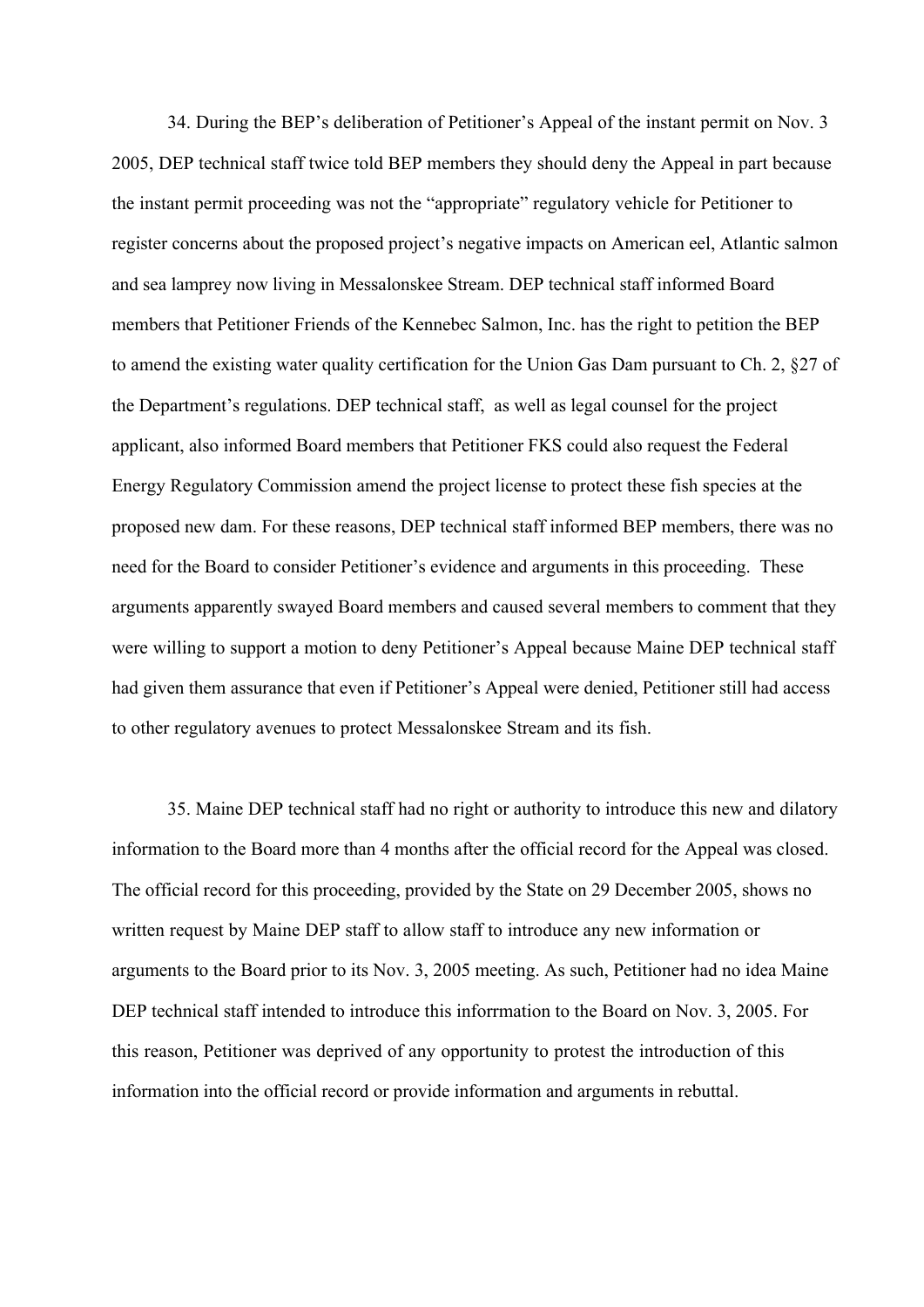36. The existence of other regulatory avenues to advance Petitioner's interest in protecting the lives of American eel and other fish in Messalonskee Stream has absolutely no relevance to the instant proceeding. At issue in this proceeding is purely and simply whether the Maine BEP's decision and Findings of Fact comport with Maine law. At issue in Petitioner's Appeal of the Maine DEP's May 10, 2005 permit decision is our contention that this permit violates Maine law.

37. At the Nov. 3, 2005 Board meeting, Maine DEP technical staff told Board members that FKS president Douglas Watts (acting as an individual) had on Sept. 28, 2005 filed a regulatory petition with the Maine BEP seeking amendment of water quality certifications at four Kennebec River hydroelectric dams. DEP technical staff stated this recent action by Mr. Watts was evidence that Friends of the Kennebec Salmon was fully aware of "other regulatory avenues" to pursue their interest in protecting the fish of Messalonskee Stream and was actively using these avenues at several other dams. One problem with Maine DEP's assertion is that Friends of the Kennebec Salmon and Mr. Douglas Watts, a private citizen and FKS member, are not the same entities. The Petitioner in this instant proceeding is Friends of the Kennebec Salmon, Inc. (FKS). Friends of the Kennebec Salmon is a non-profit corporation with a board of directors and individual members who sanctioned and approved our instant Appeal of this permit on Messalonskee Stream. Douglas Watts of Augusta, Maine is president of FKS and has represented the organization throughout this instant proceeding.. The information provided to the Board by DEP technical staff on Nov. 3, 2005 referred to a wholly separate and regulatory action undertaken by Mr. Watts as a private citizen without the knowledge, sanction or participation of Friends of the Kennebec Salmon, Inc.. For this reason alone, Maine DEP technical staff had no reason or justification to mention the existence of this recent private action by Mr. Watts to the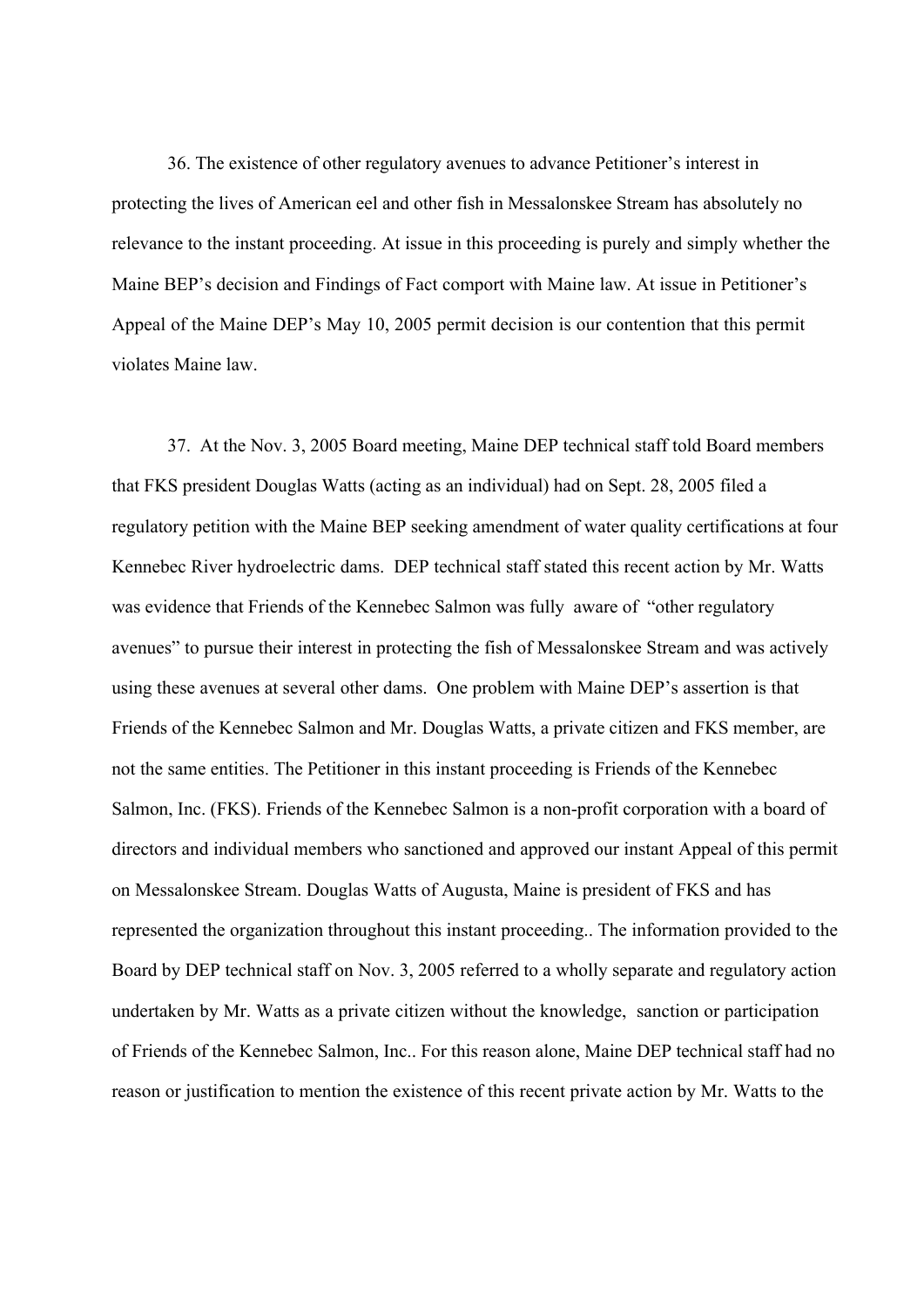Maine BEP during its deliberation of the Appeal by Friends of the Kennebec Salmon, Inc. These statements constituted the introduction of new information into the record by Maine DEP nearly five months after the record for this proceeding had been closed. The statements had no relevance to the proceeding because they related to individual actions by Douglas Watts which had no connection to Friends of the Kennebec Salmon, Inc and its Appeal of the instant permit on Messalonskee Stream. The statements were made when BEP members were deliberating on a motion to deny Petitioner's Appeal -- at the precise moment when Board rules do not allow any rebuttal or challenge from the Petitioner. The introduction of this new information demonstrably influenced the voting decisions of several Board members, enough to turn the vote from a 6-3 or 5-4 vote in favor of Petitioner's Appeal to a 6-3 vote against it. These actions by Maine DEP staff are especially egregious because the Maine BEP in July 2005 refused to allow FKS to introduce photographs of American eels climbing the ledges at the Union Gas site on June 12 and 13, 2005 because the official record for the proceeding was already closed. Yet Maine DEP technical staff on Nov. 3, 2005 introduced new evidence and new arguments to the Maine BEP that had no relevance to the issue at hand, had no connection to Friends of the Kennebec Salmon, Inc., no connection to Messalonskee Stream, and was introduced for the specific purpose of influencing the Board's final deliberations on the merits of the Petitioner's Appeal.

#### **CLAIM FOR RELIEF**

38. For the above reasons, Friends of the Kennebec Salmon requests the Court vacate the Maine BEP's Nov. 3, 2005 denial of our Appeal and remand the permit proceeding to the Maine BEP and Maine DEP for clarification of the Findings of Fact; or in the alternate, the Court vacate the May 10, 2005 dam reconstruction permit as unlawful.